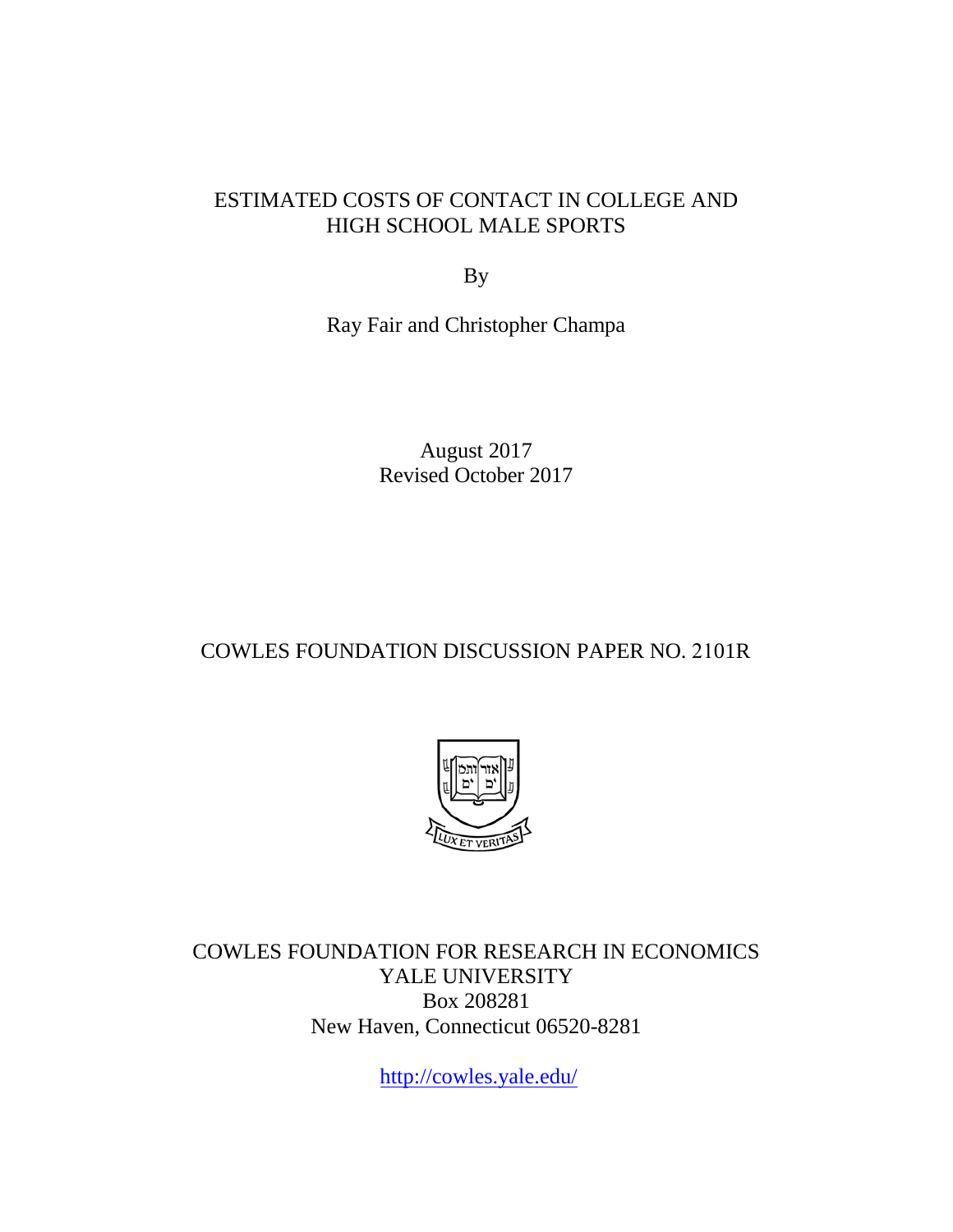# Estimated Costs of Contact in College and High School Male Sports

Ray C. Fair<sup>∗</sup> and Christopher Champa†‡

September 2017

#### Abstract

Injury rates in twelve U.S. men's college sports and five U.S. boys' high school sports are examined in this paper. The sports are categorized as "contact" or "non-contact," and differences in injury rates between the two are examined. Injury rates in the contact sports are considerably higher than those in the non-contact sports and they are on average more severe. Estimates are presented of the injury savings that would result if the contact sports were changed to have injury rates similar to those in the non-contact sports. The estimated college savings are 49,600 fewer injuries per year and 6,000 fewer years lost-to-injury per year. The estimated high school savings are 601,900 fewer injuries per year and 96,000 fewer years lost-to-injury per year. For concussions the savings are 6,900 per year for college and 161,400 per year for high school. The estimated dollar value (in 2015 dollars) of the total injury savings is between \$446 million and \$1.5 billion per year for college and between \$5.4 billion and \$19.2 billion per year for high school. Section 11 speculates on how the contact sports might be changed to have their injury rates be similar to those in the non-contact sports.

<sup>∗</sup>Cowles Foundation, Department of Economics, Yale University, New Haven, CT 06520-8281. e-mail: ray.fair@yale.edu; website: *fairmodel.econ.yale.edu*.

<sup>†</sup>Undergraduate, Yale University.

<sup>‡</sup>We are indebted to Jason Galtonde for considerable research assistance. Were it not for his time constraints, Jason would be a coauthor on this paper. We are also indebted to Emily Oster, Sharon Oster, and Jesse Shapiro for helpful comments.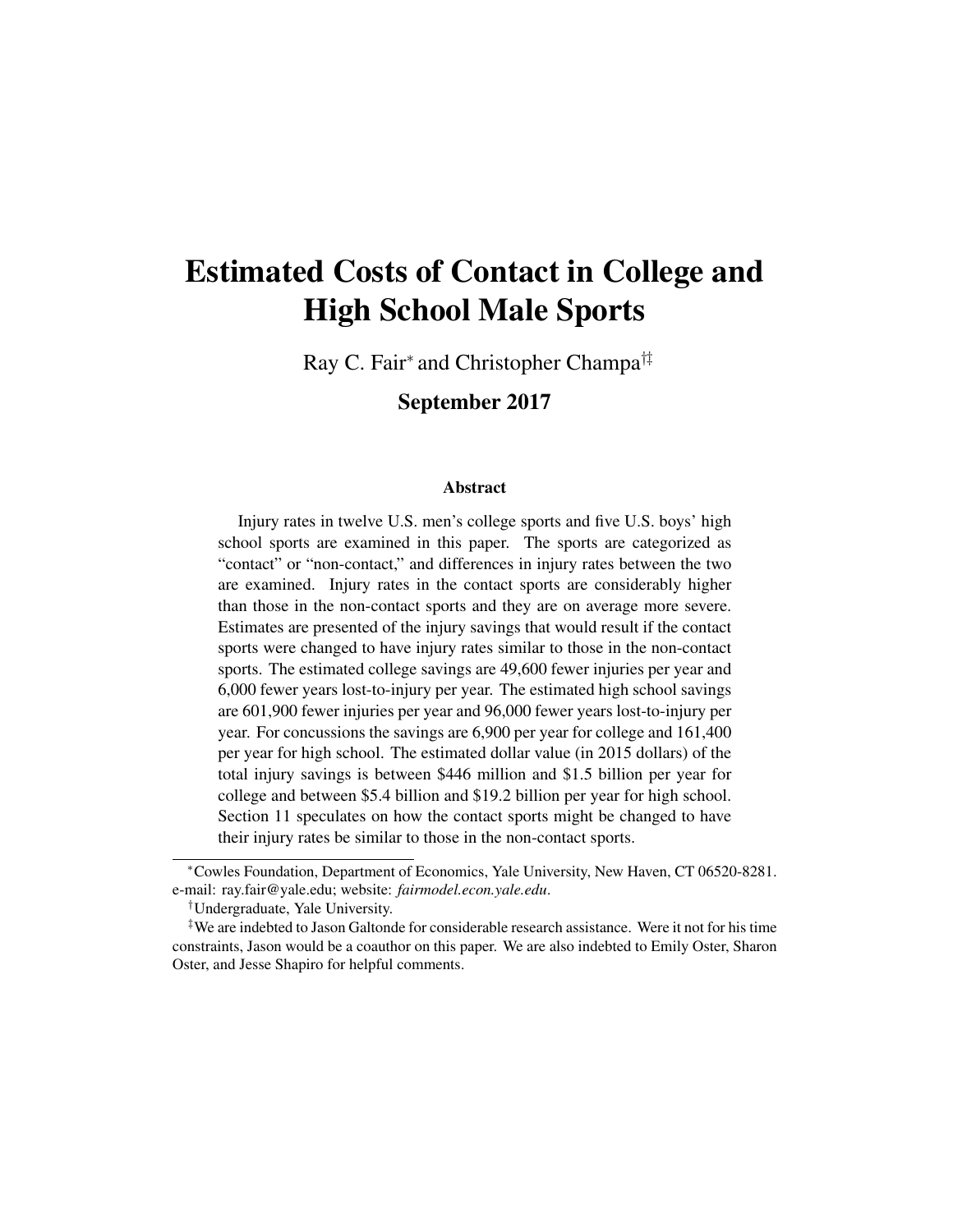# 1 Introduction

Injury rates in twelve U.S. men's college sports and five U.S. boys' high school sports are examined in this paper for the 2009/2010–2013/2014 period. The college data are from the National Collegiate Athletic Association Injury Surveillance Program (NCAA-ISP)—the Datalys data.<sup>1</sup> The high school data are from the High School RIO (Reporting Information Online) project.<sup>2</sup> The data are compiled from a sample of reporting colleges and high schools and blown up to national totals.

The sports are categorized as "contact" or "non-contact," and differences in injury rates between the two are examined. Injury rates in the contact sports are considerably higher than those in the non-contact sports and they are on average more severe. Estimates are presented of the injury savings that would result if the contact sports were changed to have injury rates similar to those in the noncontact sports. The estimated college savings are 49,600 fewer injuries per year and 6,000 fewer years lost-to-injury per year. The estimated high school savings are 601,900 fewer injuries per year and 96,000 fewer years lost-to-injury per year. For concussions the savings are 6,900 per year for college and 161,400 per year for high school. The college concussion rate for football is about 15 times greater than that for the non-contact sports. The difference is 10 times greater for high school. The estimated dollar value (in 2015 dollars) of the total injury savings is between \$446 million and \$1.5 billion per year for college and between \$5.4 billion and \$19.2 billion per year for high school. A little over half of the college savings are from football, and a little over 70 percent of the high school savings are from football. Section 11 speculates on how the contact sports might be changed to have their injury rates be similar to those in the non-contact sports.

Section 2 reviews the literature. The college results are discussed first in Sec-

<sup>&</sup>lt;sup>1</sup>These data are created, compiled, or produced by the Datalys Center for Sports Injury Research and Prevention, Inc. on behalf of the National Collegiate Athletic Association.

<sup>&</sup>lt;sup>2</sup>Various reports produced by Comstock, Currie, and Pierpoint (2011-2015).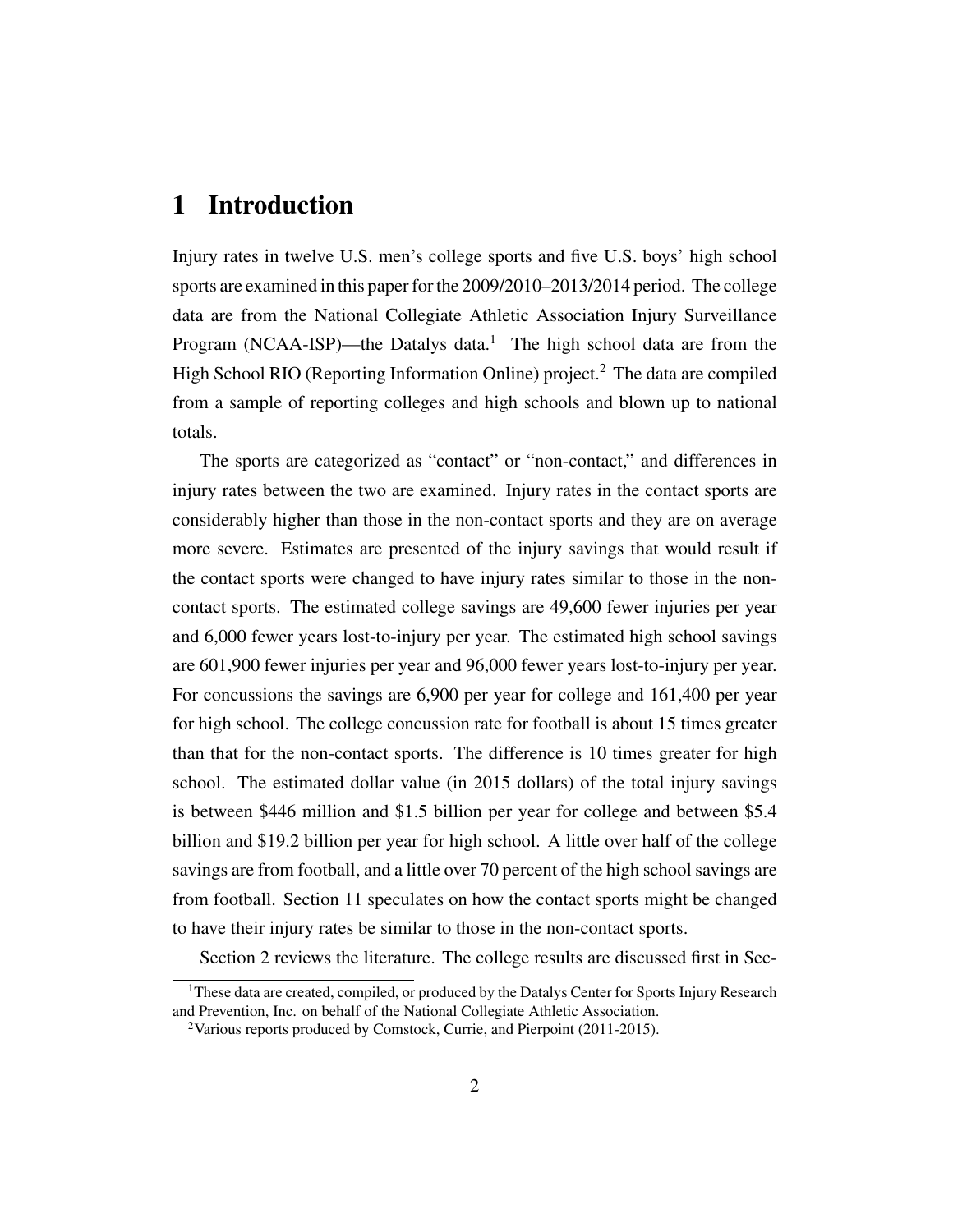tions 3–6, followed by the high school results in Sections 7–10. Table 13 in Section 11 summarizes the estimated cost savings.

# 2 Literature

Many of the previous studies that have used the Datalys data have focused on specific sports or injuries. One approach is to fix a sport and determine the breakdown of injuries incurred while playing this sport. Roos et al. (2016) analyze all injuries reported in men's and women's soccer. They compare injury rates per athletic exposure between genders, and they characterize the quality of these injuries. Kerr et al. (2016) examine cross country injuries, comparing, among other things, injury rates across genders. Lynall et al. (2015) examine tennis injuries.

Another approach is to fix a particular injury and analyze its distribution across sports. Hibberd et al. (2016) and Dalton et al. (2015) examine acromioclavicular joint sprain. Some studies fix a particular sport and injury. Dalton et al. (2016) examine hip/groin injuries in ice hockey. Gardner (2015) examines head, face, and eye injuries in women's field hockey. Lynall et al. (2016) find that concussive injuries division I football games occur more frequently at higher altitudes.

McAllister et al. (2012), not using Datalys data, examine the difference in the quantity of head impacts and subsequent cognitive effects between collegiate contact sports (football and ice hockey) and non-contact sports (rowing, track, and skiing). They used accelerometer data for a single season, finding that there was no significant difference in performance across the different sports in most cognitive tests. They did find, however, that in the contact sports the players averaged over 400 hits above the 14.4g threshold in the season, which could have longer term consequences. Using a longer time horizon, Montenigro et al. (2016) found that the estimated number of hits sustained by football players in college and high school, which were estimated through surveys and published accelerometer data, strongly predicts emotional and mental issues in later life. Their cumulative head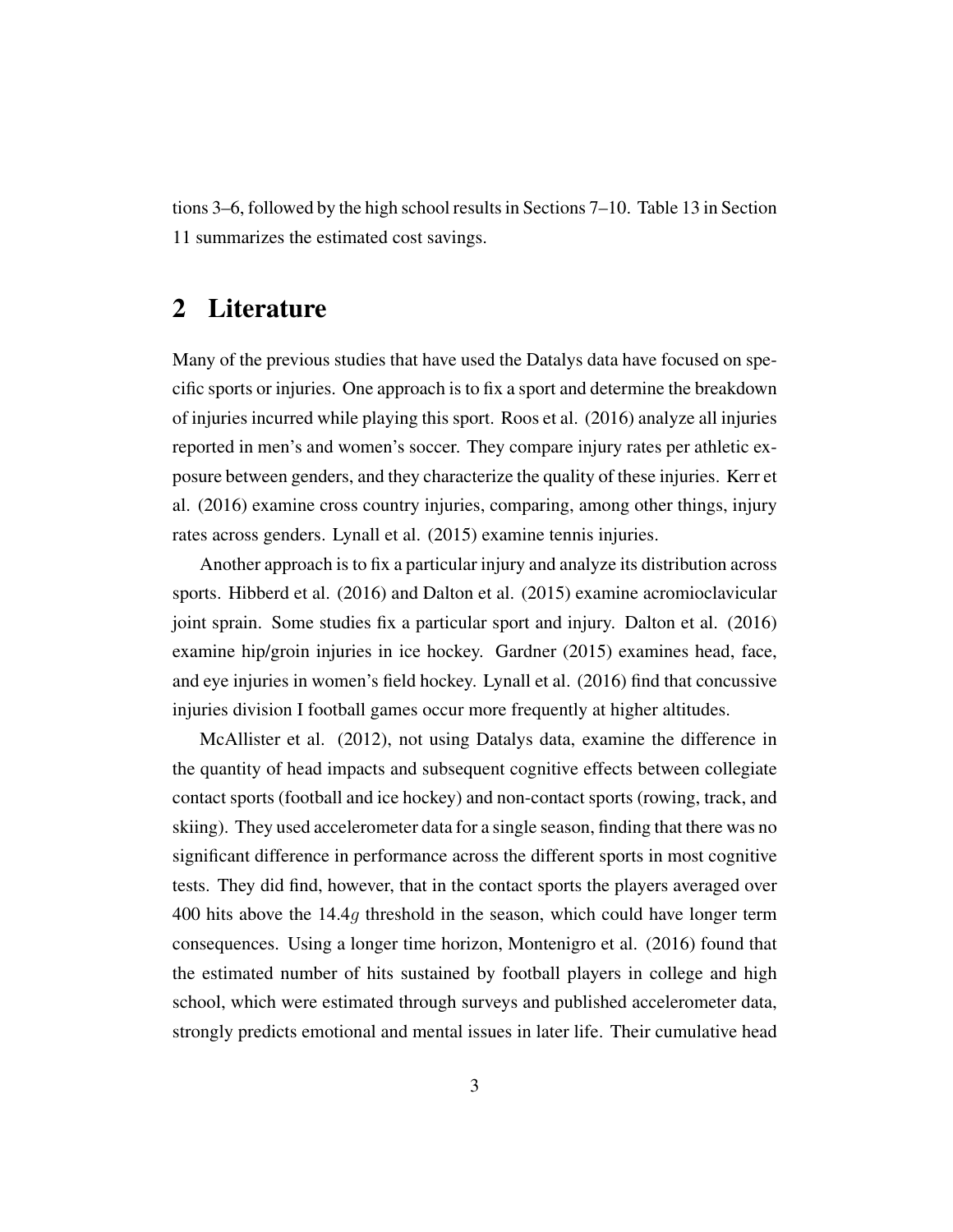impact index had more explanatory power than just concussive history in a probit model. This suggests that cumulative hits may be important in long-term health.

Regarding the high school RIO data, Marar et al. (2012) used the data to examine concussions in 20 sports for the 2008–2010 academic years. They found that concussions occur in a wide variety of high school sports, not just the fullcontact sports like football and ice hockey. Rosenthal et al. (2014) used the RIO data to examine trends in concussion rates in 9 sports for the 7 academic years 2005/2006 through 2011/2012. They found an increase in the concussion rate in each of the 9 sports, with the increase being statistically significant in 5 of the sports over the 7-year period. Schallmo et al. (2017) used the data to examine concussion rates in all high school sports, both boys' and girls', for the two academic years 2005/2006 and 2014/2015. They found a significant increase in the overall concussion rate, that girls have a higher risk of concussion than boys, and that in 2014/2015 the highest concussion rate was in girls' soccer.

In an earlier study, using data from 25 schools in a large public high school system, Lincoln et al. (2011) examined concussion rates in 12 sports for the academic years 1997/1998 through 2007/2008. They found that concussion rates increased over time in all 12 sports. Girls' soccer had the second highest concussion rate at 0.35 concussions per 1,000 exposures, behind the football concussion rate of 0.60

This study provides for men's and boys' sports a broader comparison across injuries and sports than has been done so far, and it incorporates economic cost into the analysis. The base case is taken to be injury rates in non-contact sports. And college results are compared to high school results.

It is important to note that both the Datalys data and the RIO data cover only short-term injury costs. There is a growing literature examining potential longterm health consequences of competing in contact sports, such as Montnigro et al. (2016), but this is a question beyond the scope of the data used here. It may be that the long-term costs are much larger than the short-term costs computed here.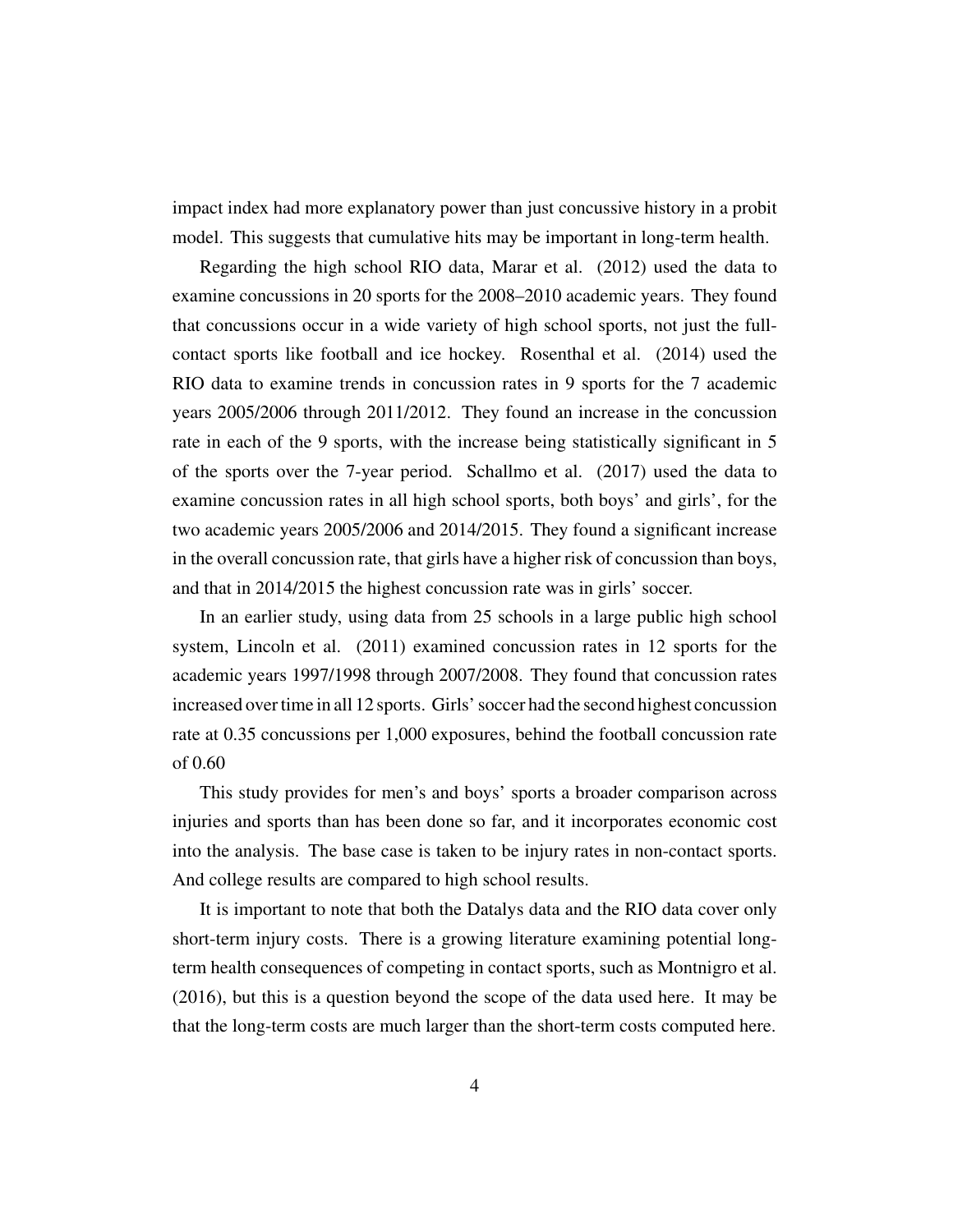# 3 College Data

The NCAA-ISP data are created from a sample of schools. Each participating school reports injury information to the NCAA. As discussed below, multiplication factors are used to blow the sample values up to national totals.

The NCAA-ISP data contain two files. The first file documents athletic exposures. An exposure is defined as "a practice or competition in which a studentathlete was exposed to the possibility of athletic injury, regardless of the time associated with the participation." In the file each "exposure" is one observation, with a unique identifier key and the number of athletes who participated in the session. An exposure is thus a record of a practice or competition. If one observation in the file records, say, 20 athletes participating in the session, that observation actually codes for 20 total athlete exposures. For each observation there are codes for the sport, the college division, and the academic year. There are 12 sports, three college divisions, and five academic years. The data are for men only.

The second file documents injuries. One observation records a single injury. Included in each observation are codes for the specific injury classification, a 50 group injury classification, the year, the sport, the division, the number of days lost, whether or not the injury required surgery, and various other data.

For a given injury classification, the injury rate is the number of injuries divided by the number of exposures. Rates are calculated by simply counting the total number of athlete exposures for a certain sport, division, and year, counting the number of injuries of a particular classification in the same sport, division, and year, and dividing the two. For any given sport, division, and year, the number of exposures will always be the same. Rates only differ because the number of injuries differs, not because the number of exposures differs.

In this paper four injury types, based on 15 injury group classifications, are examined. The aggregation of the injuries into the four types is presented in Table 1. Fifteen of the 50 injury group classifications have been used. The four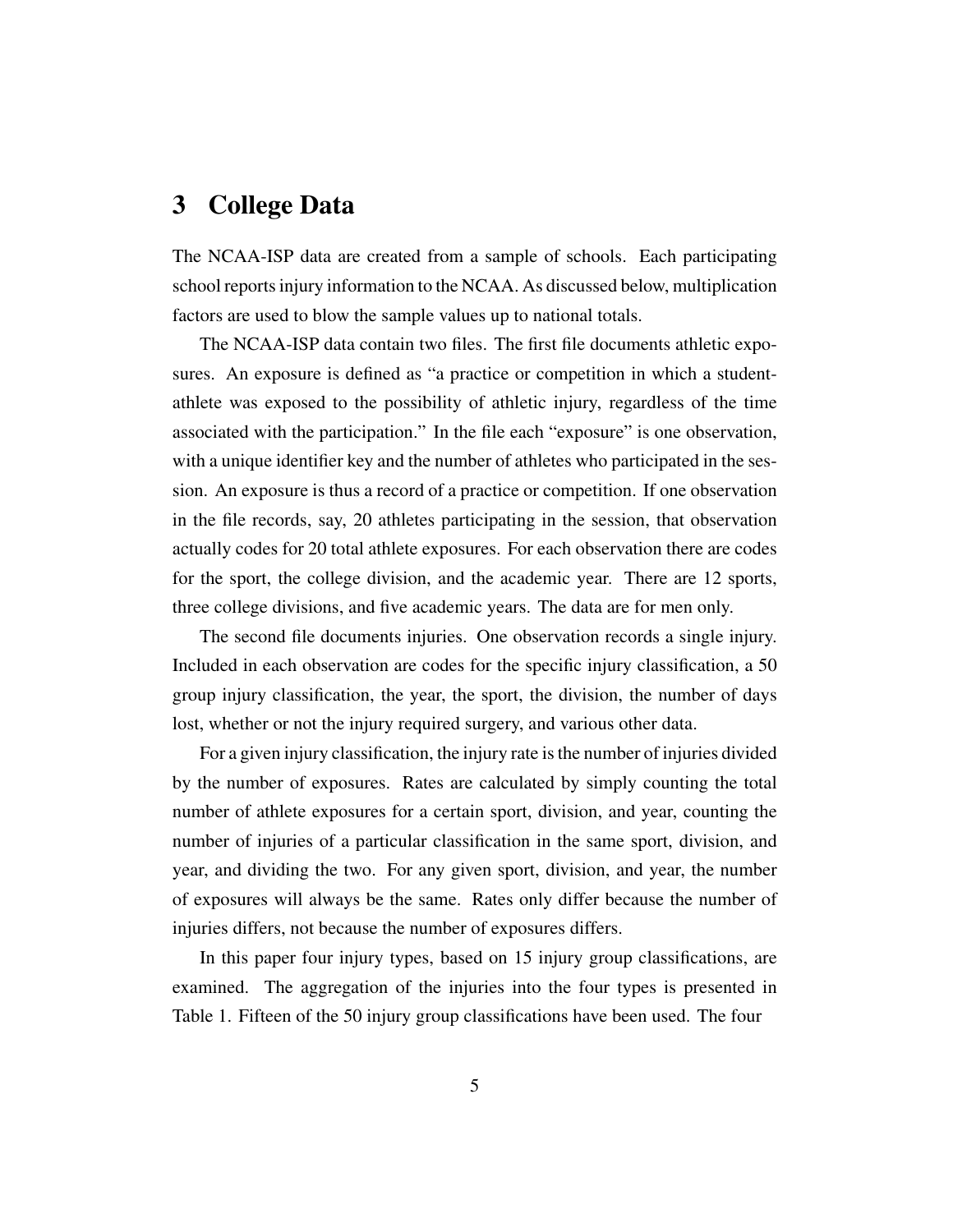| <b>Table 1</b>               |
|------------------------------|
| <b>The Four Injury Types</b> |

|        | <b>concuss</b> concussion, nervous system                                    |
|--------|------------------------------------------------------------------------------|
| bone   | exostosis, fracture, fracture (stress), myositis ossificans, osteochondritis |
| tear   | cartilage injury, dislocation, sprain, strain, strain/tear, subluxation      |
| muscle | contusion (hematoma), spasm                                                  |

#### Not used:

abrasion, arthritis/chondromalacia, avascular necrosis, avulsion, avulsion/fracture, bursitis, capsulitis, cardiovascular, compartment syndrome, cysts, dental, dermatology, effusion, endocrine system, entrapment/impingement, environmental, gastrointestinal, genitourinary, hematology, illness, infection, infectious disease, inflammation, internal organ, laceration, miscellaneous, neoplasm, psychological, respiratory, rheumatology, synovitis, tendinitis, tendinosis, tenosynovitis, thrombosis.

types are roughly: concussions, bone injuries, tear injuries, and muscle injuries. Other injury groups were deemed too rare or too mild to warrant consideration. The injury rate for all injuries, all sports, all divisions, and all years is 6.42 per 1,000 exposures. This compares to 4.92 per 1,000 for only the four injury types in this analysis.

Also included with the NCAA-ISP data are multiplication factors to convert the sample values to national totals. Each observation in both files includes a weight, which varies by sport, division, and year. For example, the weight for division I men's baseball for the 2009/2010 academic year is 111.11. This means that each exposure or injury in the sample is assumed to be 111.11 exposures or injuries at the national level. The multiplication factors are computed by a simple formula: for each sport, division, and year, the weight is just the number of sponsoring schools divided by the number of schools participating in the ISP program, where a sponsoring school is a school with a team for the particular sport, division, and year. For additional information on the weighting procedure, Kerr et al. (2014) provide a complete guide on the methodology of the collection and weighting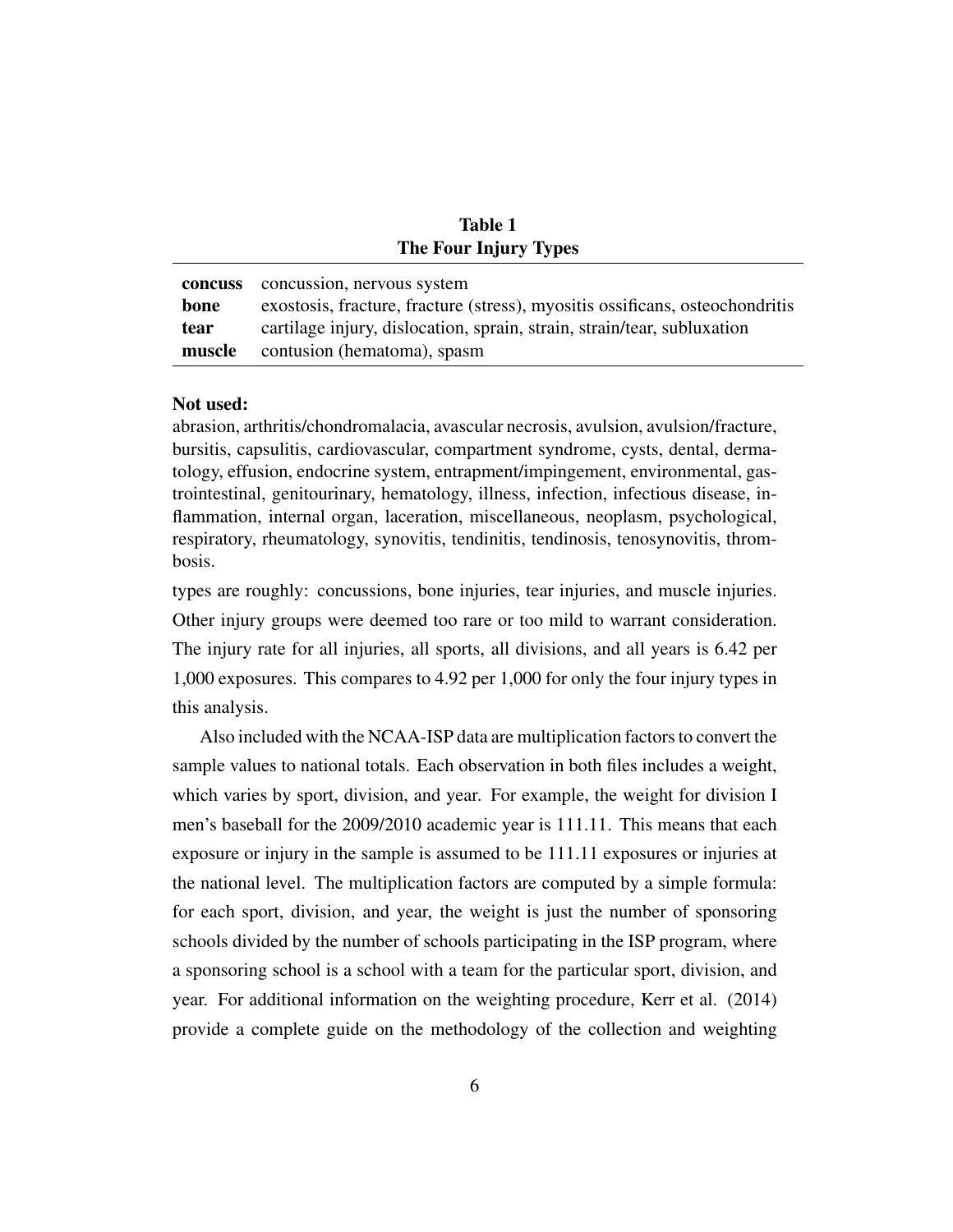processes of the ISP program. The majority of the available literature uses these weights, and our analysis has done the same.

For more discussion on collection methodology and summary statistics, see Kerr et al. (2015).

Although the Datalys data are widely used, they have limitations. They come from a convenience sample of NCAA institutions, with athletic trainers voluntarily documenting injuries. The data are not necessarily a representative sample of the national population. The data may also be subject to to underreporting. It may be that athletes experience conditions that do not quite qualify as injury, but still adversely impact health. See Baugh et al. (2014) for a discussion on college football underreporting. Athletic trainers may also differ in what qualifies as an injury, and so there is some subjectivity involved in reporting injuries.

Privacy issues also limit the amount of information that can be obtained from the data. The only personal information on an athlete is gender. For example, it is not known whether an injured athlete was a starter or a bench player. The college is also not known except for which division it is in.

Although the data are not perfect, they are generally accepted as being reasonably accurate. Kucera et al. (2016) analyzed the effectiveness of the ISP by performing a capture-recapture analysis of ISP data for men's and women's soccer teams at 15 universities for the time period 2005-2008. The authors reviewed hard-copy athletic trainer injury assessments and clinician notes to come up with an independent database on injuries. They then compared this database with the ISP database for the same teams over the same time period. Based on proportions of injuries captured in one, both, or (an estimate of) neither database, the authors determined that the NCAA ISP program captured 88.3% of all time-loss relevant injuries over that period.

Kerr et al. (2014) provide an overview of the data collection process and quality control measures.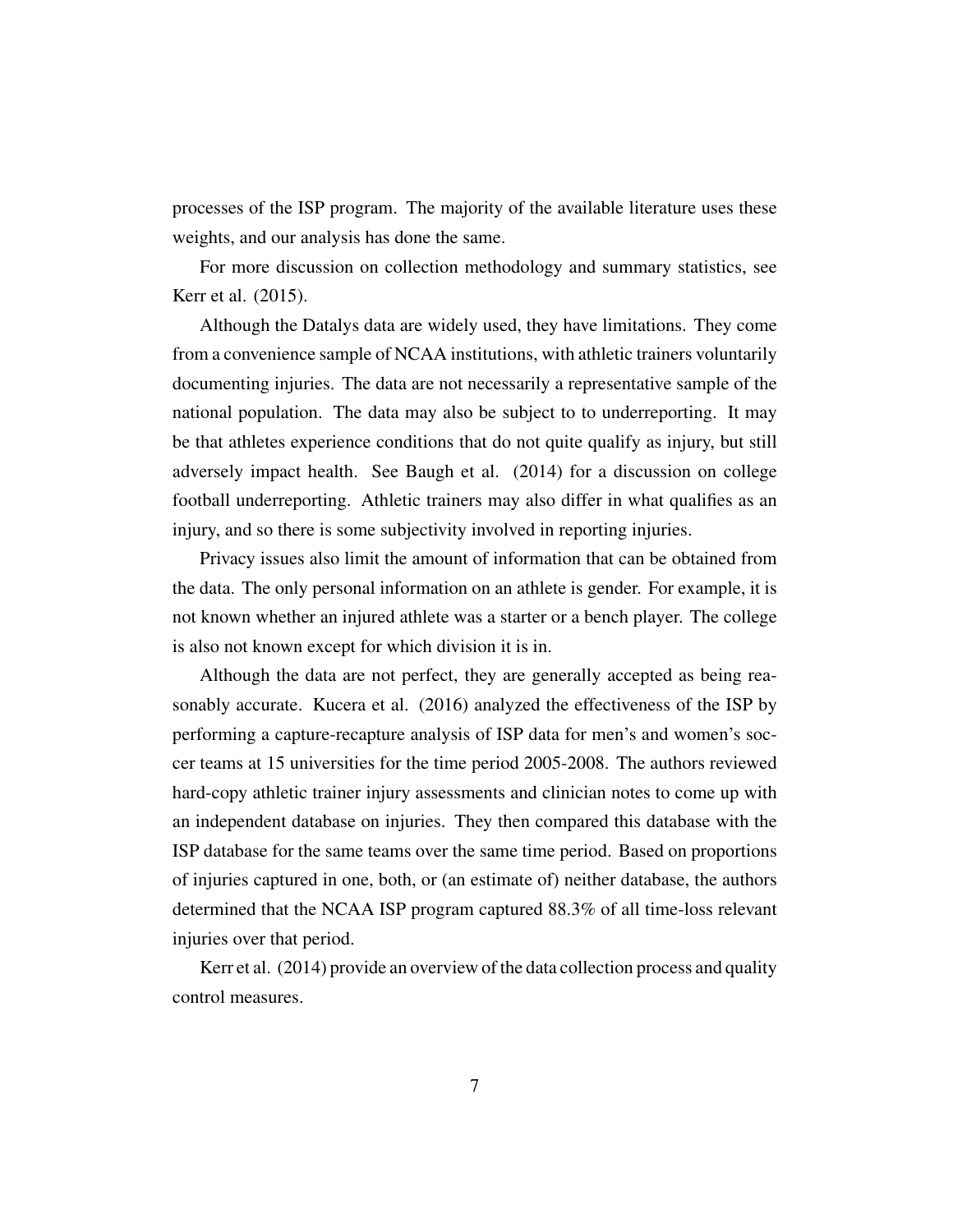Much of the following analysis focuses on the aggregation of all five years, all three divisions, and all injuries. There is undoubtedly measurement error in the data, and to the extent that measurement errors are not perfectly correlated with each other, aggregation should lessen the effects of measurement error.

# 4 Injury Rates

Consider first the aggregation of the three divisions and the five academic years. For this aggregation let  $E_k$  denote the number of exposures in sport k; let  $I_{ik}$  denote the number of injuries of type i in sport k; let  $D_{ik}$  denote the number of days lost from injuries of type i in sport k; and let  $S_{ik}$  denote the number of injuries of type i in sport  $k$  that required surgery. The injury rate for injury of type  $i$  and sport  $k$  is  $I_{ik}/E_k$ <sup>3</sup>

Injury rates for the four types of injuries are presented in Table 2 for the 12 sports. These rates are for the aggregation across the five years and the three divisions. Five of the sports have been classified as "non-contact:" tennis, baseball, indoor track, cross country, and outdoor track. Swimming has been excluded from the non-contact category because it is almost injury free. It is not representative of the other non-contact sports. Injury rates for the non-contact category, denoted N, are also presented in Table 2.

<sup>&</sup>lt;sup>3</sup>The number of days lost was computed as follows. Included for each observation in the second ISP file is a variable that gives the exact number of days lost for each specific injury. Denote this variable D1. Unfortunately, D1 has many missing observations. Also included is a variable giving rough categories of days lost due to an injury. The categories are: 1) did not have to sit out, 2) sat out but returned within the same practice or competition, 3) missed 1-6 days of participation, 4) missed 7-13 days, 5) missed 14-29 days, 6) missed 30+ days, or 7) missed the entire season. Denote this variable D2. It has only a few missing observations. To come up with a value for the number of days lost for categories 3) through 7), when data were available on both  $D1$  and  $D2$  the average of the D1 values was computed for each of the categories. This gave five numbers: 3.303, 9.477, 19.620, 53.330, and 147.880. Values of 0.5 and 1.0 were assigned to categories 1) and 2) respectively. These seven numbers were then used to fill in the missing values for  $D_1$ , given the information on the classification from D2.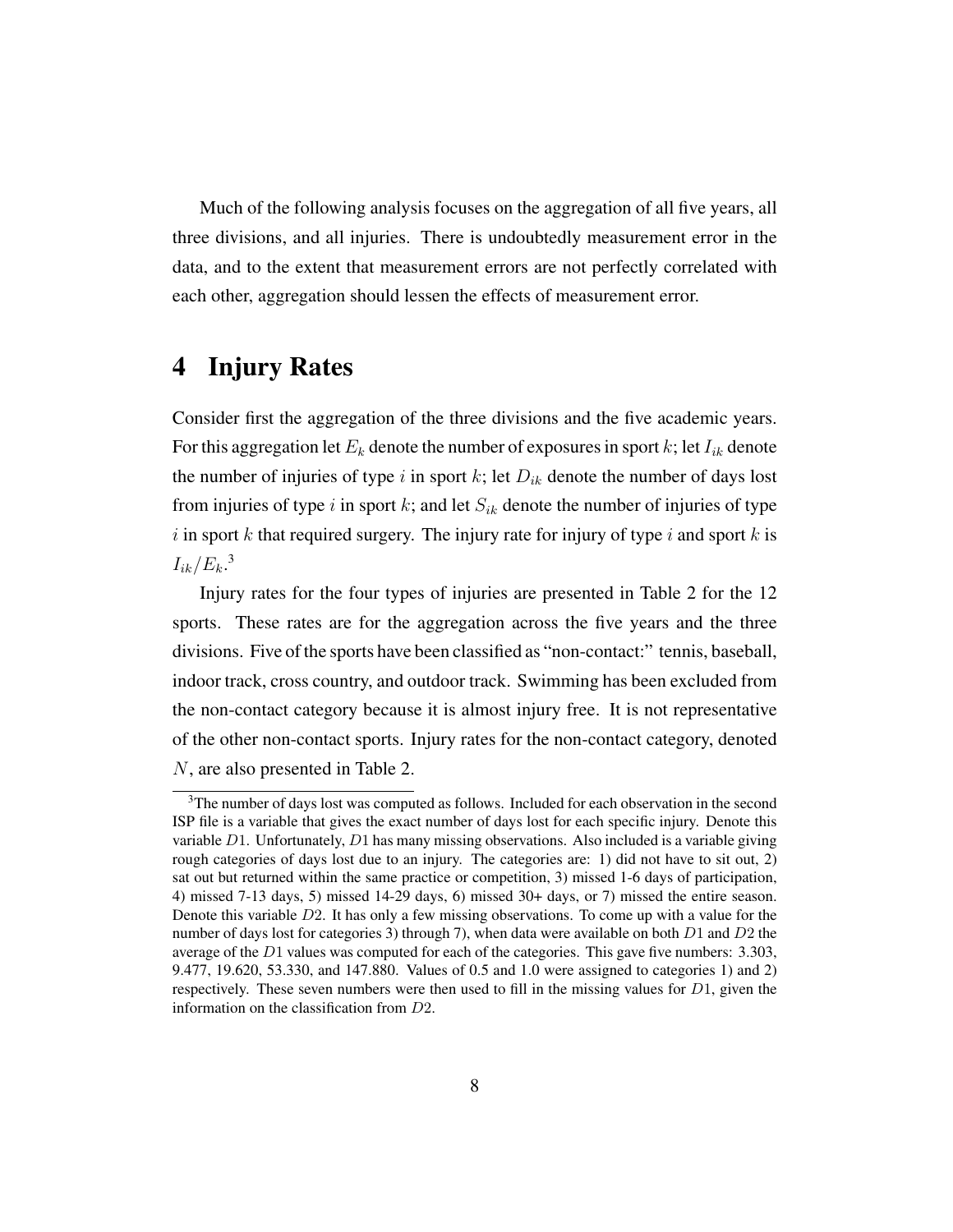| All Five Years, All Three Divisions |                   |         |      |      |        |  |  |  |
|-------------------------------------|-------------------|---------|------|------|--------|--|--|--|
|                                     | 1000(I/E)         |         |      |      |        |  |  |  |
|                                     | all 4<br>injuries | concuss | bone | tear | muscle |  |  |  |
| Wrestling                           | 8.34              | 1.35    | 0.42 | 5.67 | 0.90   |  |  |  |
| Football                            | 7.79              | 0.92    | 0.34 | 5.13 | 1.41   |  |  |  |
| Ice Hockey                          | 7.77              | 0.87    | 0.46 | 3.71 | 2.72   |  |  |  |
| Soccer                              | 6.50              | 0.37    | 0.29 | 4.34 | 1.50   |  |  |  |
| <b>Basketball</b>                   | 6.33              | 0.44    | 0.34 | 4.00 | 1.55   |  |  |  |
| Lacrosse                            | 5.49              | 0.40    | 0.28 | 3.46 | 1.35   |  |  |  |
| $N: Non-contact$                    | 2.62              | 0.06    | 0.16 | 1.89 | 0.51   |  |  |  |
| Tennis                              | 3.50              | 0.09    | 0.16 | 2.95 | 0.30   |  |  |  |
| <b>Baseball</b>                     | 3.17              | 0.11    | 0.22 | 1.96 | 0.88   |  |  |  |
| Indoor track                        | 2.43              | 0.03    | 0.09 | 2.02 | 0.29   |  |  |  |
| Cross country                       | 2.26              | 0.06    | 0.31 | 1.57 | 0.33   |  |  |  |
| Outdoor track                       | 1.75              | 0.02    | 0.05 | 1.35 | 0.33   |  |  |  |
| Swimming                            | 0.70              | 0.04    | 0.04 | 0.51 | 0.12   |  |  |  |

| Table 2                                           |
|---------------------------------------------------|
| <b>Injury Rates: Injuries per 1,000 Exposures</b> |
| <b>All Five Years, All Three Divisions</b>        |

 $I =$  number of injuries,  $E =$  number of exposures,

Non-contact sports are taken to be tennis, baseball,

indoor track, cross country, and outdoor track.

Wrestling has the highest injury rates for *concuss* and *tear*. The rate is particularly high for concuss—1.35 concussions per 1,000 exposures. Football and ice hockey are similar, as are soccer and basketball. The concussion rate for football is 0.92. Lacrosse has the lowest overall rate of the six contact sports at 0.40. The rates are noticeably lower for the five non-contact sports, especially for *concuss*. The main type of injury for these sports is  $tear$ . As just noted, swimming has very low rates.

Interesting checks on the football concussion rate of 0.92 are football concussion rates computed from an Ivy League/Big Ten epidemiology study. Concussion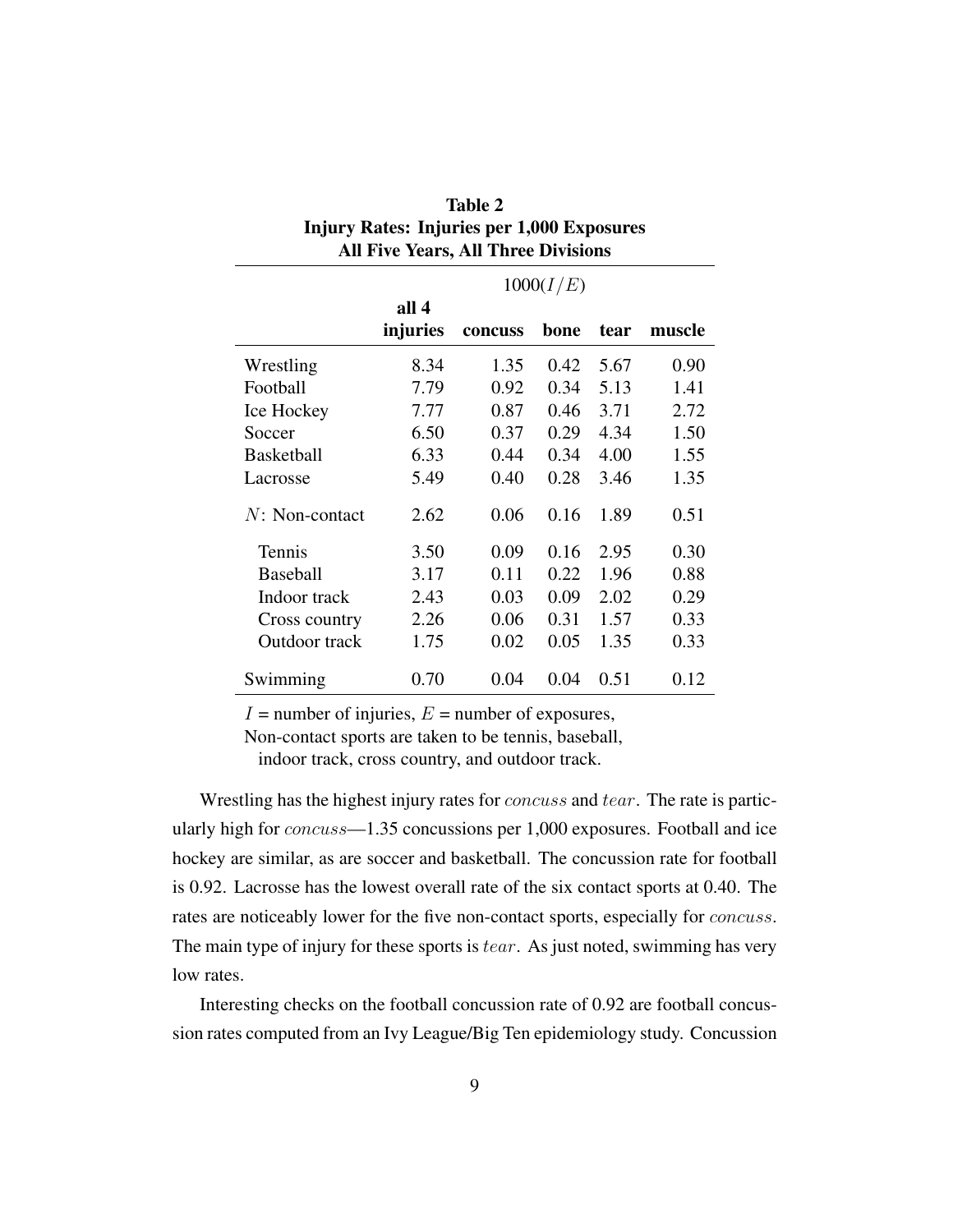data have been collected since the fall of 2013 from Ivy League and Big Ten universities. Preliminary results for the Ivy League have been reported by Carolyn S. Campbell-McGovern in a March 2017 talk at the M.I.T/Sloan Analytics Conference.<sup>4</sup> The rates for the four academic years 2013/2014 through 2016/2017 are, respectively, 1.18, 1.62, 1.08, and 0.99. These rates are slightly higher than the 0.92 rate in Table 2, but only slightly. They are essentially consistent with the Datalys data. This is an important check on both sets of data, since the NCAA and Ivy League/Big Ten data collections are completely independent of each other.

For N the overall injury rate in Table 2 is 2.62 per 1,000 exposures. The rates for wrestling, football, and ice hockey are about three times this. The rates for soccer and basketball are about two and a half times this, and the rate for lacrosse is about two times this. For  $N$  the concussion rate is 0.06. The rate for wrestling is about 22 times this; the rates for football and ice hockey are about 15 times this, and the rates for soccer, basketball, and lacrosse are about 7 times this. There is obviously a clear difference between the contact and non-contact sports, with the differences for concussions being particularly large.

Table 3 presents the injury rates plus the total number of exposures, the total number of injuries, the number of days lost from the injuries, the number of days lost per injury, and the percent of injuries that required surgery. Table A1 in the Appendix is the same table disaggregated by the four injury types. The data are for all five years and all three divisions.

Tables 3 and A1 are self-explanatory. Football has the largest number of exposures at 25.77 million, followed by baseball and indoor track. Ice hockey, wrestling, and tennis are relatively small. The injury rates have already been discussed. The number of days lost per injury is highest for wrestling at 19.0, followed by tennis and football. The number of days lost per injury for  $N$  is 9.8, which is smaller than for the contact sports except basketball. Excluding swimming, the percent

<sup>&</sup>lt;sup>4</sup>This talk is available on YouTube: https : //youtu.be/2RJ –  $6mW_UOM$ .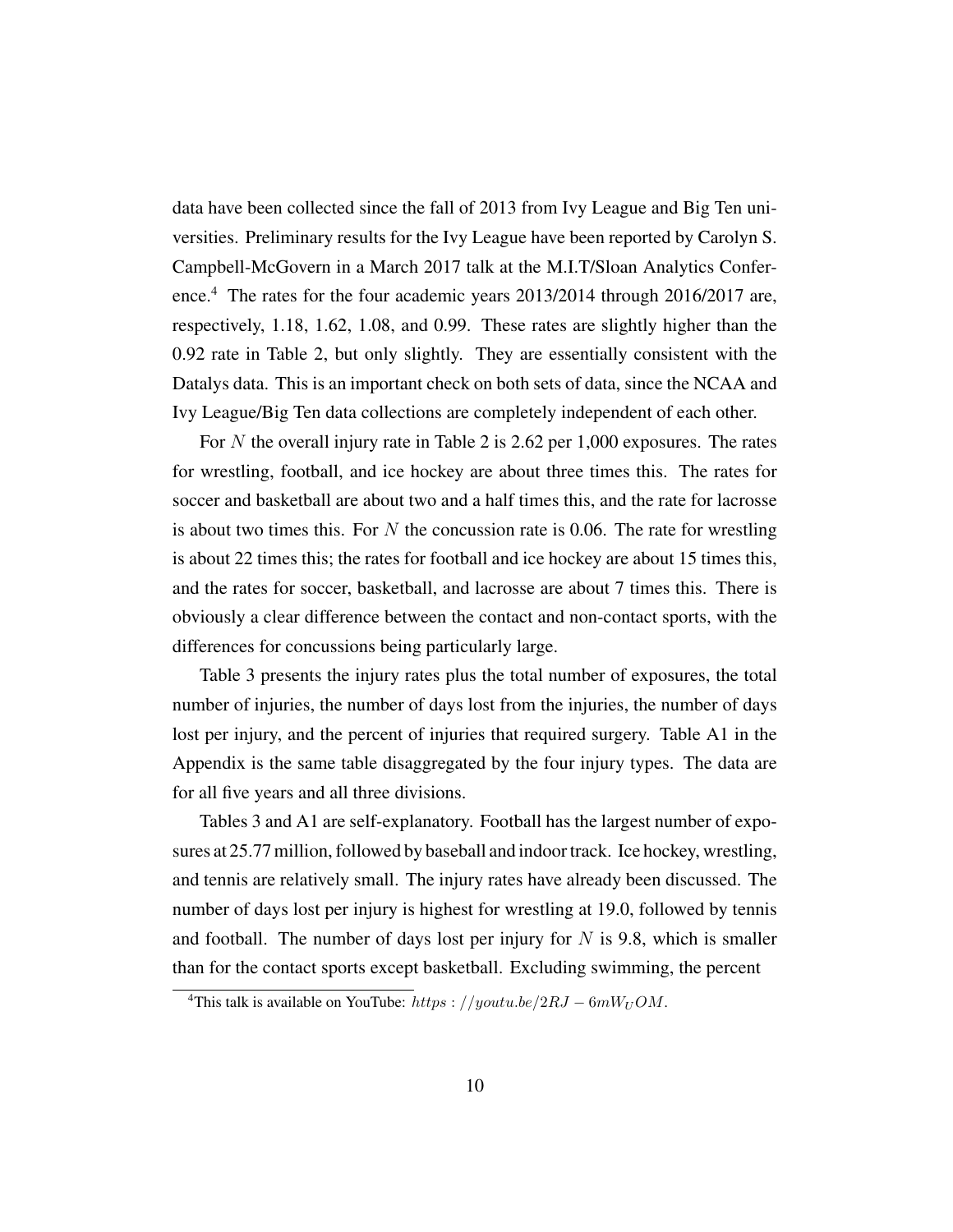| <b>Total Injuries and Severity</b><br><b>All Five Years, All Three Divisions</b> |           |       |        |                       |      |          |  |  |  |
|----------------------------------------------------------------------------------|-----------|-------|--------|-----------------------|------|----------|--|--|--|
|                                                                                  | 1000(I/E) | E     | I      | $\boldsymbol{D}$      | D/I  | 100(S/I) |  |  |  |
|                                                                                  |           | mil.  | thous. | thous.                |      |          |  |  |  |
|                                                                                  |           |       |        | all four injury types |      |          |  |  |  |
| Wrestling                                                                        | 8.34      | 2.87  | 23.9   | 454.3                 | 19.0 | 4.69     |  |  |  |
| Football                                                                         | 7.79      | 25.77 | 200.7  | 3,106.1               | 15.5 | 7.40     |  |  |  |
| Ice Hockey                                                                       | 7.77      | 1.93  | 15.0   | 173.3                 | 11.6 | 3.17     |  |  |  |
| Soccer                                                                           | 6.50      | 8.42  | 54.8   | 568.9                 | 10.4 | 2.62     |  |  |  |
| <b>Basketball</b>                                                                | 6.33      | 9.76  | 61.8   | 520.6                 | 8.4  | 3.91     |  |  |  |
| Lacrosse                                                                         | 5.49      | 4.26  | 23.4   | 294.7                 | 12.6 | 5.56     |  |  |  |
| $N: Non-contact$                                                                 | 2.37      | 40.35 | 105.9  | 1,033.1               | 9.8  | 2.83     |  |  |  |
| Tennis                                                                           | 3.50      | 3.12  | 10.9   | 161.6                 | 14.8 | 0.68     |  |  |  |
| <b>Baseball</b>                                                                  | 3.17      | 14.26 | 45.2   | 475.5                 | 10.5 | 4.06     |  |  |  |
| Indoor track                                                                     | 2.43      | 10.44 | 25.4   | 182.5                 | 7.2  | 1.87     |  |  |  |
| Cross country                                                                    | 2.26      | 4.72  | 10.7   | 87.0                  | 8.1  | 0.00     |  |  |  |
| Outdoor track                                                                    | 1.75      | 7.81  | 13.7   | 126.5                 | 9.2  | 2.55     |  |  |  |
| Swimming                                                                         | 0.70      | 6.23  | 4.4    | 15.7                  | 3.6  | 8.68     |  |  |  |

| Table 3                                    |
|--------------------------------------------|
| <b>Total Injuries and Severity</b>         |
| <b>All Five Years, All Three Divisions</b> |

See notes to Table 2.

 $D$  = number of days lost due to injuries.

 $S =$  number of injuries that required surgery.

of injuries that require surgery is highest for football at 7.40 percent, followed by lacrosse, wrestling, and baseball. The percent for swimming is high, but the overall number of injuries for swimming is small and this percent is probably not trustworthy.

For *concuss* in Table A1 by far the most concussions are in football at 23,700. The next highest is 4,300 in basketball. For N the number of concussions is 2,500.

Table 4 presents the injury rates for the three divisions, aggregated by the five years. Except for lacrosse, the rates are higher for division I than for division II. In most cases they are considerably higher. For example, for football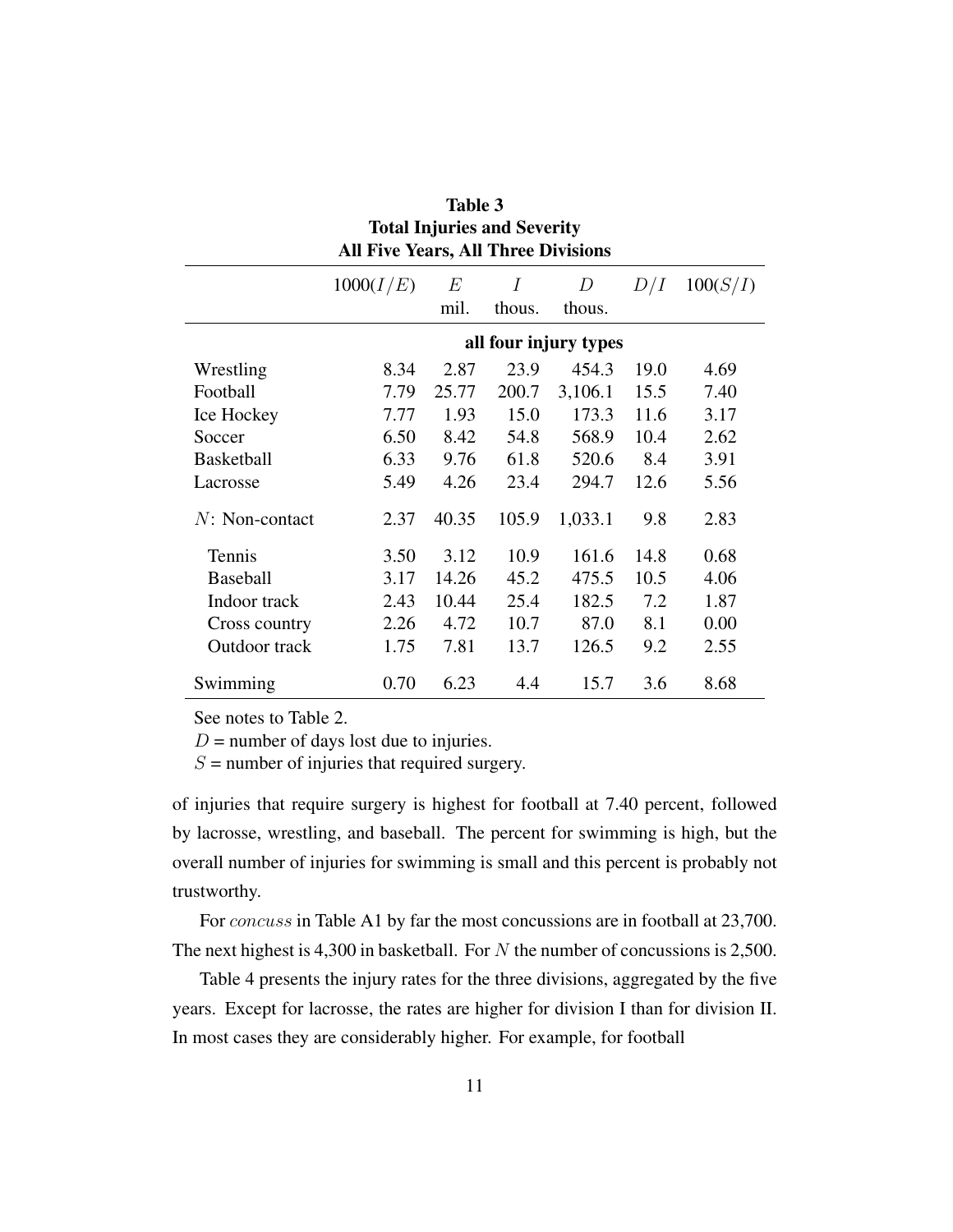| Table 4                         |                       |      |      |      |  |  |  |  |  |  |
|---------------------------------|-----------------------|------|------|------|--|--|--|--|--|--|
| <b>Injury Rates by Division</b> |                       |      |      |      |  |  |  |  |  |  |
|                                 | <b>All Five Years</b> |      |      |      |  |  |  |  |  |  |
| 1000(I/E)                       |                       |      |      |      |  |  |  |  |  |  |
|                                 | I                     | Н    | ш    | All  |  |  |  |  |  |  |
| all four injury types           |                       |      |      |      |  |  |  |  |  |  |
| Wrestling                       | 10.74                 | 3.47 | 8.88 | 8.34 |  |  |  |  |  |  |
| Football                        | 9.57                  | .596 | 6.60 | 7.79 |  |  |  |  |  |  |
| Ice Hockey                      | 7.13                  | 6.79 | 8.36 | 7.77 |  |  |  |  |  |  |
| Soccer                          | 7.43                  | 3.29 | 7.52 | 6.50 |  |  |  |  |  |  |
| <b>Basketball</b>               | 7.94                  | 5.29 | 5.51 | 6.33 |  |  |  |  |  |  |
| Lacrosse                        | 3.54                  | 4.45 | 6.73 | 5.49 |  |  |  |  |  |  |
| $N: Non-contact$                | 3.28                  | 1.81 | 2.40 | 2.62 |  |  |  |  |  |  |
| Tennis                          | 4.58                  | 3.19 | 2.49 | 3.50 |  |  |  |  |  |  |
| <b>Baseball</b>                 | 3.98                  | 2.53 | 2.98 | 3.17 |  |  |  |  |  |  |
| Indoor track                    | 3.14                  | 1.89 | 1.94 | 2.43 |  |  |  |  |  |  |
| Cross country                   | 2.19                  | 1.16 | 2.96 | 2.26 |  |  |  |  |  |  |
| Outdoor track                   | 2.65                  | 0.50 | 0.93 | 1.75 |  |  |  |  |  |  |
| Swimming                        | 0.54                  | 0.49 | 1.04 | 0.70 |  |  |  |  |  |  |

See notes to Table 2.

the rate for division I is 9.57 versus 5.96 for Division II. The rates for division III are generally higher than those for division II. Comparing division III to division I, the rates are higher for division III for ice hockey, soccer, lacrosse, cross country, and swimming. It is interesting that division III is closer to division I than is division II. Division III is even higher than division I for ice hockey, soccer, lacrosse, cross country, and swimming.

Table 5 presents the injury rates for each of the five academic years, aggregated by the three divisions. Five years is not a long enough time period to test for any trend effects, but the data can at least be casually examined to see if any trends look like they are developing. For the aggregation of all four injury types, there are no systematic patterns in the table. The rate for wrestling is highest in the first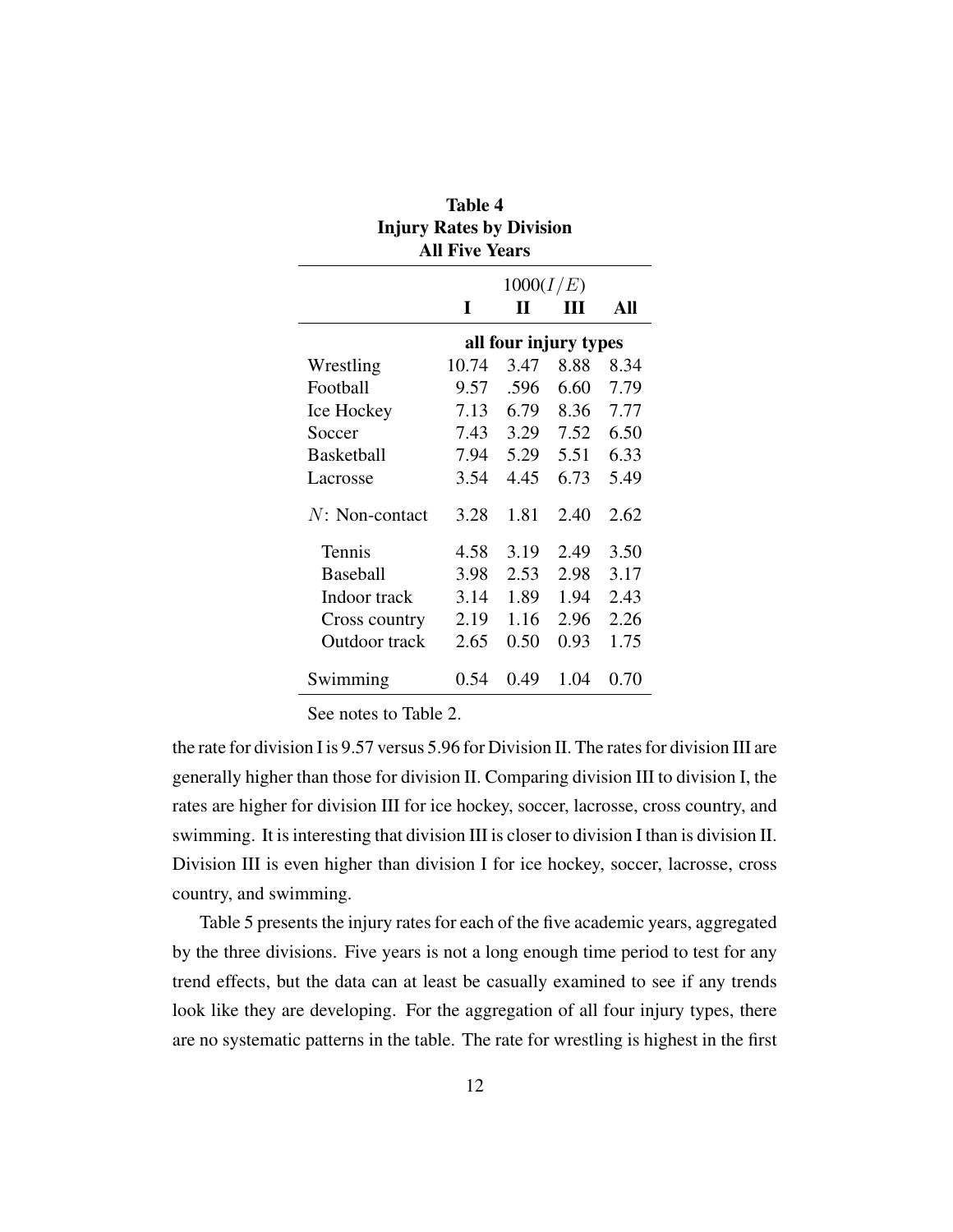| <b>Injury Rates Over Time</b><br><b>All Three Divisions</b> |               |               |               |               |               |                                  |  |  |  |  |
|-------------------------------------------------------------|---------------|---------------|---------------|---------------|---------------|----------------------------------|--|--|--|--|
| 1000(I/E)<br><b>Years</b>                                   |               |               |               |               |               |                                  |  |  |  |  |
|                                                             |               |               |               |               |               |                                  |  |  |  |  |
|                                                             | 2009/<br>2010 | 2010/<br>2011 | 2011/<br>2012 | 2012/<br>2013 | 2013/<br>2014 | All <sub>5</sub><br><b>Years</b> |  |  |  |  |
| all four injury types                                       |               |               |               |               |               |                                  |  |  |  |  |
| Wrestling                                                   | 14.64         | 8.49          | 6.34          | 6.19          | 7.79          | 8.34                             |  |  |  |  |
| Football                                                    | 7.95          | 6.50          | 7.54          | 7.74          | 9.11          | 7.79                             |  |  |  |  |
| Ice Hockey                                                  | 5.93          | 9.10          | 7.86          | 8.11          | 7.89          | 7.77                             |  |  |  |  |
| Soccer                                                      | 5.32          | 7.55          | 6.31          | 6.45          | 6.83          | 6.50                             |  |  |  |  |
| <b>Basketball</b>                                           | 6.07          | 6.78          | 6.13          | 6.11          | 6.56          | 6.33                             |  |  |  |  |
| Lacrosse                                                    | 5.33          | 5.02          | 5.43          | 6.32          | 5.33          | 5.49                             |  |  |  |  |
| $N$ : Non-contact                                           | 4.08          | 2.34          | 2.49          | 2.26          | 2.46          | 2.62                             |  |  |  |  |
| Tennis                                                      | 4.08          | 3.20          | 2.75          | 2.94          | 4.20          | 3.50                             |  |  |  |  |
| Baseball                                                    | 3.54          | 2.61          | 3.17          | 3.51          | 3.14          | 3.17                             |  |  |  |  |
| Indoor track                                                | 4.00          | 2.24          | 3.03          | 1.53          | 1.94          | 2.43                             |  |  |  |  |
| Cross country                                               | 7.92          | 2.07          | 0.86          | 2.16          | 1.70          | 2.26                             |  |  |  |  |
| Outdoor track                                               | 3.72          | 1.64          | 1.60          | 1.64          | 1.51          | 1.75                             |  |  |  |  |
| Swimming                                                    | 0.24          | 0.48          | 1.16          | 0.55          | 0.94          | 0.70                             |  |  |  |  |
|                                                             |               |               |               | concuss       |               |                                  |  |  |  |  |
| Wrestling                                                   | 2.01          | 1.58          | 1.55          | 1.30          | 0.53          | 1.35                             |  |  |  |  |
| Football                                                    | 0.78          | 0.75          | 0.86          | 1.05          | 1.12          | 0.92                             |  |  |  |  |
| Ice Hockey                                                  | 0.76          | 1.19          | 0.80          | 0.76          | 0.85          | 0.87                             |  |  |  |  |
| Soccer                                                      | 0.37          | 0.66          | 0.23          | 0.13          | 0.52          | 0.37                             |  |  |  |  |
| Basketball                                                  | 0.32          | 0.45          | 0.38          | 0.42          | 0.60          | 0.44                             |  |  |  |  |
| Lacrosse                                                    | 0.10          | 0.24          | 0.49          | 0.42          | 0.65          | 0.40                             |  |  |  |  |
| $N: Non-contact$                                            | 0.02          | 0.10          | 0.07          | 0.06          | 0.07          | 0.06                             |  |  |  |  |
| Tennis                                                      | 0.00          | 0.16          | 0.00          | 0.00          | 0.23          | 0.09                             |  |  |  |  |
| <b>Baseball</b>                                             | 0.04          | 0.16          | 0.09          | 0.14          | 0.11          | 0.11                             |  |  |  |  |
| Indoor track                                                | 0.00          | 0.08          | 0.04          | 0.00          | 0.02          | 0.03                             |  |  |  |  |
| Cross country                                               | 0.00          | 0.00          | 0.11          | 0.15          | 0.00          | 0.06                             |  |  |  |  |
| Outdoor track                                               | 0.00          | 0.00          | 0.05          | 0.02          | 0.00          | 0.02                             |  |  |  |  |
| Swimming                                                    | 0.00          | 0.00          | 0.11          | 0.09          | 0.02          | 0.04                             |  |  |  |  |

# Table 5

See notes to Table 2.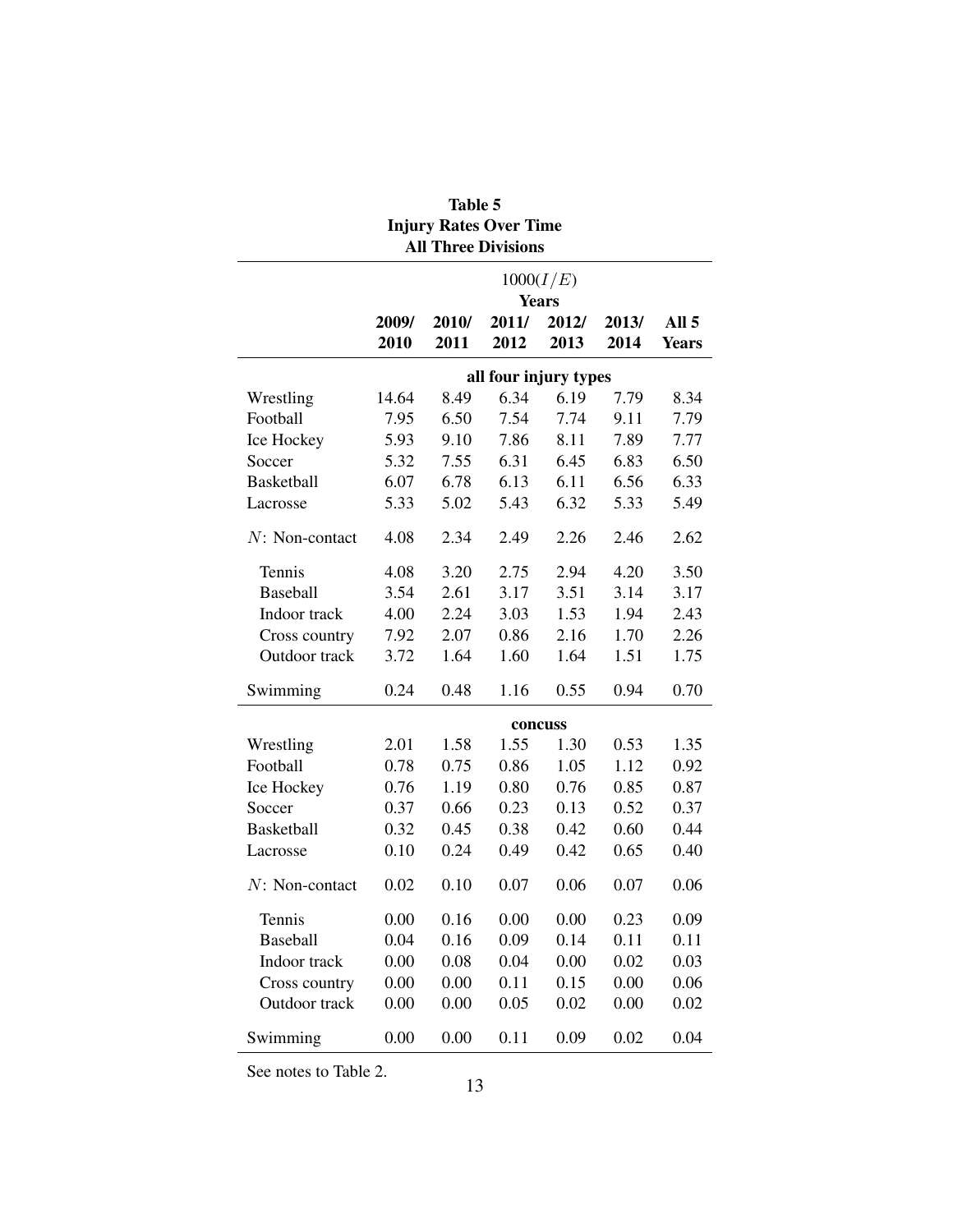year, and the rate for football is highest in the fifth year. For  $N$  the rate is highest in the first year and then essentially flat for the remaining four years. Basketball and lacrosse are fairly flat for all five years. Ice hockey and soccer are erratic.

For *concuss* in Table 5, there is a downward trend for wrestling and an upward trend for football and lacrosse. For football the rate rises from 0.78 for the first year to 1.12 for the fifth year. The positive concussion trend for football is contrary to the Ivy League rates mentioned above, where they show a slight downward trend. But more data are needed before any conclusions can be drawn.

# 5 Estimated Injury Savings from Banning Contact

It is clear that injury rates are higher in contact than non-contact sports. It is interesting to consider the injury savings that would result if contact sports could be changed so that their injury rates were the same as those for  $N$ . An attempt is made in this section to estimate these savings. It will be assumed that football, ice hockey, soccer, basketball, and lacrosse can be changed to have the same injury rates as for N. It will also be assumed that wrestling is eliminated, since there is no way to exclude contact in wrestling.

#### Use of Datalys Data Only

Calculations of the savings using the Datalys data are presented in Table 6. The table estimates the number of injuries that would be saved if wrestling were eliminated and the other contact sports were changed to have injury rates like those for N. The table considers all four injury types together, all three divisions, and all five years.

The actual injury rate for football is 7.79, and the table shows that if this rate were instead the rate for  $N$ , namely 2.62, the number of injuries would be 67,500 instead of 200,700. The difference of 133,200 injuries is the number of injuries saved. The table also shows that if the number of days lost per injury were 9.8,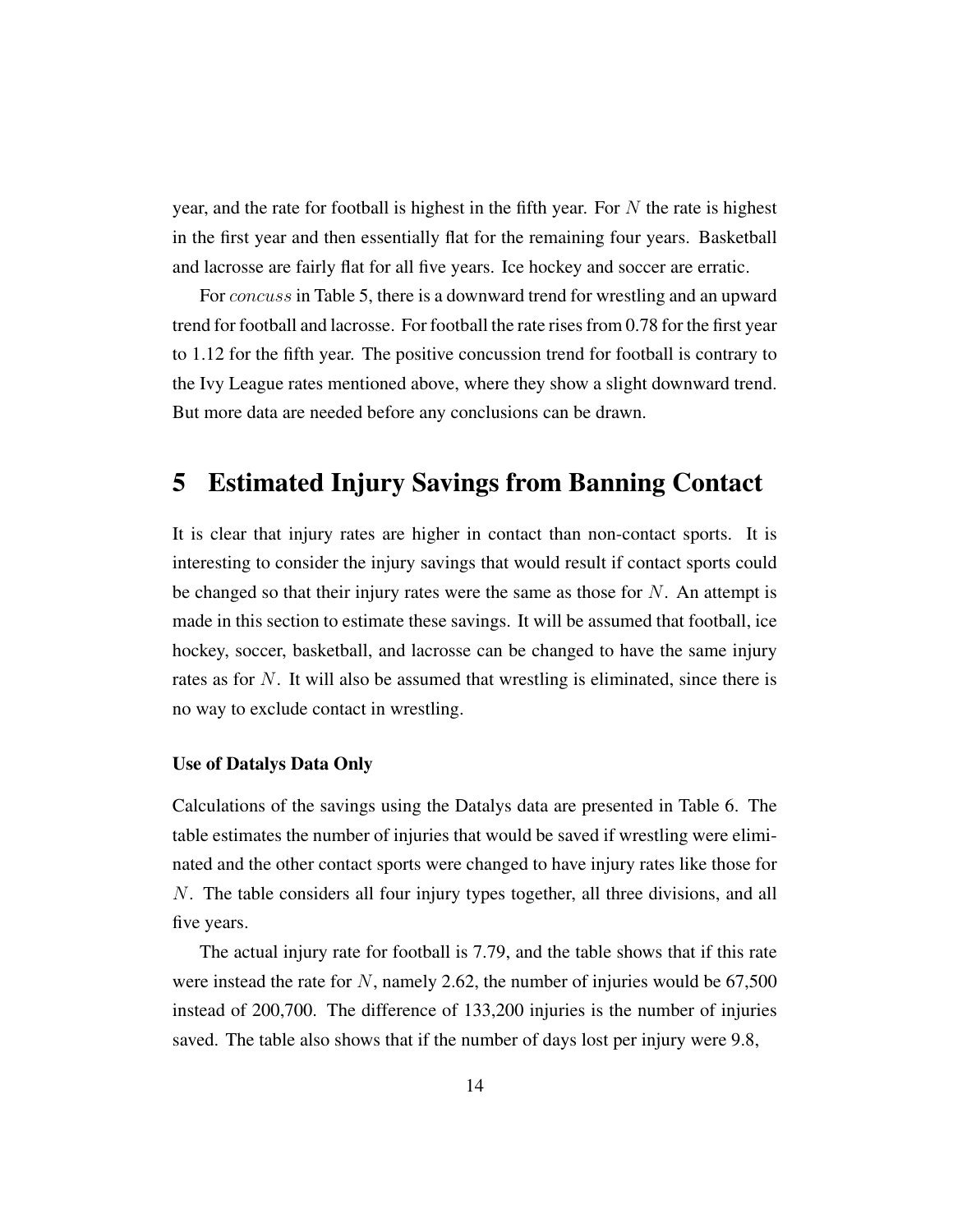|                        | $\frac{1}{2}$     |                |                  |                            |                |                            |  |  |  |  |
|------------------------|-------------------|----------------|------------------|----------------------------|----------------|----------------------------|--|--|--|--|
|                        |                   | 1000(I/E)      | $E\,$<br>mil.    | $\boldsymbol{I}$<br>thous. | D/I            | $\boldsymbol{D}$<br>thous. |  |  |  |  |
| $N: Non-contact$       | actual            | 2.62           | 40.34            | 105.9                      | 9.8            | 1,033.1                    |  |  |  |  |
| Wrestling              | actual            | 8.34           | 2.87             | 23.9                       | 19.0           | 454.3                      |  |  |  |  |
| Wrestling (banned)     | none              | $\overline{0}$ | $\boldsymbol{0}$ | $\boldsymbol{0}$           | $\overline{0}$ | $\overline{0}$             |  |  |  |  |
| Difference             | actual - none     |                |                  | 23.9                       |                | 454.3                      |  |  |  |  |
| Football               | actual            | 7.79           | 25.77            | 200.7                      | 15.5           | 3,106.1                    |  |  |  |  |
| Football*              | like $N$          | 2.62           | 25.77            | 67.5                       | 9.8            | 661.7                      |  |  |  |  |
| Difference             | actual - like $N$ |                |                  | 133.2                      |                | 2,444.4                    |  |  |  |  |
| Ice hockey             | actual            | 7.77           | 1.93             | 15.0                       | 11.6           | 173.3                      |  |  |  |  |
| Ice hockey*            | like $N$          | 2.62           | 1.93             | 5.1                        | 9.8            | 50.0                       |  |  |  |  |
| Difference             | actual - like $N$ |                |                  | 9.9                        |                | 123.3                      |  |  |  |  |
| Soccer                 | actual            | 6.50           | 8.42             | 54.8                       | 10.4           | 568.9                      |  |  |  |  |
| Soccer*                | like $N$          | 2.62           | 8.42             | 22.1                       | 9.8            | 216.6                      |  |  |  |  |
| Difference             | actual - like $N$ |                |                  | 32.7                       |                | 352.3                      |  |  |  |  |
| Basketball             | actual            | 6.33           | 9.76             | 61.8                       | 8.4            | 520.6                      |  |  |  |  |
| Basketball*            | like $N$          | 2.62           | 9.76             | 25.6                       | 9.8            | 250.9                      |  |  |  |  |
| Difference             | actual - like $N$ |                |                  | 36.2                       |                | 269.7                      |  |  |  |  |
| Lacrosse               | actual            | 5.49           | 4.26             | 23.4                       | 12.6           | 294.7                      |  |  |  |  |
| Lacrosse*              | like $N$          | 2.62           | 4.26             | 11.2                       | 9.8            | 109.8                      |  |  |  |  |
| Difference             | actual - like $N$ |                |                  | 12.8                       |                | 184.9                      |  |  |  |  |
| Total savings          |                   |                |                  | 248.1                      |                | 3,828.9                    |  |  |  |  |
| Total savings per year |                   |                |                  | 49.6                       |                | 765.8                      |  |  |  |  |

Table 6 Injury Savings Estimates All Four Injury Types, All Five Years, All Three Divisions

Actual values are from Table 3.

\*Values if  $I/E$  and  $D/I$  were like N.

the rate for  $N$ , instead of the actual rate of 15.5, there would be 2,444,400 fewer days lost. The calculations for the other sports are similar except for wrestling, where all injuries and days lost are saved because the sport is eliminated. The total savings over the five years are 248,100 fewer injuries and 3,828,900 fewer days lost. More than half of the total is from football. On a per year basis the totals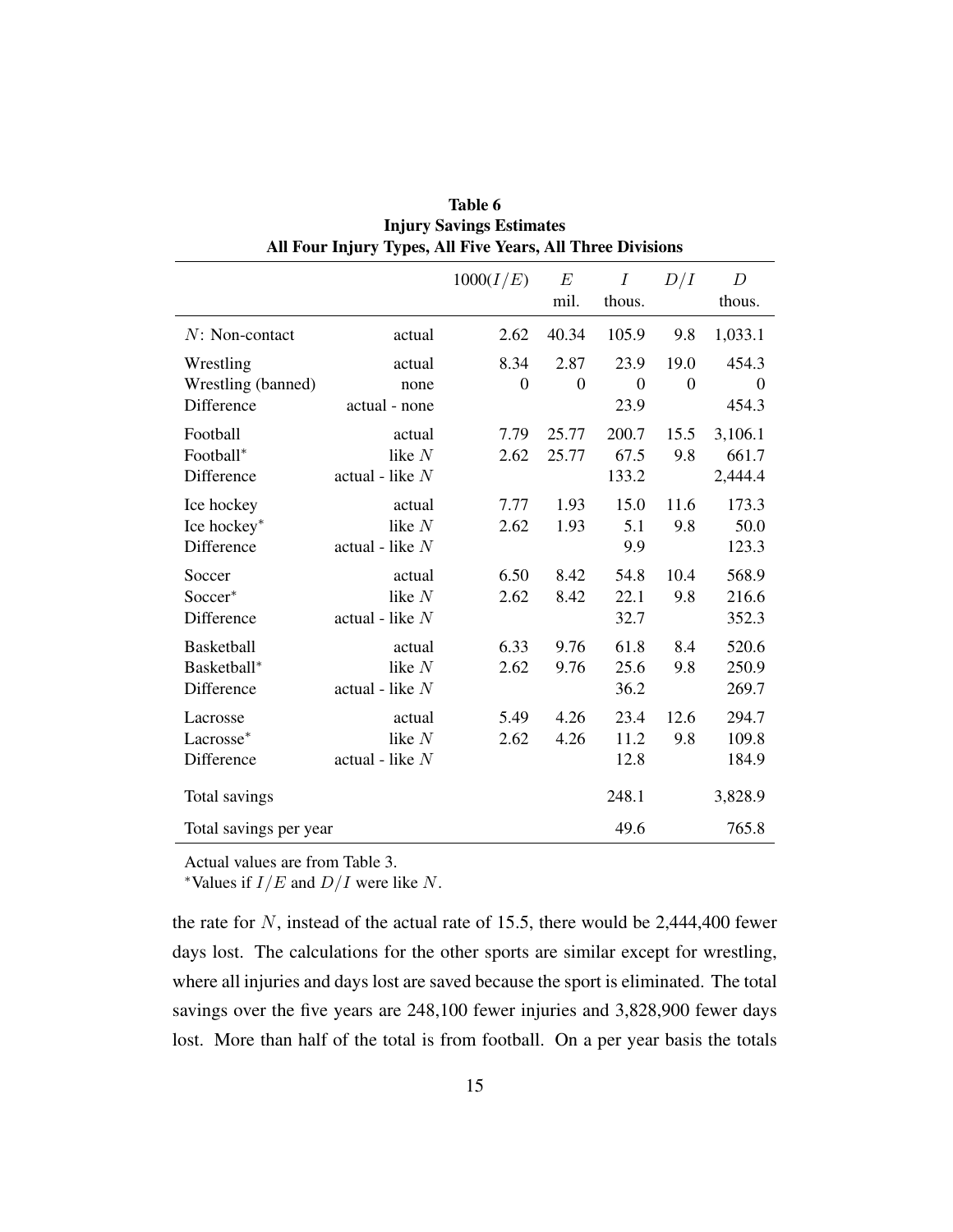come to 49,600 fewer injuries and 765,800 fewer days lost.

The same calculations in Table 6 can be done for concussions alone. The most interesting case is football, which dominates in concussions. In Table A1 the concussion rate for football is 0.92 and the number of days lost per injury is 13.2. For N the two rates are 0.06 and 18.8 respectively. Using 0.06 in place of 0.92 and 18.8 in place of 13.2 yields the number of football concussions saved over the five years of 22,200 or 4,400 per year and the number of days lost saved over the five years of 284,600 or 56,900 per year.<sup>5</sup>

The data for *concuss* in Table A1 can be used to compute the number of concussions saved for the other five contact sports, as just done for football. The number of concussions saved per year is 700 for wrestling, 300 for ice hockey, 500 for soccer, 700 for basketball, and 300 for lacrosse. The total across the six sports is 6,900.

#### Use of Mathers et al. (1999) Disability Indices

Mathers et al. (1999) in a massive study in Australia have estimated disability indices for many diseases and injuries. The values range from 0 for no disability (no loss of quality of life) to 1 for essentially death. These indices pertain to a year of life. Let  $Z$  denote this index. If  $Z$  is 0, there is no loss in the quality of life for the year. If  $Z$  is, say, 0.3, the quality of life for the year is 70 percent of a healthy or injury free year of life.<sup>6</sup>

Table A2 in the Appendix presents the Mathers et al. disability indices. The NCAA injury categories in Table 1 are matched to the Mathers et al. injuries. For two of the injury groups that make up *bone*, fracture and fracture (stress), there are a number of different injuries in Mathers et al. (depending on where the fracture is). In this case the more detailed Mathers et al. categories were used and matched

<sup>&</sup>lt;sup>5</sup>Note that the number of days lost per concussion is higher for  $N$  than for football. The higher number has been used here to be consistent with the procedure in Table 6.

<sup>&</sup>lt;sup>6</sup>Abelson (2004) has used these estimates to examine whether injury compensation in Australia is excessive. See also Abelson (2003).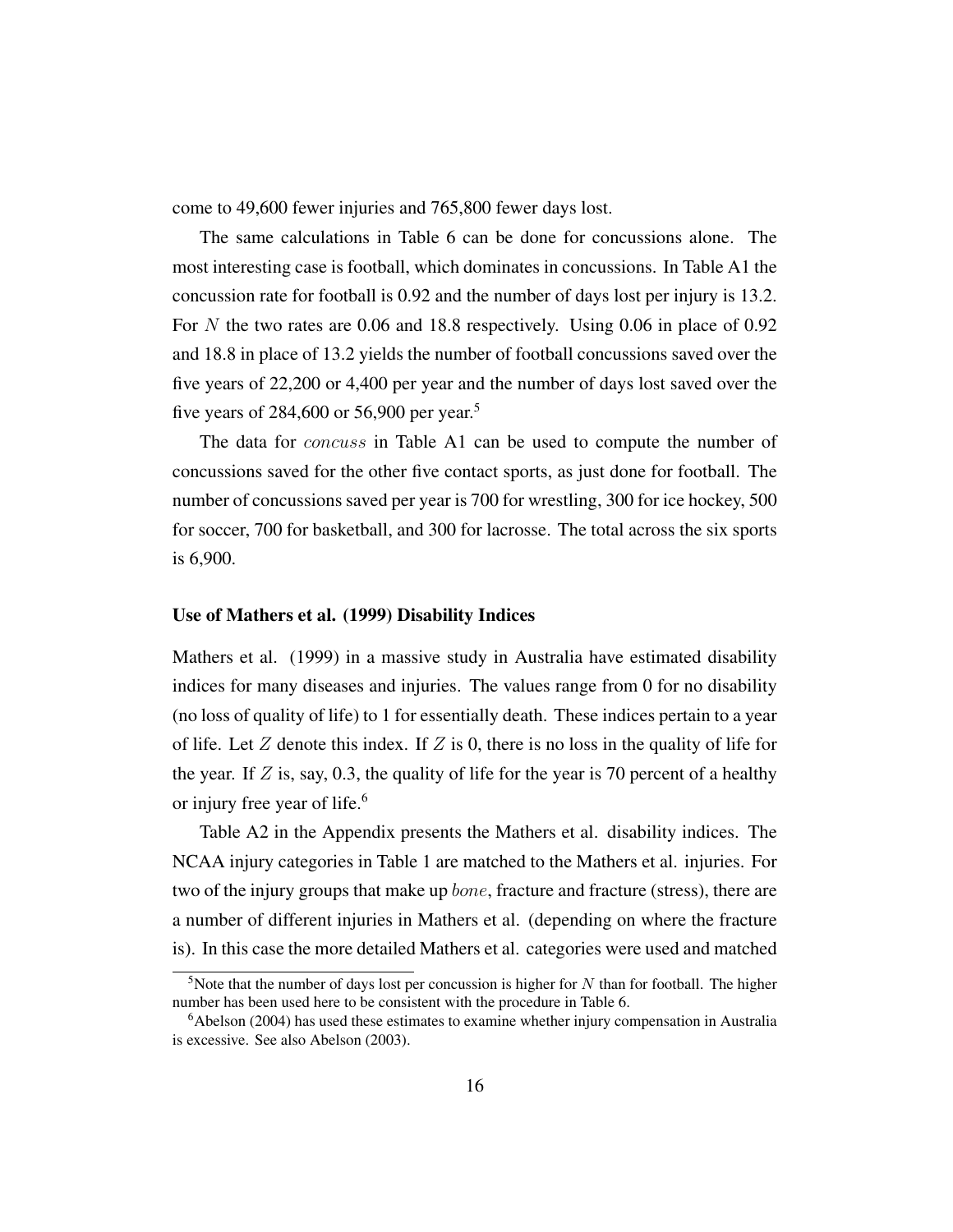to the more detailed NCAA fracture and fracture (stress) injuries.

There are 33 injuries in Table A2 and thus 33 disability index values. Some of the values are the same because the same Mathers et al. category was sometimes matched to more than one NCAA injury. Given the values of  $Z$ , it is possible to do the following, as spelled out in Table 7. Take, for example, football, where there are 200,700 injuries across the four injury types, the three divisions, and the five years (from Tables 3 and 6). This number is in row (1) in Table 7. There is a value of  $Z$  for each injury, i.e., each NCAA injury falls into one of the 33 categories in Table A2. For a particular injury,  $Z$  is the fraction of the year that is not healthy, i.e., injured. Summing the values of  $Z$  for all 200,700 injuries gives the total number of years lost-to-injury, which is 22,600 years. This number is in row (2) of the table. Row (3) is the ratio of row (2) to row (1), which is the average number of years lost-to-injury per year. For football this average is 0.113 years. Rows (4) through (8) in Table 7 assume no wrestling and that the other contact sports are like  $N$ . Row (4) is the number of injuries from Table 6. Row (5) is the average number of years lost-to-injury computed for  $N$  using the Mather et al. disability indices, which is 0.088. Row (6), which is row (4) times row (5), gives the total number of years lost-to-injury. Row (7) is the actual number of years lost-to-injury from row (2) minus the number of years lost-to-injury from row (6), which is the number of years lost-to-injury saved. Row  $(8)$  is row  $(7)$  divided by five, which is the number of years lost-to-injury saved per year. For football this is 3,300 years per year. The last column in Table 7 gives the totals. The total number of years lost-to-injury saved per year is 6,000. More than half of the total is from football.

It is interesting to compare the average number of days lost per injury in Table 6, namely  $D/I$ , to the average number of years lost-to-injury in row (3) in Table 7. For football the average number of days lost per injury in Table 6 is 15.5 and the average number of years lost-to-injury in Table 7 is 0.113, which is about 41 days. The number of days computed using the Mathers et al. disability indices is thus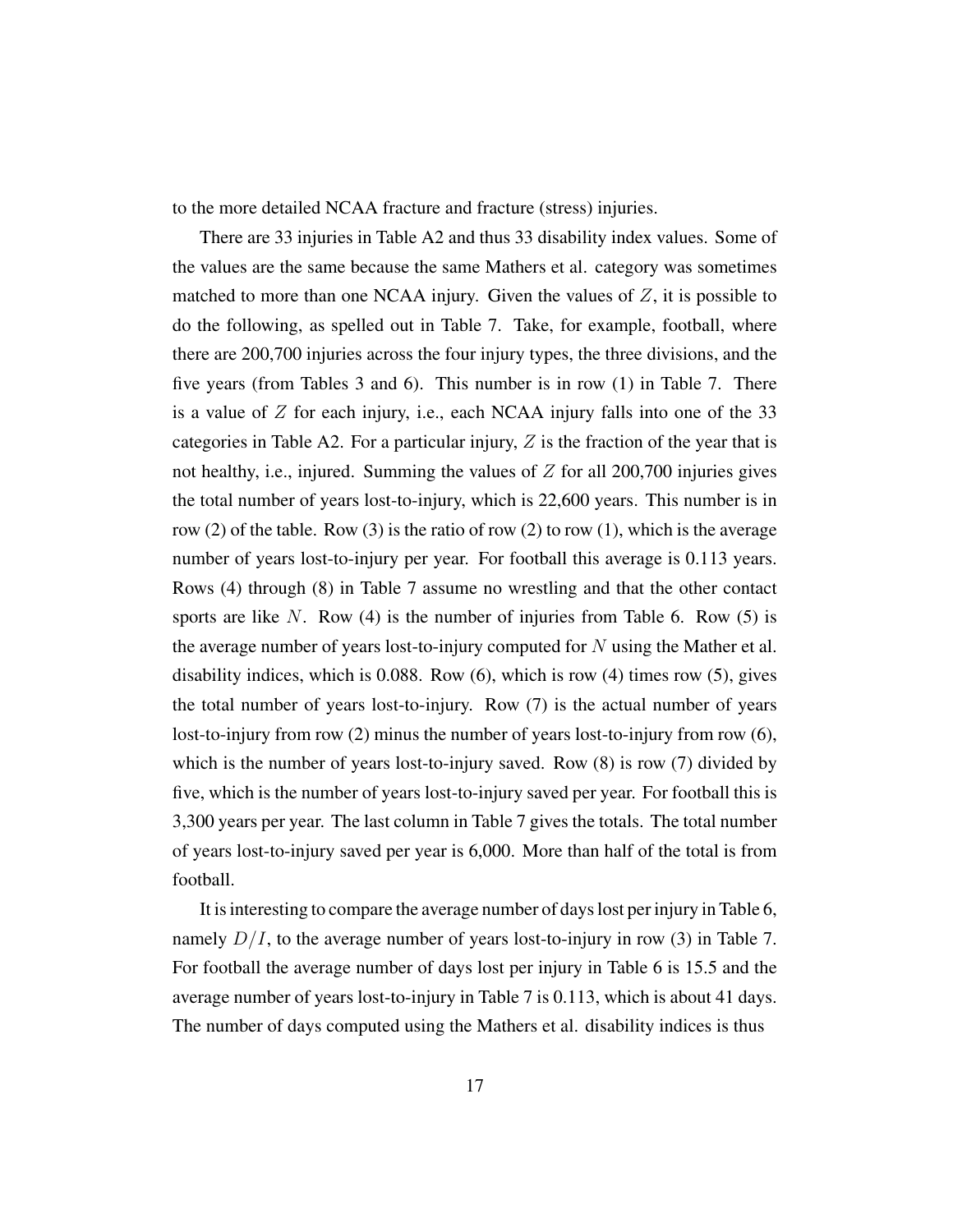| <b>Table 7</b>                                             |
|------------------------------------------------------------|
| <b>Estimates of Years Lost-to-Injury Saved</b>             |
| All Four Injury Types, All Five Years, All Three Divisions |
| <b>Numbers are in Thousands</b>                            |

|     |                                                           | Wrest-<br>ling | Foot-<br>ball | Ice<br>Hockey                    | Soccer | Basket-<br>ball | Lac-<br>rosse | Total |
|-----|-----------------------------------------------------------|----------------|---------------|----------------------------------|--------|-----------------|---------------|-------|
|     | Actual                                                    |                |               |                                  |        |                 |               |       |
| (1) | No. of injuries (Table 6)                                 | 23.9           | 200.7         | 15.0                             | 54.8   | 61.8            | 23.4          | 379.6 |
| (2) | No. of years lost to injury                               | 2.9            | 22.6          | 1.8                              | 5.4    | 6.3             | 2.4           | 41.5  |
| (3) | $(2)/(1)$ Ave. No. of years                               | 0.121          | 0.113         | 0.120                            | 0.099  | 0.102           | 0.103         | 0.109 |
|     | lost-to-injury per injury                                 |                |               |                                  |        |                 |               |       |
|     |                                                           |                |               | No wrestling; others same as $N$ |        |                 |               |       |
| (4) | No. of injuries (Table 6, like $N$ )                      | $\Omega$       | 67.5          | 5.1                              | 22.1   | 25.6            | 11.2          | 131.5 |
| (5) | Ave. No. of years                                         | 0.088          | 0.088         | 0.088                            | 0.088  | 0.088           | 0.088         | 0.088 |
|     | lost-to-injury per injury for $N$                         |                |               |                                  |        |                 |               |       |
| (6) | $(4)\times(5)$ No. of years lost-to-injury                | $\theta$       | 5.9           | 0.4                              | 1.9    | 2.3             | 1.0           | 11.6  |
| (7) | $(2)$ – $(6)$ No. of years lost-to-injury<br>saved        | 2.9            | 16.7          | 1.4                              | 3.5    | 4.0             | 1.4           | 29.9  |
| (8) | $(7)\div 5$ No. of years lost-to-injury<br>saved per year | 0.6            | 3.3           | 0.3                              | 0.7    | 0.8             | 0.3           | 6.0   |

Row (2) is computed using the Mathers et al. disability indices.

Row  $(5)$  is the value for N computed using the Mathers et al. disability indices.

considerably larger than the number of days lost from the Datalys data. The number of days lost in the Datalys data is the number of days before the student returns to his sport. For better or worse, the Mathers et al. disability indices are in effect assuming some continuing loss to the student after he returns.

# 6 Estimated Dollar Savings from Banning Contact

The estimated injury savings in Tables 6 and 7 can stand by themselves as descriptive statistics. They are not based on any assumptions about the cost of an injury or the value of a year of life. In this section an attempt is made to put dollar values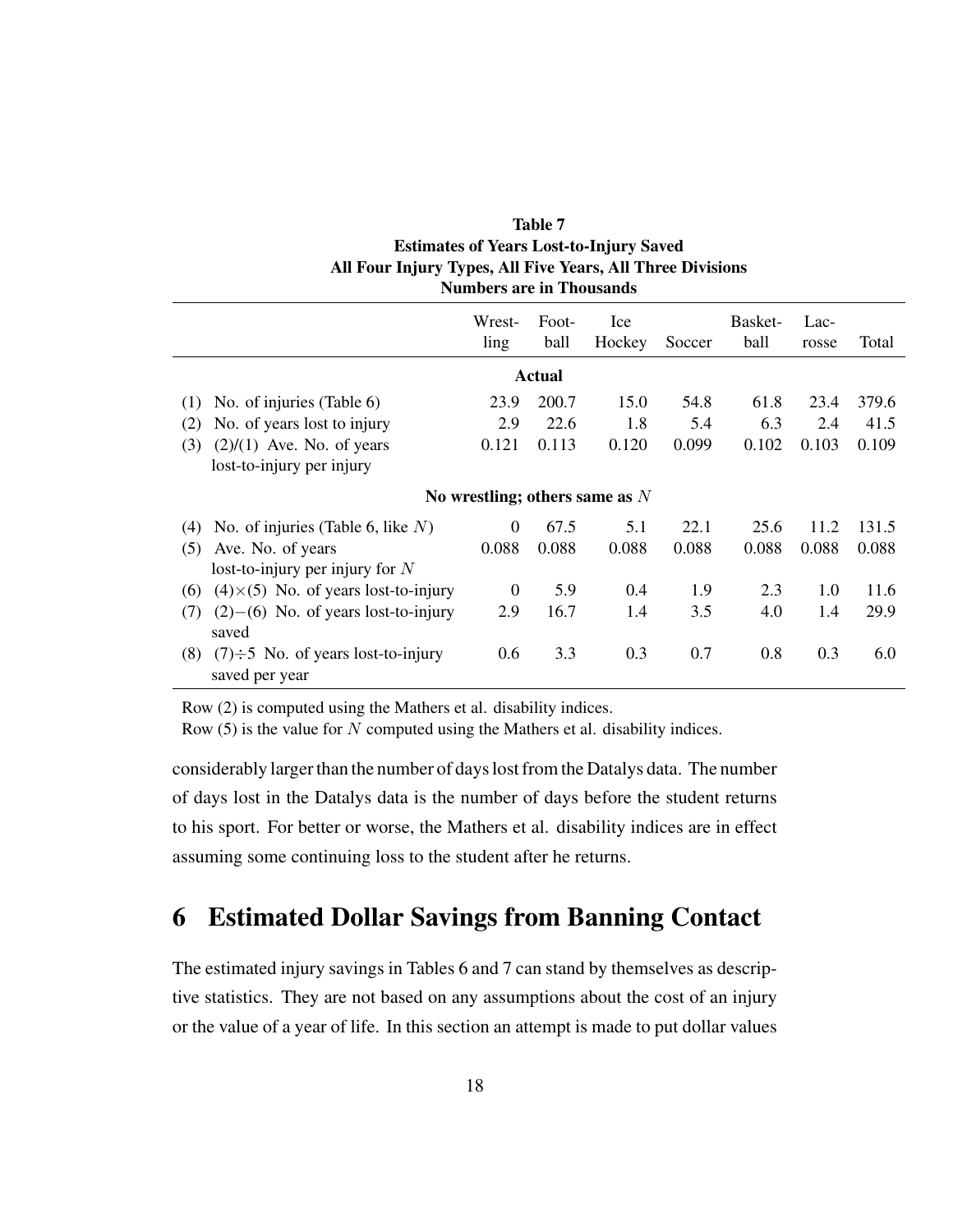on these estimates. How should they be valued? One possibility would be to ask students and their parents how much they would be willing to pay to have avoided an injury. If this were done by injury types, one could attempt to value the saved injuries. Specific college surveys of this type do not appear to exist, but there are injury cost estimates available. These estimates are in part based on medical costs, but they also take into account pain and suffering and opportunity cost of lost time. They are thus likely to be picking up some of what would be revealed by willingness-to-pay surveys.

#### National Safety Council Estimates

The National Safety Council (2017b) (NSC) puts an estimated cost of a disabling injury at \$9,000 for a home injury and \$8,800 for a public injury in 2015. (The cost of a work injury is estimated to be about four times larger.<sup>7</sup>) A disabling injury is "one which results in death, some degree of permanent impairment, or renders the injured person unable to effectively perform his or her regular duties for a full day beyond the day of injury." The cost includes "wage and productivity losses, medical expenses, and administrative expenses."

If \$9,000 per injury is used and there are 49,600 fewer injuries per year, as estimated in Table 6, this is a cost saving of \$446 million per year. With 765,800 fewer days lost, also from Table 6, this comes to \$582 per day. Put another way, the estimated average cost of a day lost due to an injury is \$582 using the \$9,000 figure.

#### Department of Health and Human Services Estimates

Estimates are also available from the Department of Health and Human Services (2014), ASPE Office of Health Policy, which are roughly supportive of the NSC estimates. The ASPE estimates are for medical expenses only and so are narrower

 $7$ The larger estimate for a work injury does not seem relevant in the present case because students do not have full time jobs.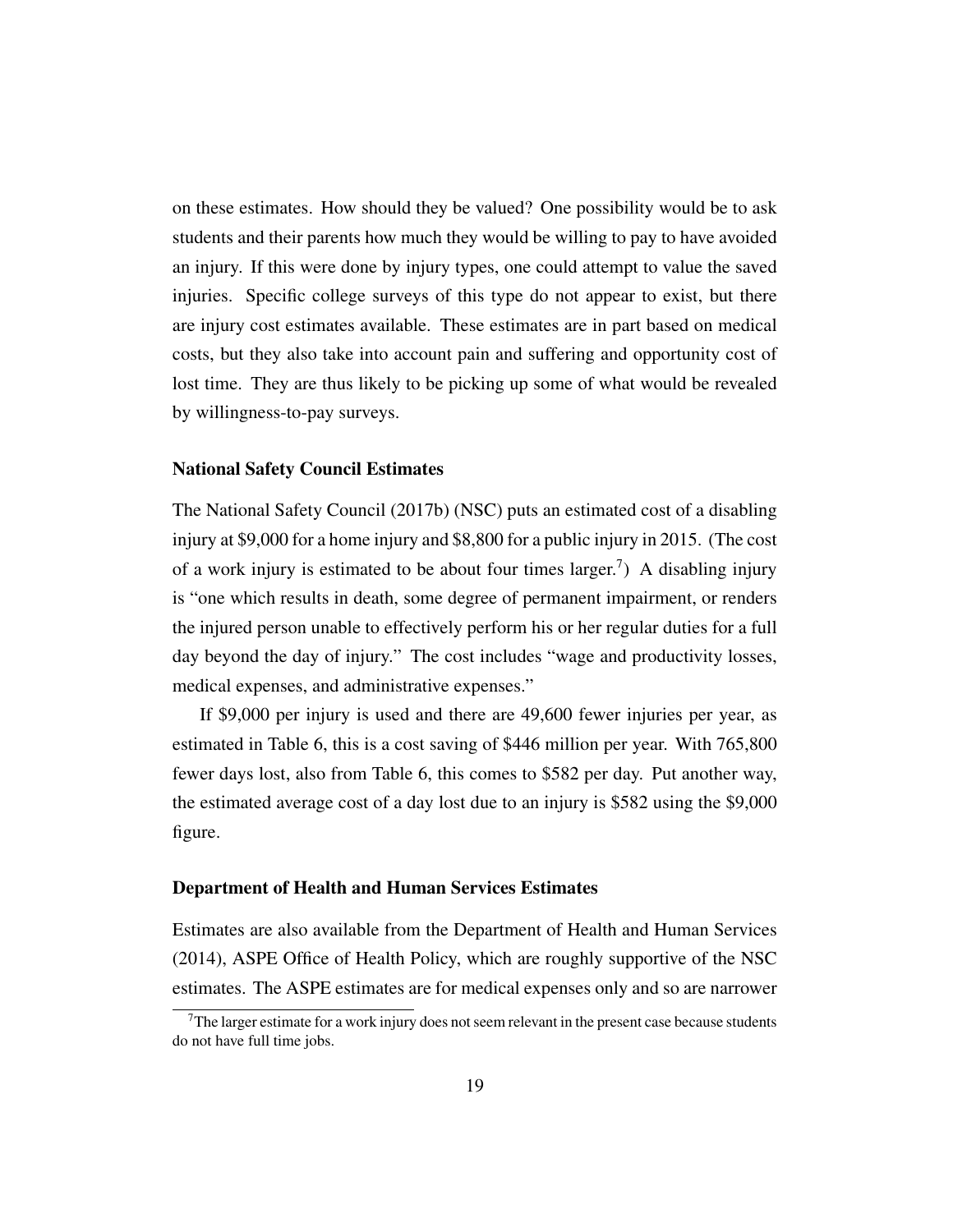in scope than the NSC estimates. Converted into 2015 dollars using the CPI, the ASPE estimates for 10-19 year olds are \$4,941 for fracture of leg, \$3,025 for fracture of arm, \$2,417 for sprains and strains, and \$7,315 for dislocation. These estimates are thus in the ball park of the NSC estimate of \$9,000, which also includes wage and productivity losses. They provide at least mild support to the use of the \$9,000 figure.

#### Value of a Year of Life

There is a large literature on estimating the statistical value of a life. Estimates are less often presented of the value of a year of life, which is what is needed here. Cutler (2004) cites a value of \$100,000 per year, which in 2015 dollars is about \$125,000. This estimate, however, assumes that the value of a year of life does not vary with age. Murphy and Topel (2006), using a utility maximization framework, argue that the value of a year of life varies by age and is hump shaped, peaking at around age 50. Aldy and Viscusi (2008) make a similar argument, where they also estimate a peak at around age 50.

For the calculations here the interest is in people around age 20, namely students. Figure 2 in Murphy and Topel (2006) shows a value of a year of life at age 20 of \$200,000, which is 2015 dollars is about \$250,000. Figure 2 in Aldy and Viscusi (2006) gives similar values at age 20—\$150,000 cohort-adjusted and \$200,000 cross-section (before conversion to 2015 dollars). In the following calculations a value of \$250,000 in 2015 dollars will be used.

Table 7 estimates that 6,000 years lost-to-injury would be saved per year if wrestling were eliminated and the other contact sports were like N. Multiplying this number by \$250,000 is a cost saving of \$1.5 billion per year. This is considerably larger than the \$446 million using \$9,000 as the average cost of an injury. This difference may be due in part to the fact that the Mathers et al. indices are in effect assuming more days lost than are estimated in the Datalys data.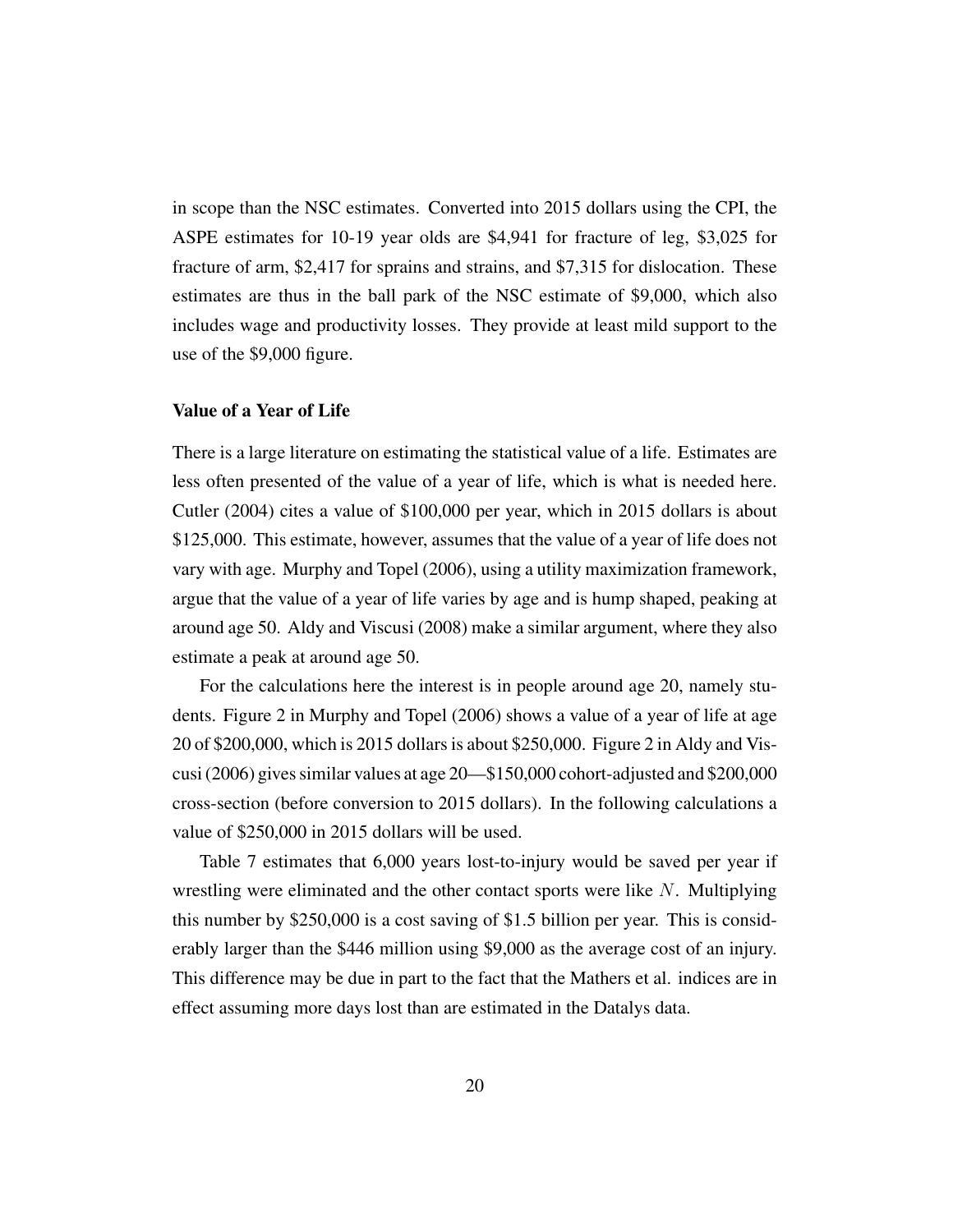The results thus suggest that the value of the injury costs that would be saved is between \$446 million and \$1.5 billion per year.

# 7 High School Data

The collection of the high school data is similar to that for the college data. A sample of about 100 high schools is selected, and each of these schools reports injury data. The sample data are then blown up to estimate national totals. The data are on the site: http://www.ucdenver.edu/academics/colleges/ PublicHealth/research/ResearchProjects/ piper/projects/RIO/Pages/Study-Reports.aspx. The data have been collected since 2005, and yearly reports are available for each year beginning with the 2005/2006 academic year. There are five boys' sports: wrestling, football, soccer, basketball, and baseball.

To match the college results, data for the five academic years 2009/2010 through 2013/2014 were used. For each of the five sports, the following data were collected from the reports: 1) the nationally estimated number of injuries, 2) the injury rate per 1,000 athlete exposures, 3) the number of injuries that required surgery, 4) the number of injuries for each of the top ten injuries for the year, and 5) data to compute the total number of days lost due to injury. Given 1) and 2), the total number of exposures is simply the number of injuries divided by the injury rate times 1,000. The top ten injuries for the year varied slightly by year. For present purposes an "all other" injury category was computed as the difference between total injuries and the sum of the ten injuries.

The number of days lost was computed as follows. Six days-lost categories are listed in the reports, and a frequency is assigned to each category, where the six frequencies sum to one. The categories are 1) 1-2 days, 2) 3-6 days, 3) 7-9 days, 4) 10-21 days, 5) >21 days, and 6) other. "Other" include medical disqualification for the season or for career, athlete chooses not to continue, and the season ended before the athlete returned to play. Frequencies were assigned separately to competition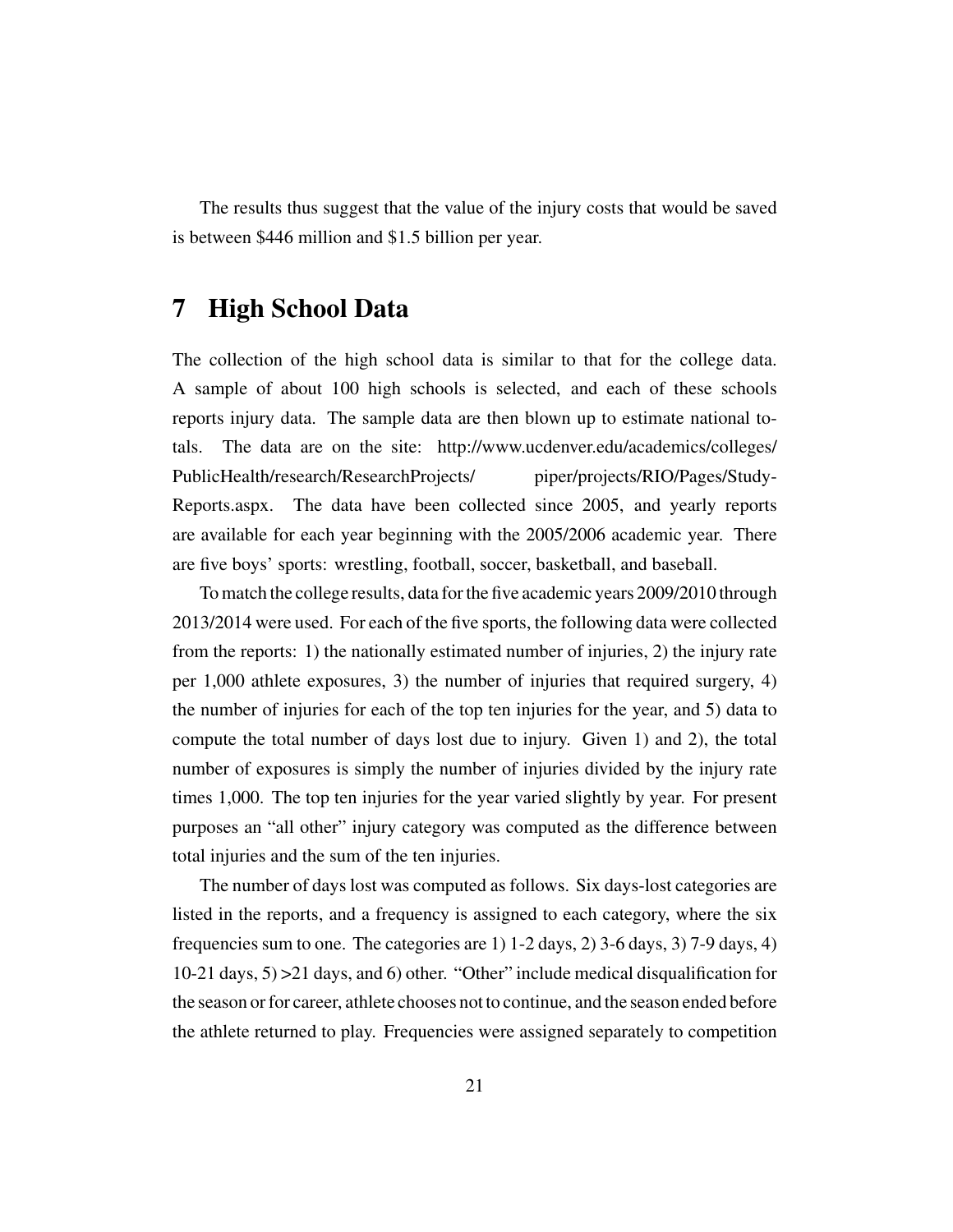injuries and practice injuries, where the sum of competition and practice injuries is total injuries. For present purposes the following number of days was assigned to each category: 1.5, 4.5, 8.0, 15.5, 30.0, and 50.0. The first four are mid points, and the last two are simply guesses. For competition these numbers were multiplied by the relevant frequency to get total number of days lost from competition. The same was done for practice, and the two were summed to get the total number of days lost.

Regarding the ten injury categories, each category was assigned to one of the four injury types in Table 1. A fifth injury type was also used, which is the "all other" category mentioned above. There was always a concussion category, always first or second in the ranking, but in a few cases there were no injuries for one of the other three types in Table 1. However, the number of injuries in the "all other" category is quite large and clearly includes injuries that would be classified as bone, tear, or muscle if they were known separately (but not concuss, which was always available).

The only non-contact sport of the five is baseball, and it is used as the noncontact sport, N. In Table 2 baseball for college has an overall injury rate of 3.17, slightly higher than the aggregate non-contact rate of 2.62. For concussions the value is 0.11 versus 0.06. In general, baseball is close to the non-contact aggregate in Table 2, which supports its use as the non-contact base for the high school data.

Like for the college data, much of the following analysis focuses on aggregates—all five years and all injuries. Again, this is to lessen the effects of measurement error.

# 8 Injury Rates

The injury rates are reported in Table 8. This table has the same format as Table 2. The injury rates are smaller in Table 8 than in Table 2. For example, the high school rate for football is 3.73 injuries per 1,000 exposures and the college rate is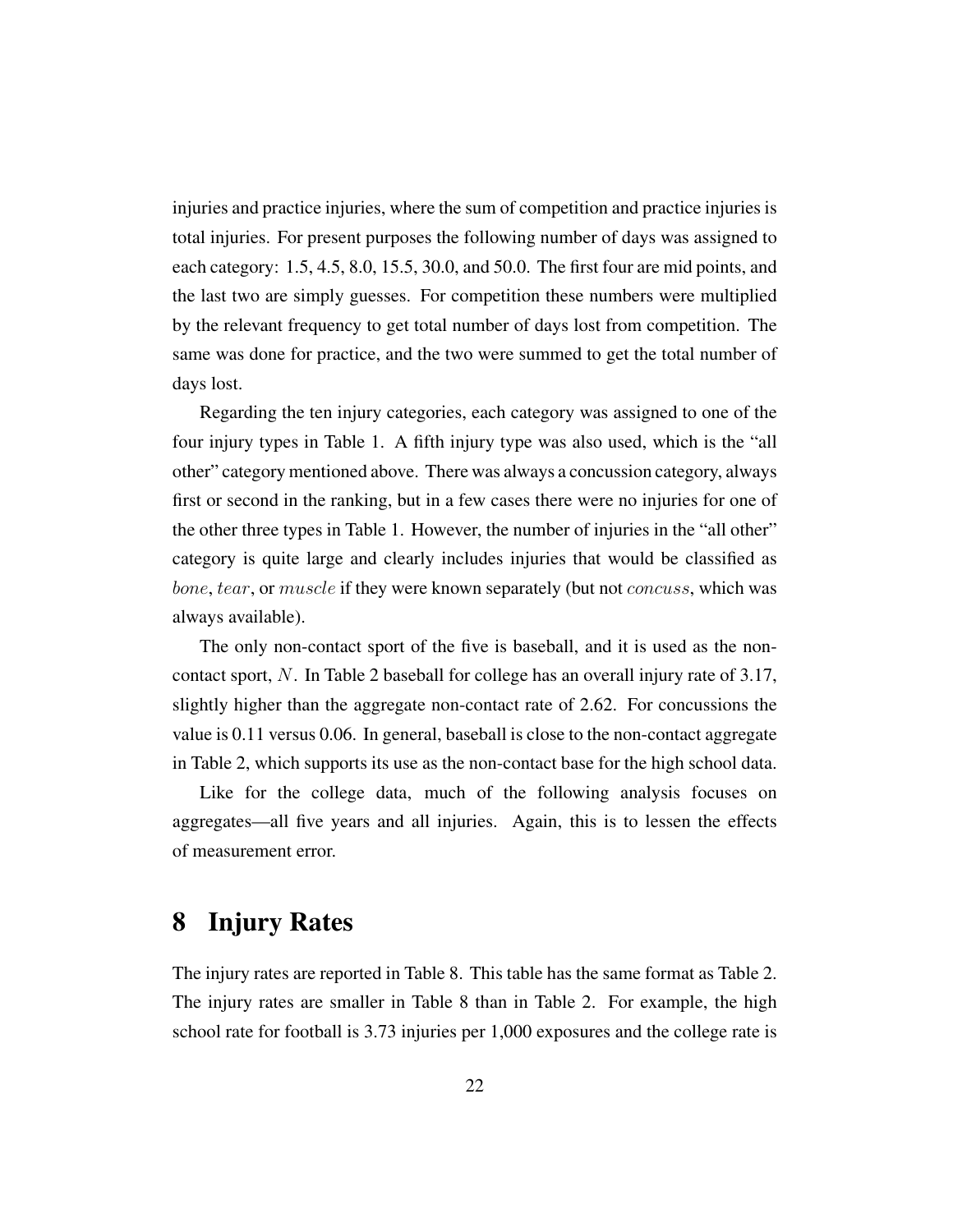| <b>Injury Rates: Injuries per 1,000 Exposures</b><br><b>All Five Years</b> |          |         |      |      |        |       |  |  |  |  |  |
|----------------------------------------------------------------------------|----------|---------|------|------|--------|-------|--|--|--|--|--|
| 1000(I/E)                                                                  |          |         |      |      |        |       |  |  |  |  |  |
|                                                                            | all 5    |         |      |      |        |       |  |  |  |  |  |
|                                                                            | injuries | concuss | bone | tear | muscle | other |  |  |  |  |  |
| Wrestling                                                                  | 2.30     | 0.44    | 0.06 | 0.98 | 0.01   | 0.81  |  |  |  |  |  |
| Football                                                                   | 3.73     | 0.90    | 0.18 | 1.48 | 0.07   | 1.10  |  |  |  |  |  |
| Soccer                                                                     | 1.59     | 0.36    | 0.02 | 0.75 | 0.09   | 0.37  |  |  |  |  |  |
| <b>Basketball</b>                                                          | 1.36     | 0.17    | 0.06 | 0.75 | 0.04   | 0.33  |  |  |  |  |  |
| $N:$ Baseball                                                              | 0.90     | 0.10    | 0.05 | 0.42 | 0.02   | 0.30  |  |  |  |  |  |

| <b>Table 8</b>                             |
|--------------------------------------------|
| Injury Rates: Injuries per 1,000 Exposures |
| <b>All Five Years</b>                      |

 $I =$  number of injuries,  $E =$  number of exposures.

The non-contact sport is baseball.

7.79. For baseball high school is 0.90 and college is 3.17. In a few cases, however, the injury rates are essentially the same. The concussion rate for football is 0.90 for high school versus 0.92 for college. For soccer the two concussion rates are 0.36 versus 0.37, and for baseball the two concussion rates are 0.10 versus 0.11. Concussions are clearly a larger fraction of total injuries in high school than in college.

It is interesting that the high school football concussion rate is similar to the college rate (from both the Datalys data and the Ivy League data) at about 1 concussion per 1,000 exposures. This rate is much higher than .06 concussions in the Datalys data for the non-contact sports and .10 concussions in the RIO data for the non-contact sport, baseball.

Table 9 presents the injury rates plus other information. This table has the same format as Table 3. The number of exposures is much larger for high school than for college. For football there are 754.06 million high school exposures versus 25.77 million for college. For baseball the two numbers are 275.71 million versus 14.26 million. Total injuries and total days lost are thus also much larger for high school. For football there are 2,812,200 injuries in high school over the five years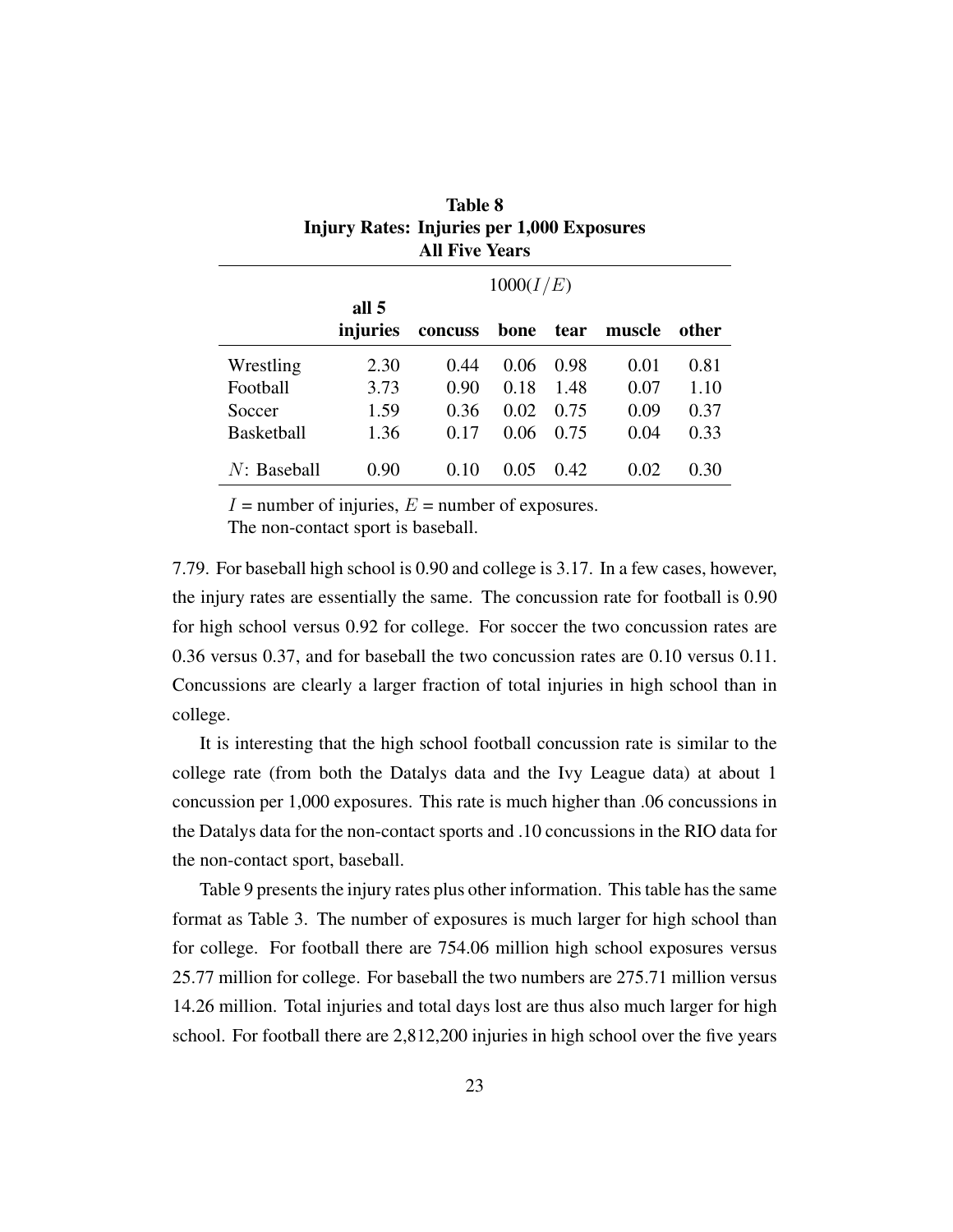| <b>Table 9</b>    |                       |        |                                    |          |      |          |  |
|-------------------|-----------------------|--------|------------------------------------|----------|------|----------|--|
|                   |                       |        | <b>Total Injuries and Severity</b> |          |      |          |  |
|                   | <b>All Five Years</b> |        |                                    |          |      |          |  |
|                   | 1000(I/E)             | E      | Ι                                  | D        | D/I  | 100(S/I) |  |
|                   |                       | mil.   | thous.                             | thous.   |      |          |  |
|                   |                       |        | all five injury types              |          |      |          |  |
| Wrestling         | 2.30                  | 185.17 | 425.5                              | 4,778.5  | 11.2 | 5.10     |  |
| Football          | 3.73                  | 754.06 | 2,812.2                            | 28,116.0 | 10.0 | 8.14     |  |
| Soccer            | 1.59                  | 467.91 | 743.3                              | 5,779.9  | 7.8  | 5.74     |  |
| <b>Basketball</b> | 1.36                  | 281.74 | 381.9                              | 3,054.4  | 8.0  | 6.49     |  |
| $N:$ Baseball     | 0.90                  | 275.71 | 246.8                              | 2,137.3  | 8.7  | 7.55     |  |
|                   |                       |        | concuss                            |          |      |          |  |
| Wrestling         | 0.44                  | 185.17 | 81.2                               |          |      |          |  |
| Football          | 0.90                  | 754.06 | 679.3                              |          |      |          |  |
| Soccer            | 0.36                  | 467.91 | 166.3                              |          |      |          |  |
| <b>Basketball</b> | 0.17                  | 281.74 | 49.2                               |          |      |          |  |
| $N:$ Baseball     | 0.10                  | 275.71 | 28.9                               |          |      |          |  |

See notes to Table 8.

 $D$  = number of days lost due to injuries.

 $S =$  number of injuries that required surgery.

compared to 200,700 in college. Concussions in football total 679,300 in high school compared to 23,700 in college (Table A1). The number of days lost per injury are similar between high school and college, slightly lower for high school. The surgery rates are also similar.

Table 10 presents injury rates over time. It is in the same format as Table 5. The total injury rates are fairly stable over time. No obvious patterns emerge. There are also no patterns for concussions in Table 10. The concussion rate for football ranges from 0.82 to 0.96. For baseball the range is 0.07 to 0.13. Some of the studies discussed in Section 2 found significant trends in concussion rates using the RIO data, but no trends are obvious for concussions in Table 10. In the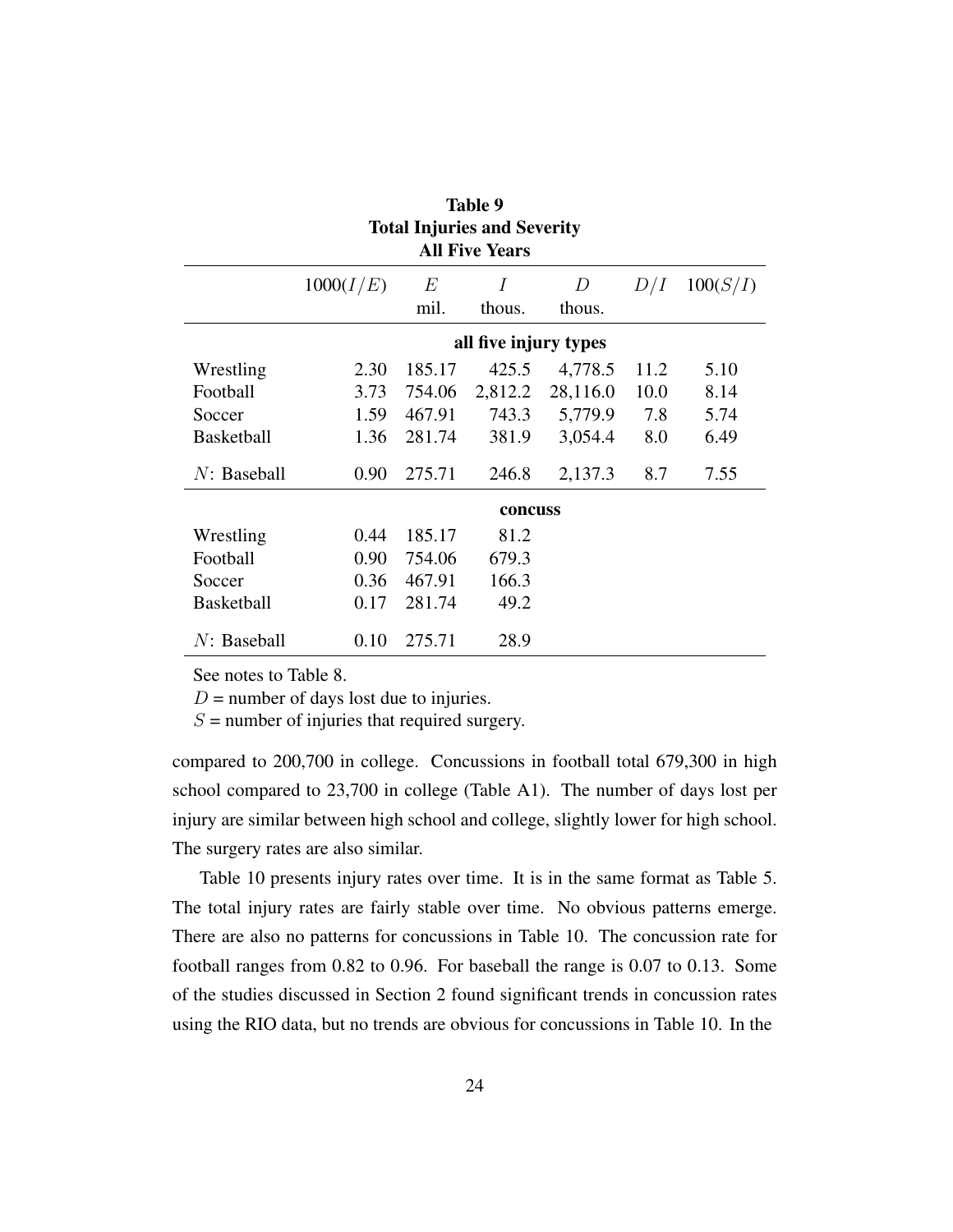|                   | <b>Table 10</b>               |       |                       |              |       |              |
|-------------------|-------------------------------|-------|-----------------------|--------------|-------|--------------|
|                   | <b>Injury Rates Over Time</b> |       |                       |              |       |              |
|                   |                               |       |                       | 1000(I/E)    |       |              |
|                   |                               |       |                       | <b>Years</b> |       |              |
|                   | 2009/                         | 2010/ | 2011/                 | 2012/        | 2013/ | All 5        |
|                   | 2010                          | 2011  | 2012                  | 2013         | 2014  | <b>Years</b> |
|                   |                               |       | all five injury types |              |       |              |
| Wrestling         | 2.01                          | 2.50  | 2.33                  | 2.48         | 2.12  | 2.30         |
| Football          | 3.50                          | 3.78  | 3.87                  | 3.74         | 3.73  | 3.73         |
| Soccer            | 1.56                          | 1.64  | 1.52                  | 1.62         | 1.60  | 1.59         |
| <b>Basketball</b> | 1.35                          | 1.40  | 1.47                  | 1.45         | 1.08  | 1.36         |
| $N:$ Baseball     | 0.81                          | 0.83  | 0.88                  | 1.01         | 0.94  | 0.90         |
|                   |                               |       |                       | concuss      |       |              |
| Wrestling         | 0.30                          | 0.62  | 0.34                  | 0.51         | 0.40  | 0.44         |
| Football          | 0.82                          | 0.89  | 0.96                  | 0.89         | 0.94  | 0.90         |
| Soccer            | 0.30                          | 0.37  | 0.39                  | 0.39         | 0.30  | 0.36         |
| <b>Basketball</b> | 0.19                          | 0.19  | 0.20                  | 0.19         | 0.09  | 0.17         |
| $N:$ Baseball     | 0.11                          | 0.12  | 0.07                  | 0.10         | 0.13  | 0.10         |

See notes to Table 8.

present case, however, the sample is not large enough to test for any trends.

# 9 Estimated Injury Savings from Banning Contact

As with the college data, injury rates for high school are higher in contact than non-contact sports, where for high school baseball is used as the non-contact sport. Table 11 provides estimates of the injuries that would be saved if wrestling were eliminated and football, soccer, and basketball were changed to have injury rates the same as those for baseball. The table is in the same format as Table 6.

Consider football. The actual injury rate is 3.73 per 1,000 exposures. If it were instead 0.90, the rate for baseball, there would be 678,700 injuries in the five-year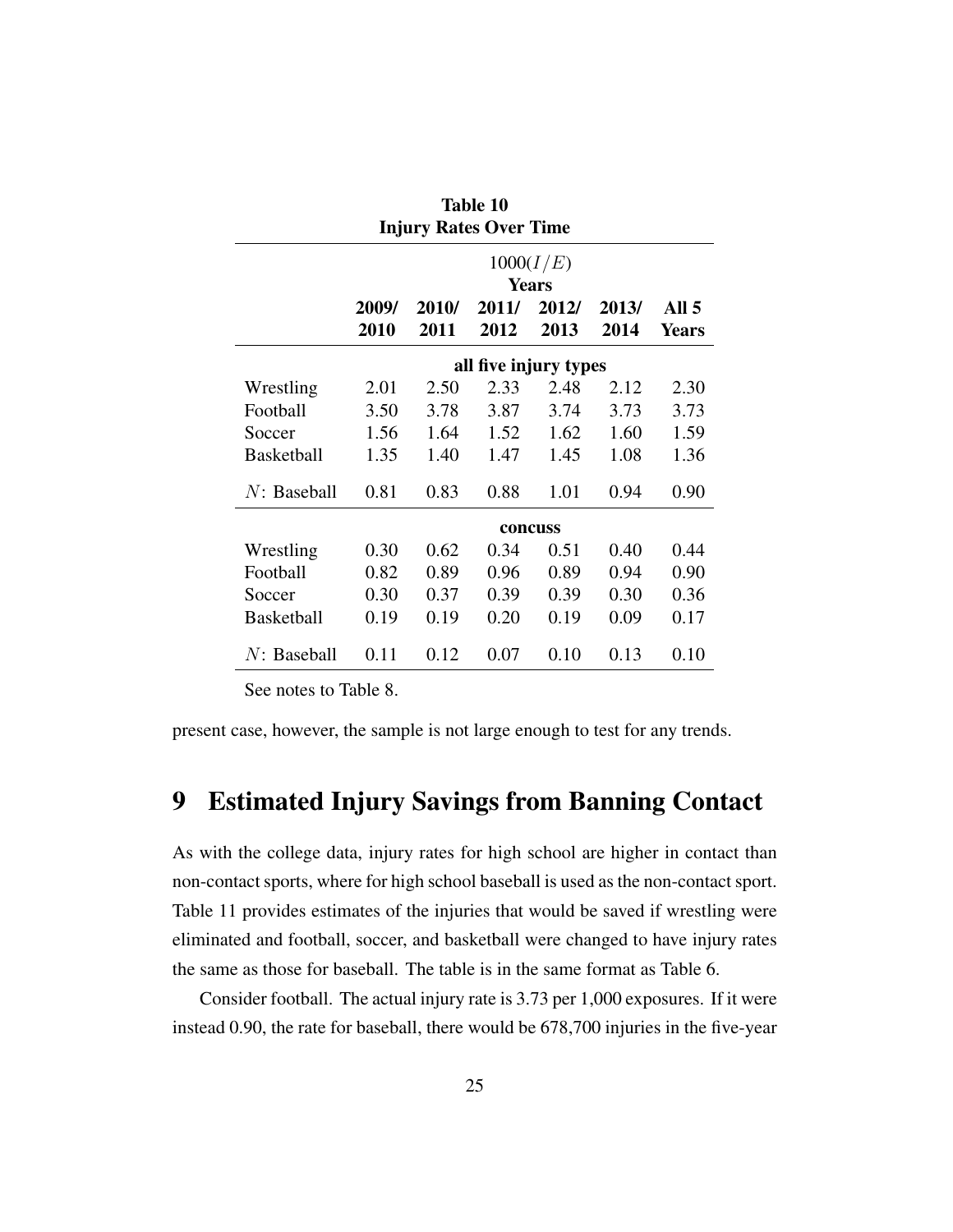|                                                | All Five Injury Types, All Five Years   |                  |                          |                             |                  |                               |  |
|------------------------------------------------|-----------------------------------------|------------------|--------------------------|-----------------------------|------------------|-------------------------------|--|
|                                                |                                         | 1000(I/E)        | E<br>mil.                | Ι<br>thous.                 | D/I              | D<br>thous.                   |  |
| $N:$ Baseball                                  | actual                                  | 0.90             | 275.71                   | 246.8                       | 8.7              | 2,137.3                       |  |
| Wrestling<br>Wrestling (banned)                | actual<br>none                          | 2.30<br>$\Omega$ | 185.17<br>$\overline{0}$ | 425.5<br>$\Omega$           | 11.2<br>$\Omega$ | 4,778.5<br>$\overline{0}$     |  |
| Difference                                     | actual - none                           |                  |                          | 425.5                       |                  | 4,778.5                       |  |
| Football<br>Football*<br>Difference            | actual<br>like $N$<br>actual - like $N$ | 3.73<br>0.90     | 754.06<br>754.06         | 2,812.2<br>678.7<br>2,133.5 | 10.0<br>8.7      | 28,116.0<br>5904.7<br>3,904.7 |  |
| Soccer<br>Soccer <sup>*</sup><br>Difference    | actual<br>like $N$<br>actual - like $N$ | 1.59<br>0.90     | 467.91<br>467.91         | 743.3<br>421.1<br>322.2     | 7.8<br>8.7       | 5,779.9<br>3663.6<br>2,116.3  |  |
| <b>Basketball</b><br>Basketball*<br>Difference | actual<br>like $N$<br>actual - like $N$ | 1.36<br>0.90     | 281.74<br>281.74         | 381.9<br>253.6<br>128.3     | 8.0<br>8.7       | 3,054.4<br>2,206.3<br>848.1   |  |
| Total savings                                  |                                         |                  |                          | 3,009.5                     |                  | 29,954.2                      |  |
| Total savings per year                         |                                         |                  |                          | 601.9                       |                  | 5,990.8                       |  |

| Table 11                                    |
|---------------------------------------------|
| <b>Injury Savings Estimates</b>             |
| <b>dl Five Iniury Types. All Five Years</b> |

Actual values are from Table 9.

\*Values if  $I/E$  and  $D/I$  were like baseball, N.

period instead of the actual 2,812,200 injuries. There would thus be 2,133,500 fewer injuries. There would also be 3,904,700 fewer days lost using 8.7 as days lost per injury, the baseball rate, rather than the actual 10.0 days lost per injury.

The table shows that for all four sports the total savings on a per year basis are 601,900 injuries and 5,990,800 days lost. These compare to the college numbers in Table 6 of 49,600 injuries and 765,800 days lost. The injury savings are thus about 12 times greater for high school due to the larger number of exposures.

As with college, it is interesting to look at the concussion rate for football. Table 9 shows that the concussion rate is 0.90 for football and 0.10 for baseball.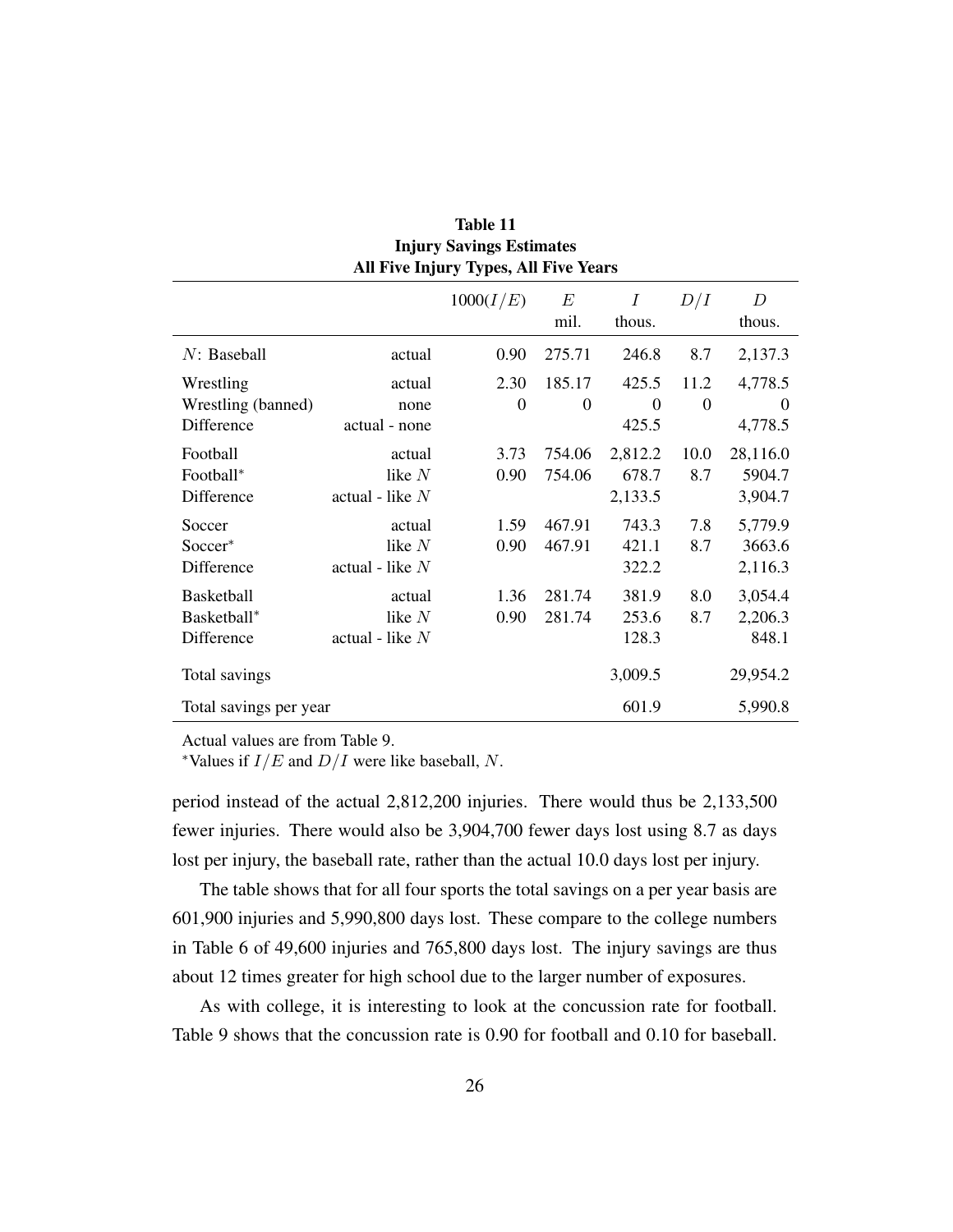If the rate for football were 0.10, there would be 75,406 concussions rather than the actual number of 679,300. The number of concussions saved is thus 603,894, which on a per year basis is 120,800. This compares to the college number of 4,400 fewer concussions per year.

For the other three contact sports, the number of concussions saved per year is 12,500 for wrestling, 23,900 for soccer, and 4,200 for basketball. The total across the four is 161,400.

It is also possible to use the Mathers et al. disability indices to estimate the number of years lost-to-injury and the number saved. As discussed in Section 7, data were collected on 10 injury categories per year and sport, where the categories sometimes changed slightly across years. An "all other" category was also created. Each category was matched to one of the Mathers et al. injuries in Table A2, and the corresponding Mathers rate was used. For example, for concussions the rate of 0.359 was used. For the all other category the rate of 0.118 was used, which is the Mathers rate for "Sports injuries." This then allowed the number of years lost-to-injury to be calculated per injury category, per sport, and per year. For a given sport and year, the total number of years lost-to-injury is the sum across the injury categories.

Given the estimates of the number of years lost-to-injury, the number saved can be computed. This is done in Table 12, which is in the same format as Table 7. For example, for football the number of years lost-to-injury is 429,400 (row (2)), which is an average of 0.153 per injury (row (3)). If football were like baseball, the number of years lost-to-injury would be 81,400 (row 6)). On a yearly basis the number of years lost-to-injury saved is 69,600 (row  $(8)$ ). Across the five sports, the total number of years lost-to-injury saved is 96,000 (row 8)). This compares to 6,000 in Table 7 for college. For high school over 70 percent of the savings is from football.

Similar to college, it is interesting to compare the average number of days lost per injury in Table 11, namely  $D/I$ , to the average number of years lost-to-injury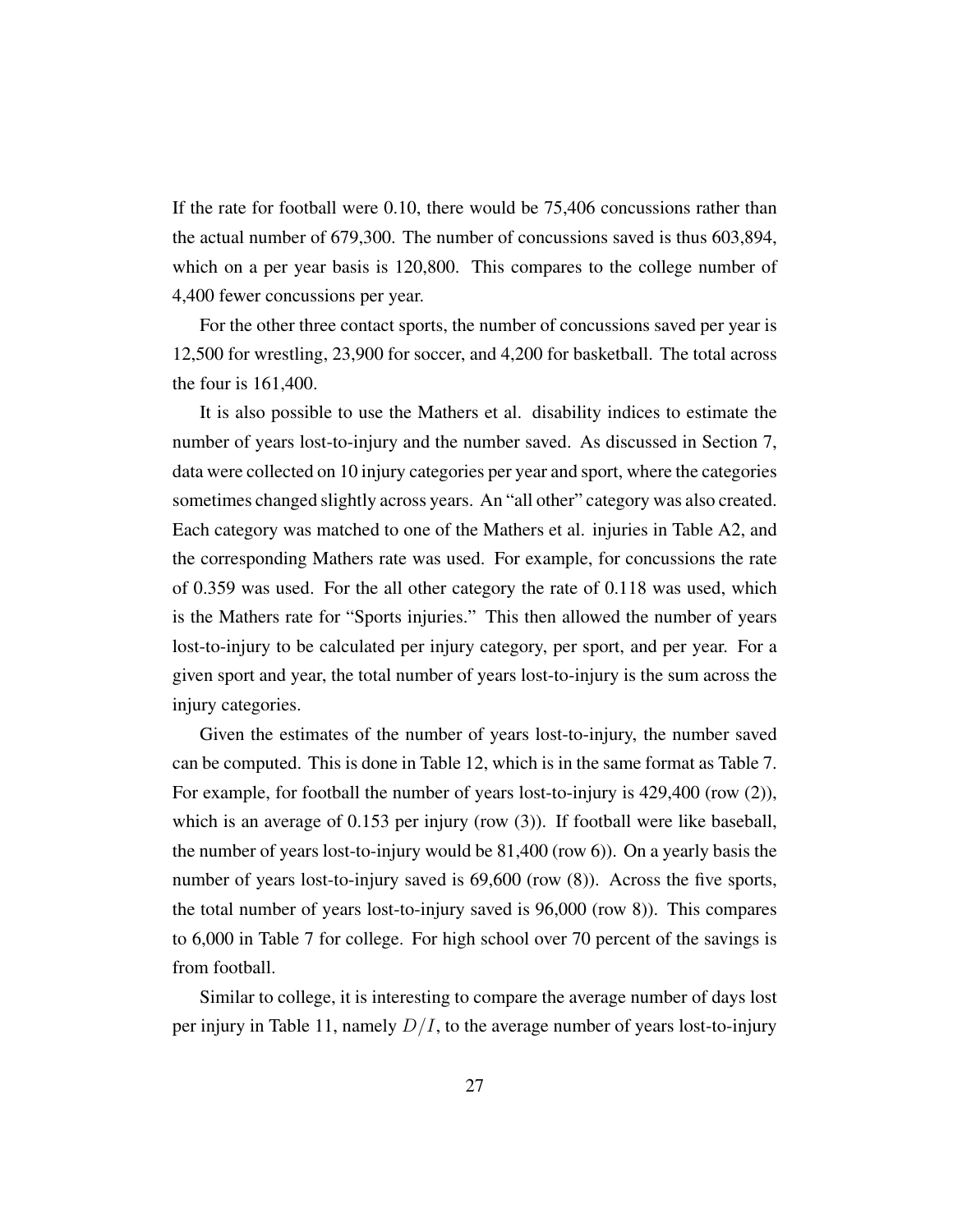| Table 12                                       |
|------------------------------------------------|
| <b>Estimates of Years Lost-to-Injury Saved</b> |
| All Five Injury Types, All Five Years          |
| <b>Numbers are in Thousands</b>                |

|                                                   | Wrest-<br>ling | Foot-<br>ball | Soccer | Basket-<br>ball | Total   |
|---------------------------------------------------|----------------|---------------|--------|-----------------|---------|
|                                                   |                |               |        |                 |         |
|                                                   | <b>Actual</b>  |               |        |                 |         |
| No. of injuries (Table 11)<br>(1)                 | 425.5          | 2,812.2       | 743.3  | 381.9           | 4,362.9 |
| No. of years lost-to-injury<br>(2)                | 59.6           | 429.4         | 107.8  | 45.8            | 642.6   |
| (3)<br>$(2)/(1)$ Ave. No. of years                | 0.140          | 0.153         | 0.145  | 0.120           | 0.147   |
| lost-to-injury per injury                         |                |               |        |                 |         |
| No wrestling; others same as baseball, $N$        |                |               |        |                 |         |
| No. of injuries (Table 11, like $N$ )<br>(4)      | $\Omega$       | 678.7         | 421.1  | 253.6           | 1,353.4 |
| Ave. No. of years<br>(5)                          | 0.120          | 0.120         | 0.120  | 0.120           | 0.120   |
| lost-to-injury per injury for $N$                 |                |               |        |                 |         |
| $(4)\times(5)$ No. of years lost-to-injury<br>(6) | $\Omega$       | 81.4          | 50.5   | 30.4            | 162.4   |
| $(2)$ – $(6)$ No. of years<br>(7)                 | 59.6           | 348.0         | 57.3   | 15.4            | 480.2   |
| lost-to-injury saved                              |                |               |        |                 |         |
| $(7)\div 5$ No. of years<br>(8)                   | 11.9           | 69.6          | 11.5   | 3.1             | 96.0    |
| lost-to-injury saved per year                     |                |               |        |                 |         |

Row (2) is computed using the Mathers et al. disability indices.

Row (5) is the value for baseball, N, computed using the Mathers et al. disability indices.

in row (3) in Table 12. For football the average number of days lost per injury in Table 11 is 10.0, and the average number of years lost-to-injury in Table 12 is 0.153, which is about 56 days. As with college, the number of days computed using the Mathers et al. disability indices is considerably larger than the number of days lost from the Datalys data. Remember that the 10.0 number in Table 11 is computed using 30 days for the category >21 days and 50 days for the category "other." These are guesses, and if larger numbers were used, the 10.0 number would increase since there would be more days lost.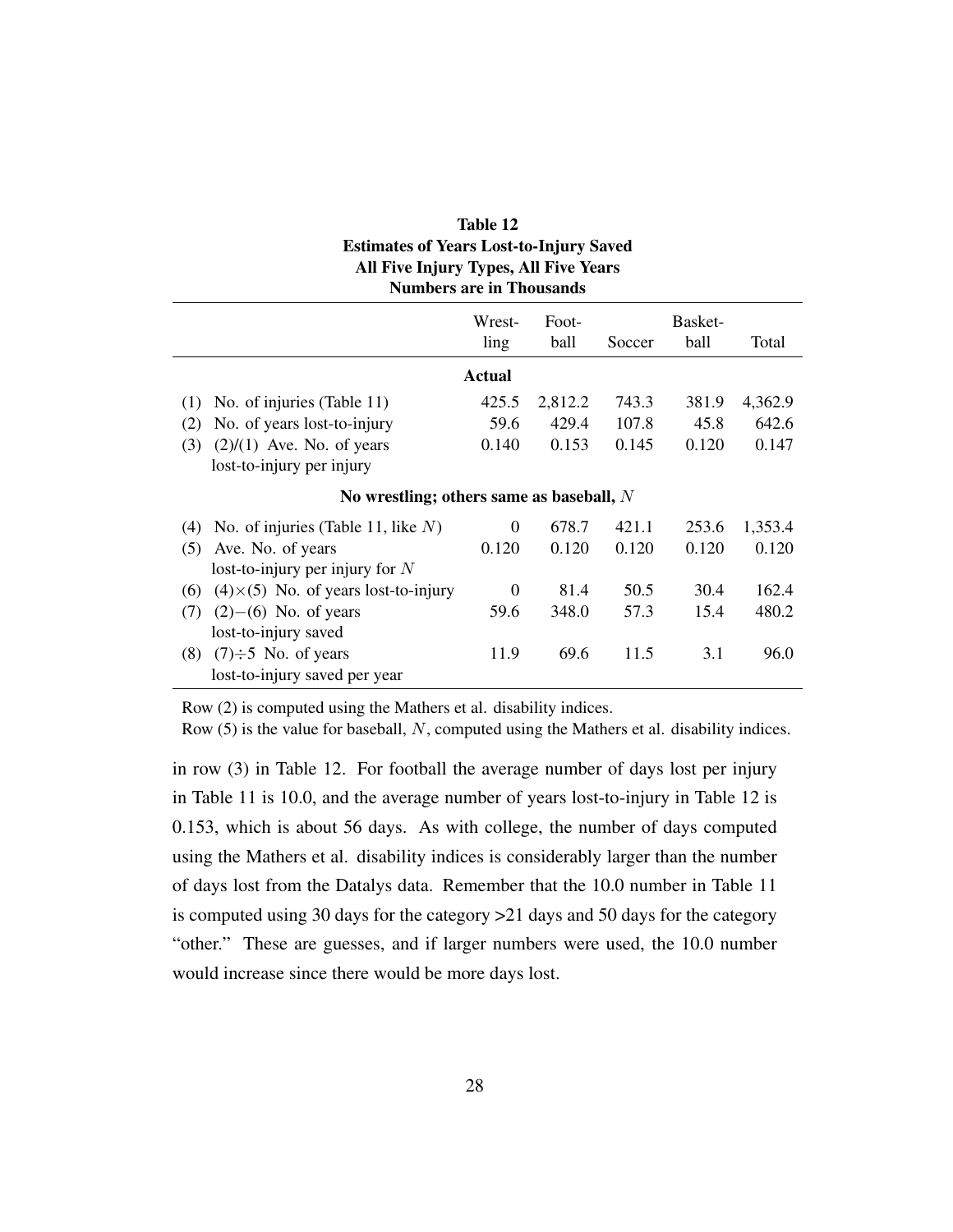### 10 Estimated Dollar Savings from Banning Contact

As with the results in Tables 6 and 7, the estimated injury savings in Table 11 and 12 can stand by themselves as descriptive statistics. Dollar values, however, can be put on these using the same methodology as in Section 6. In Table 11 there are 601,900 fewer injuries per year, and at \$9,000 per injury this is a saving of \$5.4 billion per year. With 5,990,800 fewer days lost, also from Table 11, this comes to \$901 per day. This value per day would be smaller if larger values were used for the last two injury categories discussed above. For college the value was \$582 per day.

Regarding the value of a year of life, if Figure 2 in Murphy and Topel (2006) is extrapolated back to age 17, the value of a year of life is about \$160,000, which in 2015 dollars is about \$200,000. In Table 12 there are 96,000 injury years that would be saved per year if wrestling were eliminated and the other contact sports were like baseball. Multiplying 96,000 by \$200,000 gives a cost saving \$19.2 billion. As with the college data, computing costs this way gives a larger value than using the cost of \$9,000 per injury.

The range of the estimated cost savings is thus \$5.4 billion to \$19.2 billion, which compares to the range of \$446 million to \$1.5 billion for college. Again, the high school savings are much larger because of the much larger number of exposures.

# 11 Summary and Policy Implications

Table 13 summarizes some of the main findings of this paper. Five sports are presented: wrestling, football, soccer, basketball, and non-contact, where noncontact for college consists of tennis, baseball, indoor track, cross country, and outdoor track and where non-contact for high school is baseball. Except when the results for concussions are presented separately, the aggregation is across all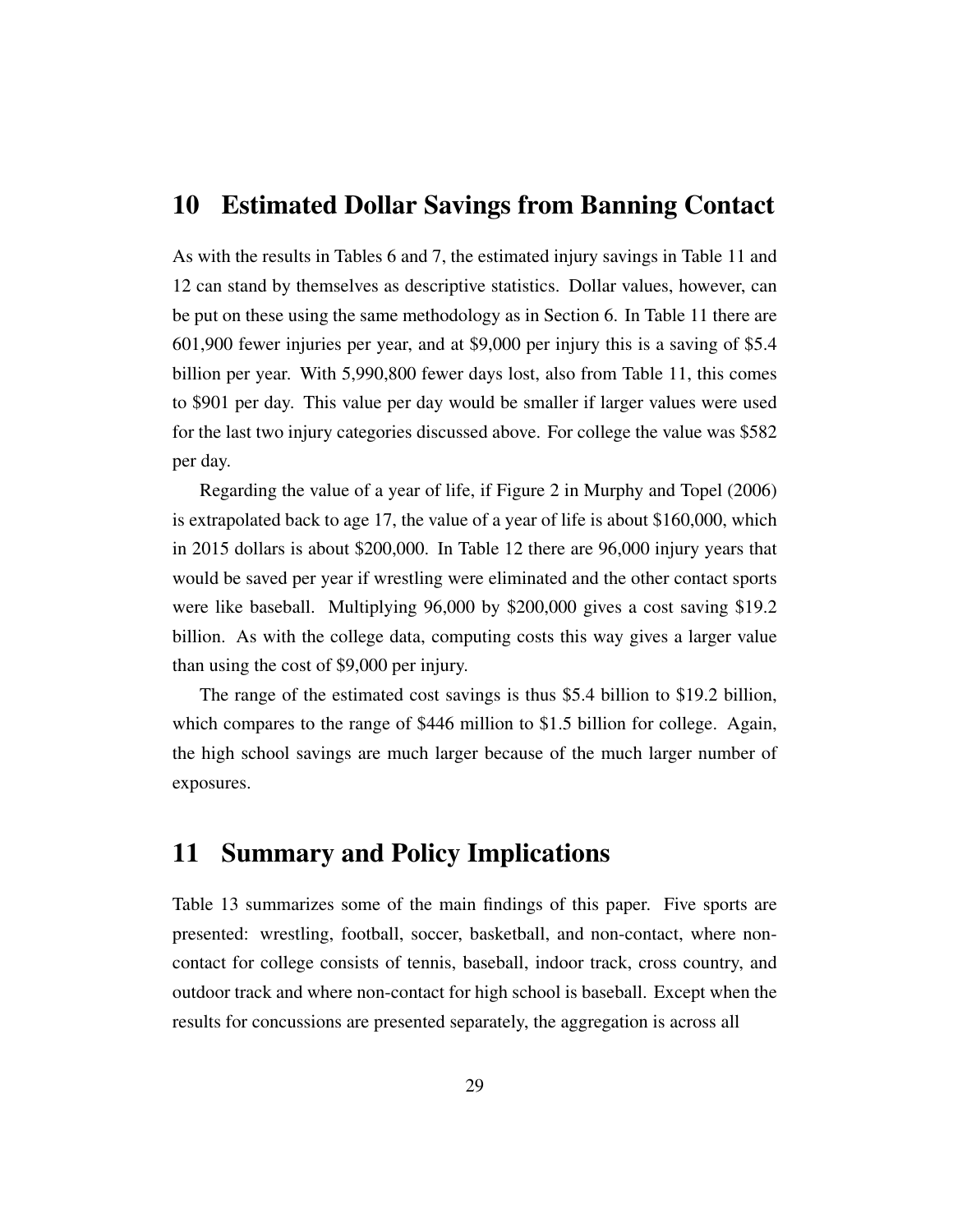| Summary Results<br><b>All Injuries, Divisions, Years</b><br><b>Injury Values are in Thousands per Year</b> |                |               |               |                 |       |       |
|------------------------------------------------------------------------------------------------------------|----------------|---------------|---------------|-----------------|-------|-------|
|                                                                                                            | Wrest-<br>ling | Foot-<br>ball | Soccer        | Basket-<br>ball | $\,N$ | Total |
| Injury rate $(Col)$                                                                                        | 8.34           | 7.79          | 6.50          | 6.33            | 2.37  |       |
| Injury rate (HS)                                                                                           | 2.30           | 3.73          | 1.59          | 1.36            | 0.90  |       |
| Total injuries (Col)                                                                                       | 4.8            | 40.1          | 11.0          | 12.4            | 21.2  |       |
| Total injuries (HS)                                                                                        | 85.1           | 562.4         | 148.7         | 76.4            | 49.4  |       |
| Concussion rate (Col)                                                                                      | 1.35           | 0.92          | 0.37          | 0.44            | 0.06  |       |
| Concussion rate (HS)                                                                                       | 0.44           | 0.90          | 0.36          | 0.17            | 0.10  |       |
| Total concussions (Col)                                                                                    | 0.8            | 4.7           | $0.6^{\circ}$ | 0.9             | 0.5   |       |
| Total concussions (HS)                                                                                     | 16.2           | 135.9         | 33.3          | 9.8             | 5.8   |       |
| Injuries saved (Col)                                                                                       | 4.8            | 26.6          | 6.5           | 7.2             |       | 49.6  |
| Injuries saved (HS)                                                                                        | 85.1           | 426.7         | 64.4          | 25.7            |       | 601.9 |
| Concussions saved (Col)                                                                                    | 0.7            | 4.4           | 0.5           | 0.7             |       | 6.9   |
| Concussions saved (HS)                                                                                     | 12.5           | 120.8         | 23.9          | 4.2             |       | 161.4 |

# Table 13 Summary Results

#### Total Estimated Dollar Cost Savings Per Year

College: \$446 million to \$1.5 billion High School: \$5.4 billion to \$19.2 billion

"Total" for injuries saved and concussions saved for college includes Ice Hockey and Lacrosse

the injury types and across all three divisions for college. The aggregation is also across all five years, although the aggregate values have been divided by five to put them on a yearly basis.

The total number of injuries saved for a contact sport depends on the difference between its injury rate and the rate for  $N$ . For college football the actual rate is 7.79 and the rate for N is 2.37. For high school football the actual rate is 3.73 and the rate for  $N$  (baseball) is 0.90. The differences are much larger for concussions: 0.92 for college football versus 0.06 for N, and 0.90 for high school football versus 0.10 for  $N$ . Football is clearly the main sport. More than half of the college savings are from football, and more than 70 percent of the high school savings are from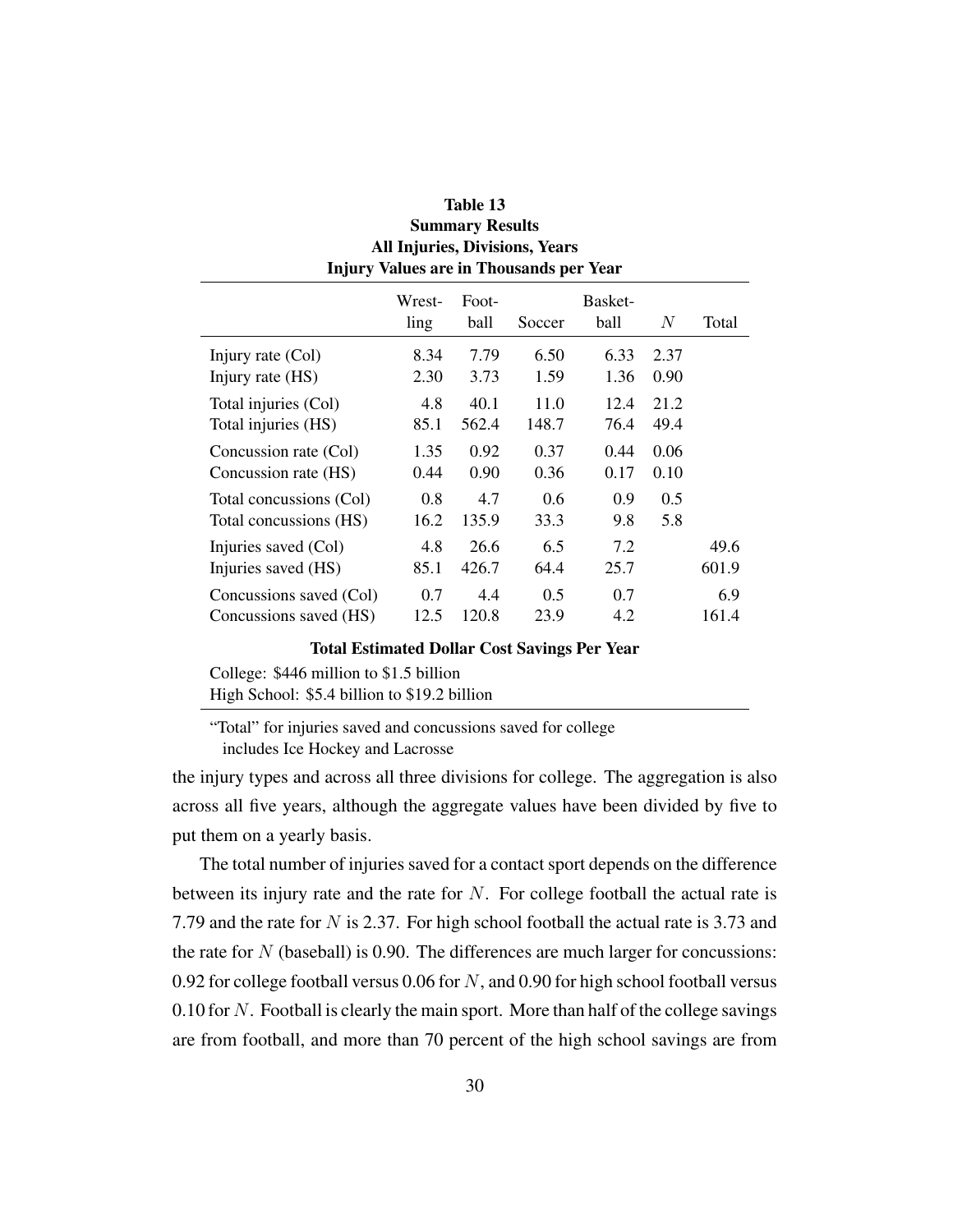football.

An important caveat on the estimated savings in Table 13 is that they are only for the short term. As noted in Section 2, it may be that long-term health problems and long-term costs from contact in sports are much larger than the short-term costs estimated here. The current data do not allow any long-term estimates.

What would it take to make football, ice hockey, soccer, basketball, and lacrosse have injury rates similar to those in tennis, baseball, indoor track, cross country, and outdoor track? For ice hockey, soccer, and lacrosse, the rules would have to be changed to allow no contact and the refereeing would have to be tighter. In addition, headers would have to be banned in soccer. For football the game would have to be changed to be non-contact football. An example of non-contact football is flag football, although other non-contact options are possible. Basketball is odd in that it is not supposed to be a contact sport, but its injury rates are in the contact sports range. There is, of course, contact in basketball and players frequently fall. Possible rule changes would be banning dunk shots (so that less of the game is in effect played above the rim) and tighter refereeing. Some experimentation would undoubtedly be needed to change the rules for each sport to achieve injury rates no higher than the rates for the currently non-contact sports.

People obviously differ on the weights they place on the costs and benefits of contact sports. For example, changing football to be a non-contact sport would be a large change in the sports culture in the United States, and it would not be popular among many people. This paper is an attempt to estimate the short-term injury costs of contact in sports. Its policy contribution is providing cost estimates for high school and college administrators and government policy makers that can be weighed against the benefits of such sports. The analysis has the advantage of not requiring or assuming the elimination of all injuries. All activities have some risk of injury. The base case is the injury experience in non-contact sports.

More work clearly needs to be done to see how well the current results hold up. Many institutions are reluctant to release data on injuries, and so data are not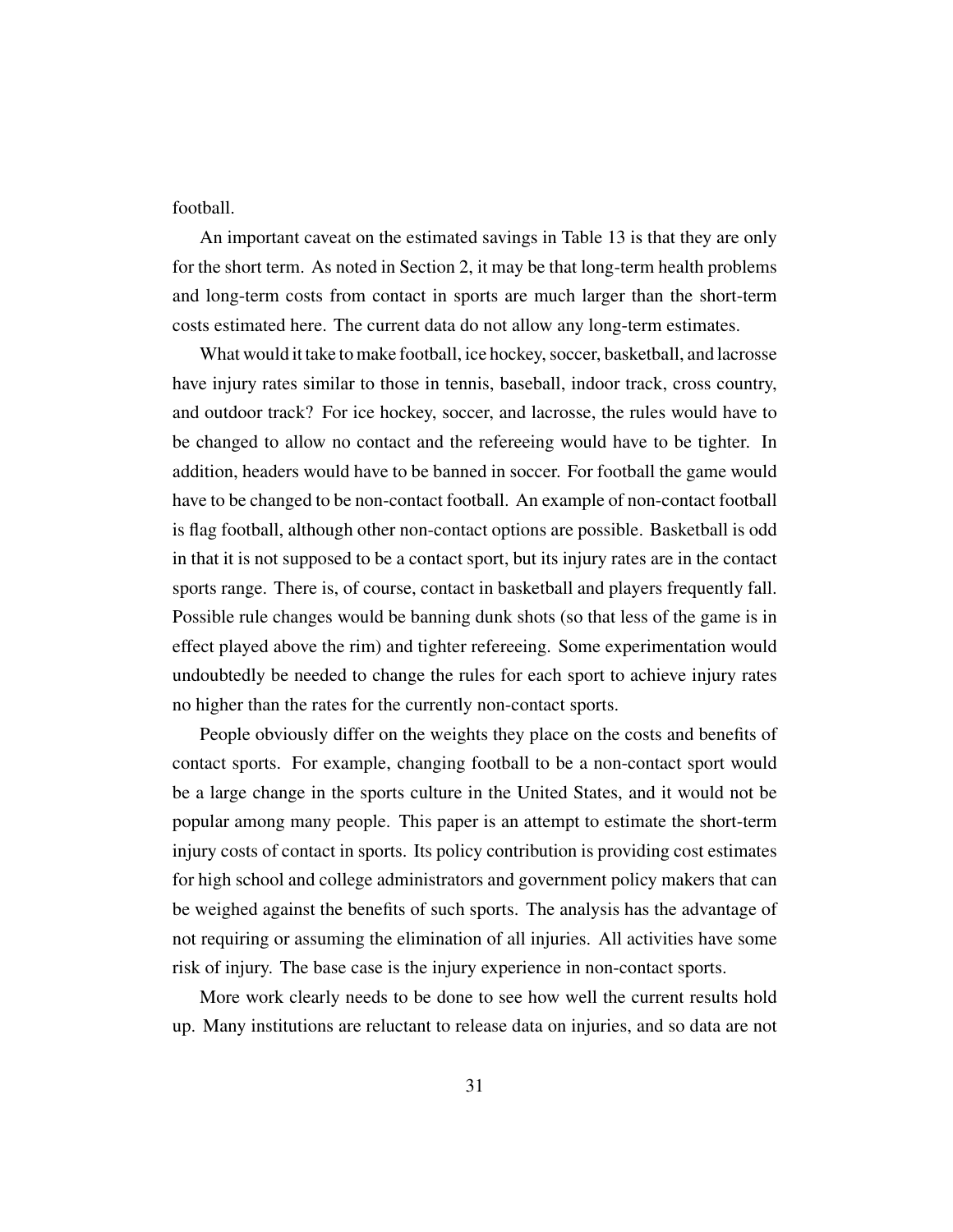easy to come by. For example, 18 Big Ten and Ivy League universities contribute concussion data to the Epidemiology of Concussions in Ivy League/Big Ten Sports study mentioned earlier. This collection is part of the Big Ten-Ivy League Traumatic Brain Injury Research Collaboration. The data from this project are not currently available to outside researchers except some summary values. Also, a survey of 19 Big Ten and Ivy League universities described in Yang et al. (2017) finds that only 16.7 percent to 42.1 percent of concussion data collected by the universities are available for research purposes. The hope is that this paper and the increased interest in sports injuries will encourage release of more data. Data for women would be particularly useful. Datalys data for women exist, but these data were not available to the authors for the current research project. It would also be interesting to examine data for individual colleges.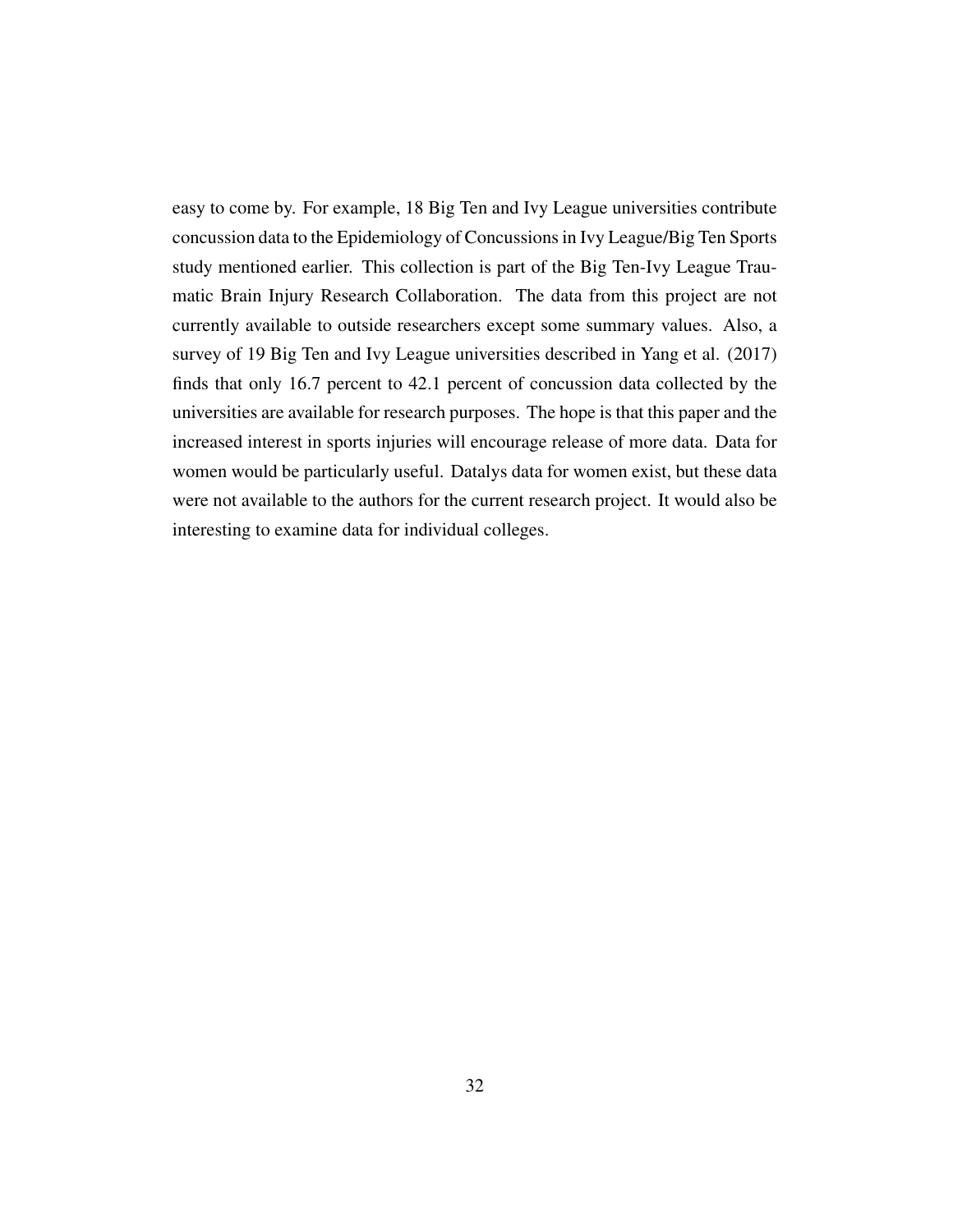# Appendix

| <b>Injuries and Severity per Injury Type</b><br>All Five Years, All Three Divisions |           |       |          |                  |      |           |  |
|-------------------------------------------------------------------------------------|-----------|-------|----------|------------------|------|-----------|--|
|                                                                                     | 1000(I/E) | E     | $\cal I$ | $\boldsymbol{D}$ | D/I  | 1000(S/I) |  |
|                                                                                     |           | mil.  | thous.   | thous.           |      |           |  |
| concuss                                                                             |           |       |          |                  |      |           |  |
| Wrestling                                                                           | 1.35      | 2.87  | 3.9      | 91.9             | 23.6 | 0.00      |  |
| Football                                                                            | 0.92      | 25.77 | 23.7     | 312.8            | 13.2 | 0.78      |  |
| Ice Hockey                                                                          | 0.87      | 1.93  | 1.7      | 44.6             | 26.2 | 0.00      |  |
| Soccer                                                                              | 0.37      | 8.42  | 3.1      | 41.7             | 13.5 | 0.00      |  |
| <b>Basketball</b>                                                                   | 0.44      | 9.76  | 4.3      | 34.8             | 8.1  | 0.00      |  |
| Lacrosse                                                                            | 0.40      | 4.26  | 1.7      | 19.3             | 11.4 | 0.00      |  |
| $N: Non-contact$                                                                    | 0.06      | 40.34 | 2.5      | 47.0             | 18.8 | 0.00      |  |
| Tennis                                                                              | 0.09      | 3.12  | 0.3      | 27.7             | 92.3 | 0.00      |  |
| Baseball                                                                            | 0.11      | 14.26 | 1.5      | 17.2             | 11.5 | 0.00      |  |
| Indoor track                                                                        | 0.03      | 10.44 | 0.3      | 1.5              | 5.0  | 0.00      |  |
| Cross country                                                                       | 0.06      | 4.72  | 0.3      | 0.0              | 0.0  | 0.00      |  |
| Outdoor track                                                                       | 0.02      | 7.81  | 0.1      | 0.6              | 6.0  | 0.00      |  |
| Swimming                                                                            | 0.04      | 6.23  | 0.2      | 2.1              | 10.5 | 0.00      |  |
|                                                                                     |           |       | bone     |                  |      |           |  |
| Wrestling                                                                           | 0.42      | 2.87  | 1.2      | 42.6             | 35.5 | 9.58      |  |
| Football                                                                            | 0.34      | 25.77 | 8.8      | 466.0            | 53.0 | 29.61     |  |
| Ice Hockey                                                                          | 0.46      | 1.93  | 0.9      | 31.8             | 35.3 | 15.53     |  |
| Soccer                                                                              | 0.29      | 8.42  | 2.4      | 97.9             | 40.8 | 18.37     |  |
| <b>Basketball</b>                                                                   | 0.34      | 9.76  | 3.4      | 141.9            | 41.7 | 28.15     |  |
| Lacrosse                                                                            | 0.28      | 4.26  | 1.2      | 75.2             | 62.7 | 31.96     |  |
| $N: Non-contact$                                                                    | 0.16      | 40.34 | 6.5      | 185.8            | 28.6 | 12.09     |  |
| Tennis                                                                              | 0.16      | 3.12  | 0.5      | 28.8             | 57.6 | 0.00      |  |
| Baseball                                                                            | 0.22      | 14.26 | 3.2      | 88.8             | 27.8 | 12.44     |  |
| Indoor track                                                                        | 0.09      | 10.44 | $1.0\,$  | 14.5             | 14.5 | 14.67     |  |
| Cross country                                                                       | 0.31      | 4.72  | 1.5      | 40.1             | 26.7 | 0.00      |  |
| Outdoor track                                                                       | 0.05      | 7.81  | 0.4      | 13.6             | 34.0 | 64.24     |  |
| Swimming                                                                            | 0.04      | 6.23  | 0.2      | 1.9              | 9.5  | 0.00      |  |

Table A1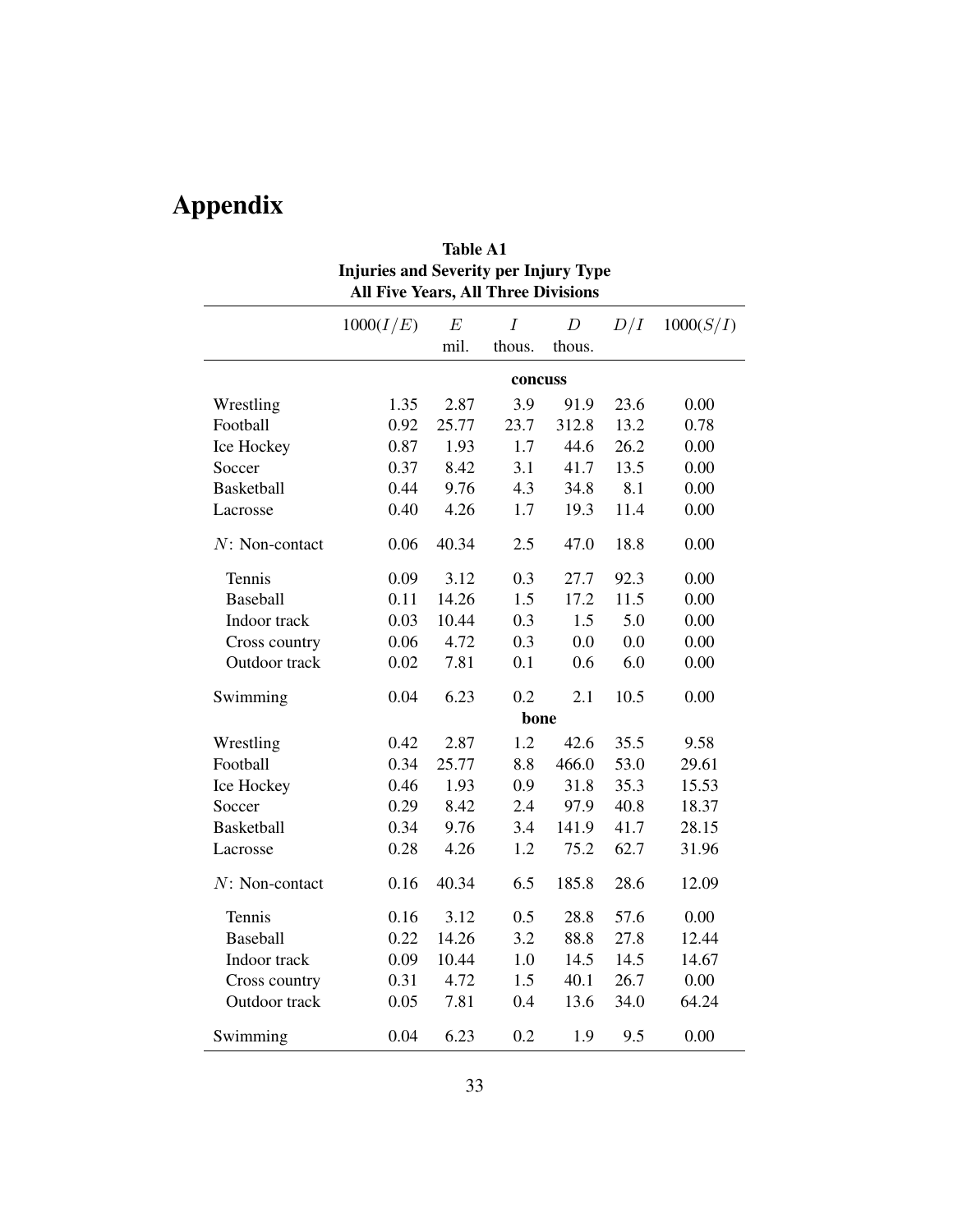| Injuries and Severity per Injury Type<br><b>All Five Years, All Three Divisions</b> |           |       |        |         |      |           |
|-------------------------------------------------------------------------------------|-----------|-------|--------|---------|------|-----------|
|                                                                                     | 1000(I/E) | E     | Ι      | D       | D/I  | 1000(S/I) |
|                                                                                     |           | mil.  | thous. | thous.  |      |           |
|                                                                                     |           |       |        | tear    |      |           |
| Wrestling                                                                           | 5.67      | 2.87  | 39.0   | 311.6   | 8.0  | 5.87      |
| Football                                                                            | 5.13      | 25.77 | 132.1  | 2,223.9 | 16.8 | 8.99      |
| Ice Hockey                                                                          | 3.71      | 1.93  | 7.2    | 88.0    | 12.2 | 4.39      |
| Soccer                                                                              | 4.34      | 8.42  | 36.6   | 397.6   | 10.9 | 2.48      |
| <b>Basketball</b>                                                                   | 4.00      | 9.76  | 16.3   | 321.9   | 16.8 | 3.55      |
| Lacrosse                                                                            | 3.46      | 4.26  | 14.7   | 191.0   | 13.0 | 5.42      |
| $N: Non-contact$                                                                    | 1.89      | 40.34 | 76.2   | 726.0   | 9.5  | 2.56      |
| Tennis                                                                              | 2.95      | 3.12  | 9.2    | 98.6    | 10.7 | 0.81      |
| <b>Baseball</b>                                                                     | 1.96      | 14.26 | 27.9   | 351.9   | 12.6 | 5.16      |
| Indoor track                                                                        | 2.02      | 10.44 | 21.1   | 162.3   | 7.7  | 1.59      |
| Cross country                                                                       | 1.57      | 4.72  | 7.4    | 30.3    | 4.1  | 0.00      |
| Outdoor track                                                                       | 1.35      | 7.81  | 10.6   | 82.9    | 7.8  | 0.97      |
| Swimming                                                                            | 0.51      | 6.23  | 3.2    | 4.8     | 1.5  | 11.96     |
|                                                                                     |           |       |        | muscle  |      |           |
| Wrestling                                                                           | 0.90      | 2.87  | 2.6    | 8.2     | 3.2  | 2.00      |
| Football                                                                            | 1.41      | 25.77 | 36.2   | 103.4   | 2.9  | 0.55      |
| Ice Hockey                                                                          | 2.72      | 1.93  | 5.3    | 8.8     | 1.7  | 0.42      |
| Soccer                                                                              | 1.50      | 8.42  | 12.6   | 31.7    | 2.5  | 0.66      |
| Basketball                                                                          | 1.55      | 9.76  | 15.1   | 22.0    | 1.5  | 0.54      |
| Lacrosse                                                                            | 1.35      | 4.26  | 5.7    | 9.2     | 1.6  | 1.99      |
| $N: Non-contact$                                                                    | 0.51      | 40.34 | 20.7   | 74.5    | 3.6  | 0.00      |
| Tennis                                                                              | 0.30      | 3.12  | 0.9    | 6.6     | 7.3  | 0.00      |
| <b>Baseball</b>                                                                     | 0.88      | 14.26 | 12.6   | 17.7    | 1.4  | 0.00      |
| Indoor track                                                                        | 0.29      | 10.44 | 3.1    | 4.2     | 1.4  | 0.00      |
| Cross country                                                                       | 0.33      | 4.72  | 1.5    | 16.6    | 11.1 | 0.00      |
| Outdoor track                                                                       | 0.33      | 7.81  | 2.6    | 29.4    | 11.3 | 0.00      |
| Swimming                                                                            | 0.12      | 6.23  | 0.7    | 6.8     | 9.7  | 0.00      |

# Table A1 (continued) Injuries and Severity per Injury Type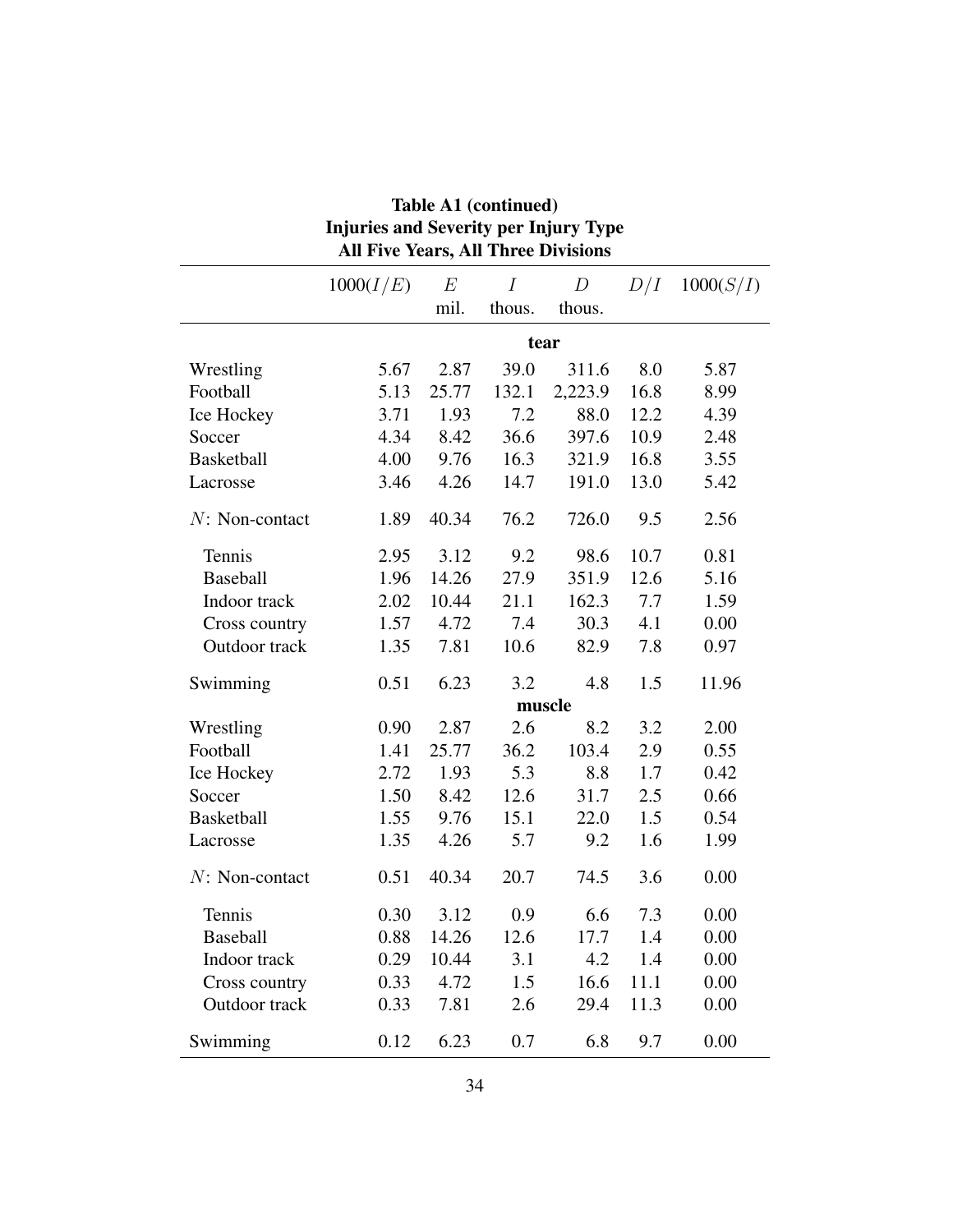| <b>NCAA Category</b>            | <b>Mathers Study</b>             | <b>Mathers Rate</b> |  |  |  |  |
|---------------------------------|----------------------------------|---------------------|--|--|--|--|
| concuss                         |                                  |                     |  |  |  |  |
| Concussion                      | Intracranial Injury (Short-term) | 0.359               |  |  |  |  |
| Nervous System                  | Intracranial Injury (Short-term) | 0.359               |  |  |  |  |
|                                 | bone                             |                     |  |  |  |  |
| Exostosis                       | <b>Sports Injuries</b>           | 0.118               |  |  |  |  |
| <b>Myositis Ossificans</b>      | <b>Sports Injuries</b>           | 0.118               |  |  |  |  |
| Osteochondritis                 | <b>Sports Injuries</b>           | 0.118               |  |  |  |  |
| Fracture and Fracture (stress): |                                  |                     |  |  |  |  |
| Ankle                           | Ankle                            | 0.196               |  |  |  |  |
| <b>Upper Arm</b>                | Clavicle, Scapula or Humerus     | 0.153               |  |  |  |  |
| Cervical Spine/Neck             | Vertebral Column                 | 0.266               |  |  |  |  |
| Chest/Ribs                      | Rib or Sternum                   | 0.199               |  |  |  |  |
| Elbow                           | Radius/Ulna                      | 0.180               |  |  |  |  |
| Foot/Toes                       | Foot Bones                       | 0.077               |  |  |  |  |
| Forearm                         | Radius/Ulna                      | 0.180               |  |  |  |  |
| Hand/Fingers                    | <b>Hand Bones</b>                | 0.100               |  |  |  |  |
| Head/Face                       | Face Bones                       | 0.223               |  |  |  |  |
| Hip/Groin                       | Pelvis                           | 0.247               |  |  |  |  |
| Knee                            | Patella, Tibia or Fibula         | 0.271               |  |  |  |  |
| Lower Leg/Achilles              | Patella, Tibia or Fibula         | 0.271               |  |  |  |  |
| Lumbar Spine                    | Vertebral Column                 | 0.266               |  |  |  |  |
| Mouth                           | Episode Resulting in Tooth Loss  | 0.014               |  |  |  |  |
| <b>Nose</b>                     | <b>Face Bones</b>                | 0.223               |  |  |  |  |
| Sacrum/Pelvis                   | Pelvis                           | 0.247               |  |  |  |  |
| Shoulder/Clavicle               | Clavicle, Scapula or Humerus     | 0.153               |  |  |  |  |
| Thigh                           | Femur - Short Term               | 0.372               |  |  |  |  |
| Thoracic Spine                  | Vertebral Column                 | 0.266               |  |  |  |  |
| Wrist                           | <b>Hand Bones</b>                | 0.100               |  |  |  |  |
|                                 | tear                             |                     |  |  |  |  |
| Cartilage Injury                | <b>Sports Injuries</b>           | 0.118               |  |  |  |  |
| Dislocation                     | Dislocation                      | 0.074               |  |  |  |  |
| Sprain                          | Sprains                          | 0.064               |  |  |  |  |
| <b>Strain</b>                   | Sprains                          | 0.064               |  |  |  |  |
| Strain/Tear                     | Sprains                          | 0.064               |  |  |  |  |
| Subluxation                     | Dislocation                      | 0.074               |  |  |  |  |
|                                 | muscle                           |                     |  |  |  |  |
| Contusion (hematoma)            | Sports muries                    | 0.118               |  |  |  |  |
| Spasm                           | <b>Sports Injuries</b>           | 0.118               |  |  |  |  |

Table A2 Disability Rates from Mathers et al. (1999)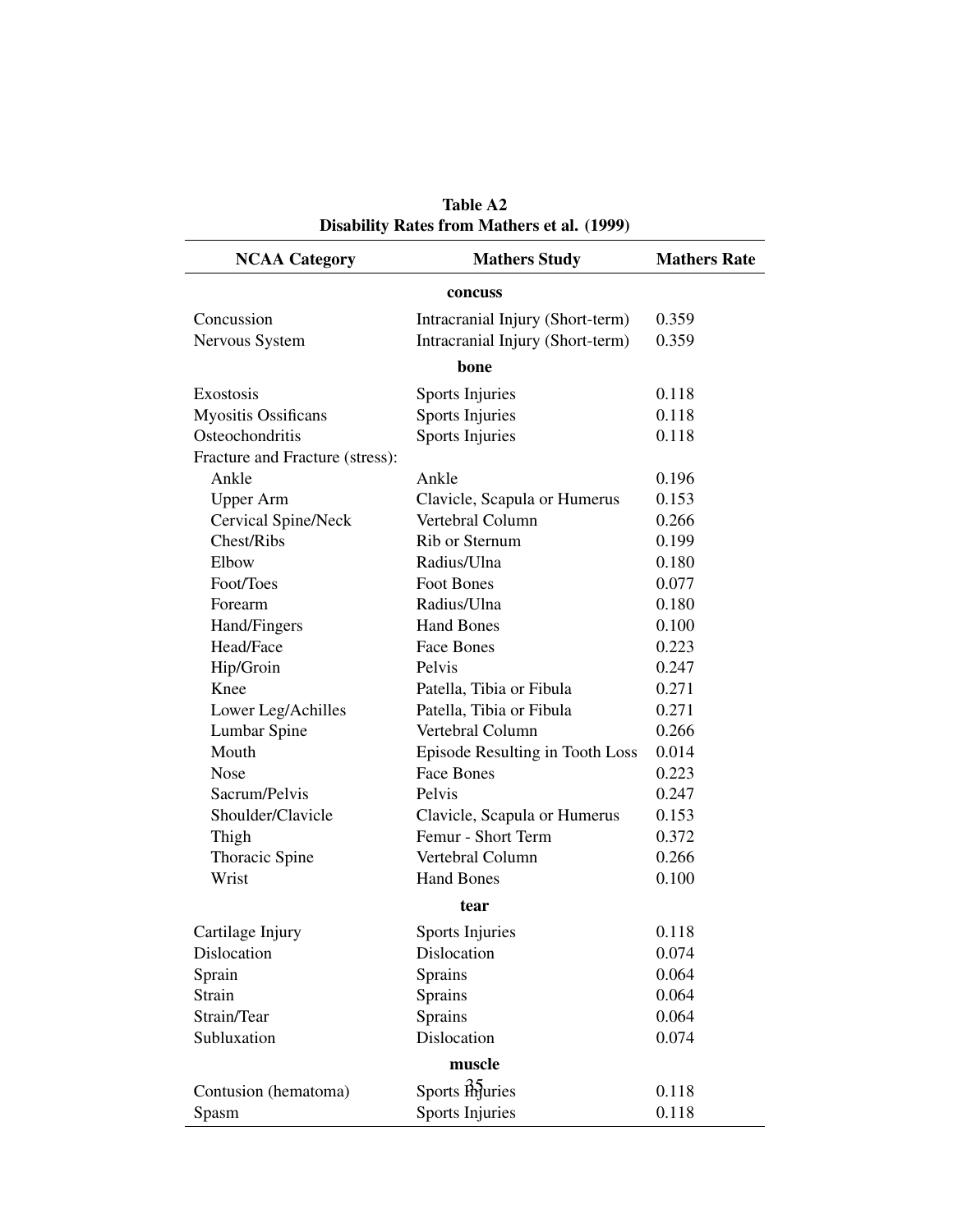### References

- [1] Abelson, Peter, 2003, "The Value of Life and Health for Public Policy," *The Economic Record*, vol. 79, pp. S2–S13, June.
- [2] Abelson, Peter, 2004, "Is Injury Compensation Excessive?" *Economic Papers*, vol. 23, no. 1, pp. 129-139, June.
- [3] Aldy, Joseph De. and W. Kip Viscusi, 2008, "Adjusting the Value of a Statistical Life for Age and Cohort Effects," *The Review of Economics and Statistics*, vol. 90, no. 3, pp. 573–581, August.
- [4] C. M. Baugh, P. T. Kiernan, E. Kroshus, D. H. Daneshvar, P. H. Montenigro, A. C. McKee, and R. A. Stern, 2014, "Frequency of head-impact–related outcomes by position in ncaa division i collegiate football players," *Journal of Neurotrauma*, vol. 32, no. 5, pp. 314–326.
- [5] Comstock, R. Dawn, Dustin W. Currie, and Lauren A. Pierpoint, 2011– 2015, "Summary Report," *High School Sports-Related Injury Surveillance Study*, five reports, 2010–2011 through 2014–2015.
- [6] Cutler, David M., 2004, *Your Money or Your Life*, Oxford University Press, New York.
- [7] S. L. Dalton, Z. Y. Kerr, and T. P. Dompier, 2015, "Epidemiology of hamstring strains in 25 ncaa sports in the 2009-2010 to 2013-2014 academic years," *The American Journal of Sports Medicine*, vol. 43, no. 11, pp. 2671– 2679.
- [8] S. L. Dalton, A. B. Zupon, E. C. Gardner, A. Djoko, T. P. Dompier, and Z. Y. Kerr, 2016, "The epidemiology of hip/groin injuries in national collegiate athletic association men's and women's ice hockey: 2009-2010 through 2014-2015 academic years," *Orthopaedic Journal of Sports Medicine*, vol. 4, no. 3.
- [9] Department of Health and Human Services, 2014, "Common Sports Injuries: Incidence and Average Charges," it ASPE Issue Brief, March 17.
- [10] E. C. Gardner, 2015, "Head, face, and eye injuries in collegiate women's field hockey," *The American Journal of Sports Medicine*, vol. 43, no. 8, pp. 2027–2034.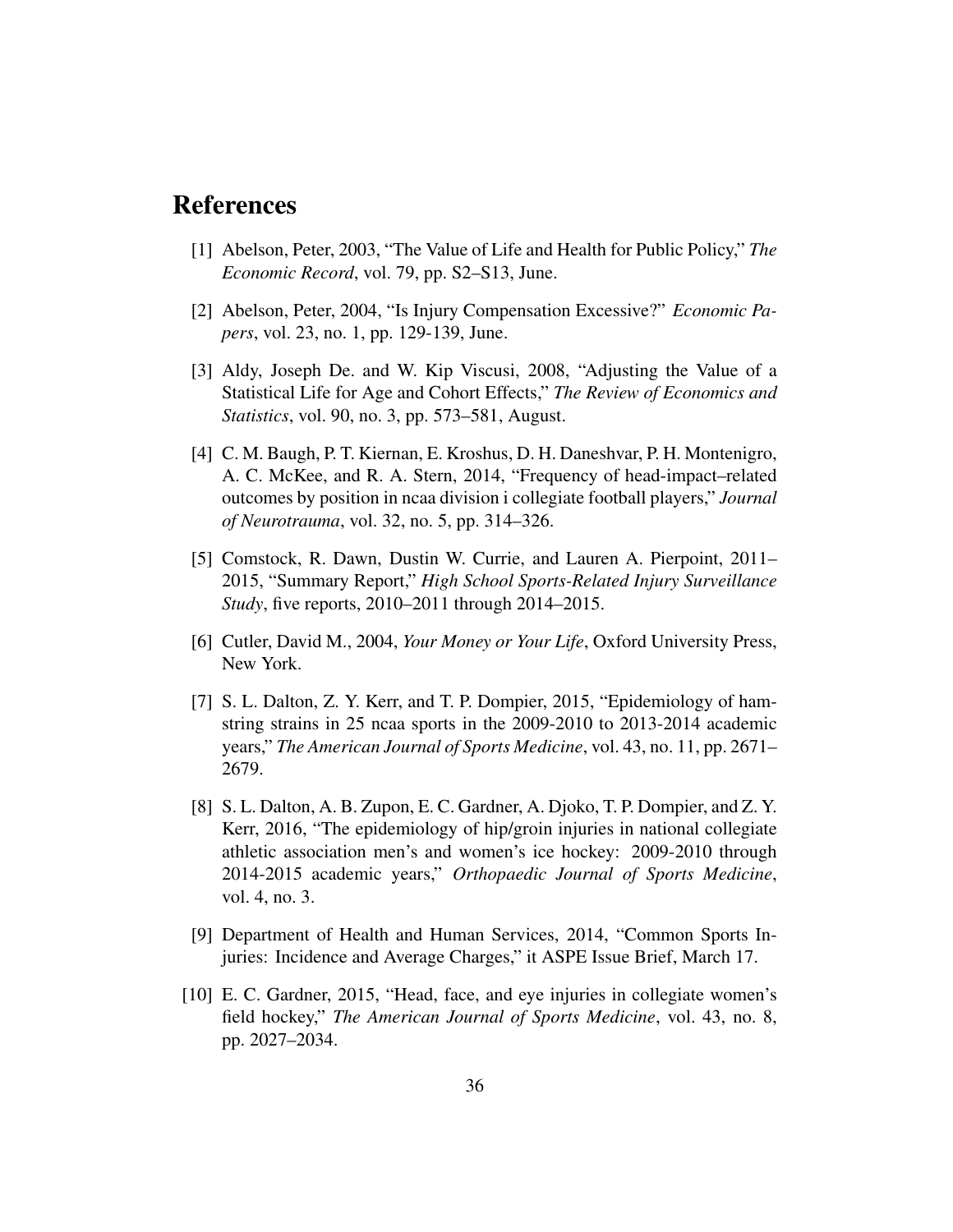- [11] E. E. Hibberd, Z. Y. Kerr, K. G. Roos, A. Djoko, and T. P. Dompier, 2016, "Epidemiology of acromioclavicular joint sprains in 25 national collegiate athletic association sports: 2009-2010 to 2014-2015 academic years," *The American Journal of Sports Medicine*.
- [12] Z. Y. Kerr, T. P. Dompier, E. M. Snook, S.W. Marshall, D. Klossner, B. Hainline, and J. Corlette, 2014, "National collegiate athletic association injury surveillance system: Review of methods for 2004-2005 through 2013-2014 data collection," *Journal of Athletic Training*, vol. 49, no. 4, pp. 552–560.
- [13] Z. Y. Kerr, E. Kroshus, J. Grant, J. T. Parsons, D. Folger, R. Hayden, and T. P. Dompier, 2016, "Epidemiology of national collegiate athletic association men's and women's cross-country injuries, 2009/2010 through 2013/2014," *Journal of Athletic Training*, vol. 51, no. 1, pp. 57–64, PMID: 26701643.
- [14] Z. Y. Kerr, S. W. Marshall, T. P. Dompier, J. Corlettem D. A. Klosner, and J. Gilchrist, 2016, "College Sports-Related Injuries - United States, 2009- 10 Through 2013-14 Academic Years," *Morbidity and Mortality Weekly Report*, vol. 64, no. 48, pp. 1330–1336.
- [15] Z. Y. Kerr, K. G. Roos, A. Djoko, S. L. Dalton, S. P. Broglio, S. W. Marshall, and T. P. Dompier, "Epidemiologic measures for quantifying the incidence of concussion in national collegiate athletic association sports," *Journal of Athletic Training*, vol. 0, no. 0, p. null, 0. PMID: 27331336.
- [16] K. L. Kucera, S. W. Marshall, D. R. Bell, M. J. DiStefano, C. P. Goerger, and S. Oyama. 2011, "Validity of Soccer Injury Data from the National Collegiate Athletic Association's Injury Surveillance System," *Journal of Athletic Training*, vol. 46, no. 5, pp. 489–499.
- [17] Lincoln, Andrew E., Shane V. Caswell, Jon L. Almquist, Reginald E. Dunn, Joseph B. Norris, and Richard Y. Hinton, 2011, "Trends in Concussion Incidence in High School Sports: A Prospective 11-Year Study," *The American Journal of Sports Medicine*, vol. 39, no. 5, pp. 958–963.
- [18] R. C. Lynall, Z. Y. Kerr, A. Djoko, B. M. Pluim, B. Hainline, and T. P. Dompier, 2015, "Epidemiology of national collegiate athletic association men's and women's tennis injuries, 2009/2010?2014/2015," *British Journal of Sports Medicine*.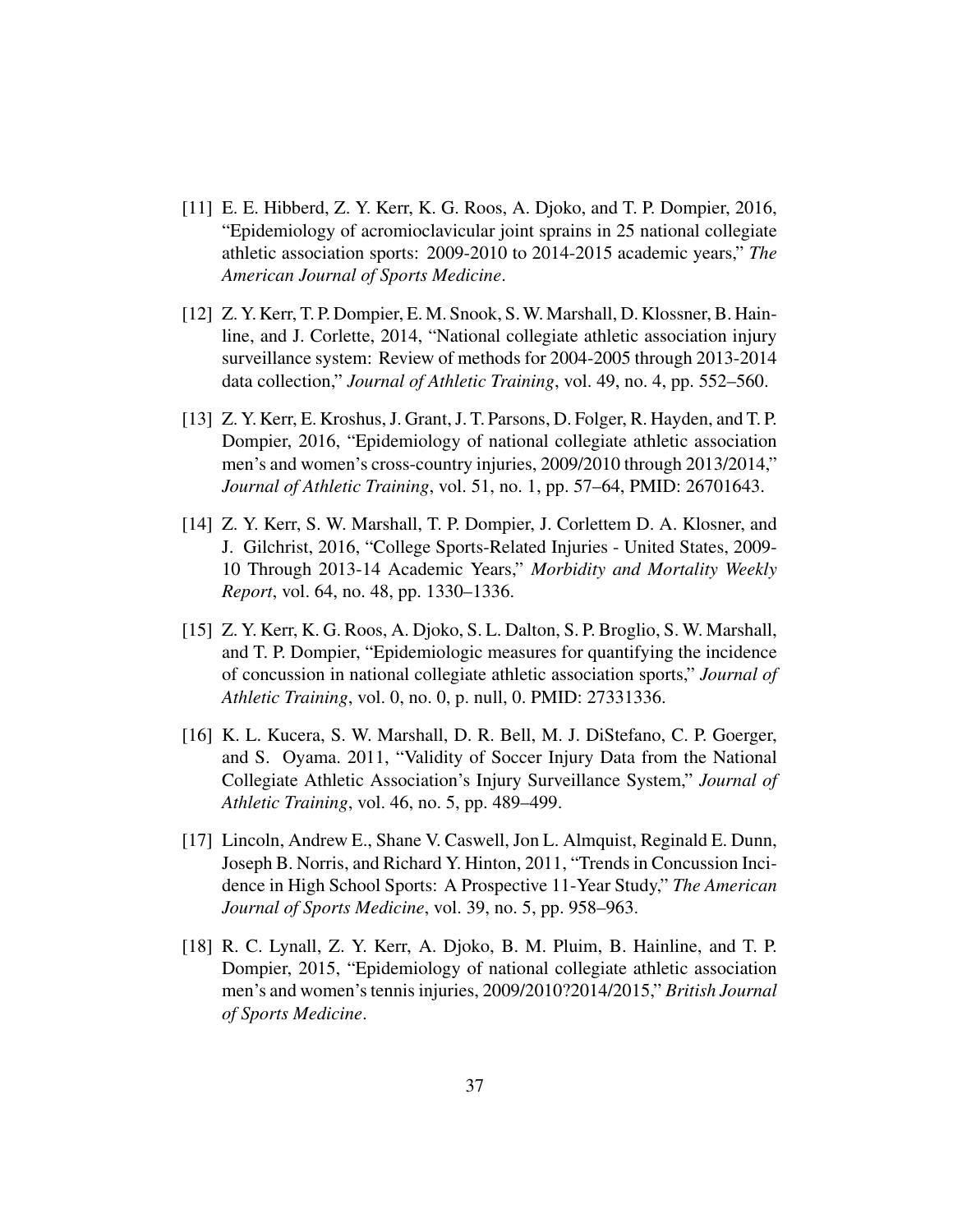- [19] R. C. Lynall, Z. Y. Kerr, M. S. Parr, A. C. Hackney, and J. P. Mihalik, 2016, "Division i college football concussion rates are higher at higher altitudes," *Journal of Orthopaedic & Sports Physical Therapy*, vol. 46, no. 2, pp. 96– 103, PMID: 26755407.
- [20] Marar, Mallika, Natalie M. Mcllvain, Sarah K. Fields, and R. Dawn Comstock, 2012, "Epidemiology of Concussions Among United States High School Athletes in 20 Sports," *The American Journal of Sports Medicine*, vol. 40, no. 4, pp. 747–755.
- [21] Mathers, C., T. Vos, and C. Stevenson, 1999, *The Burden of Disease and Injury in Australia*, Australian Institute of Health and Welfare, AIHW Cat. No. PHE 17, Canberra.
- [22] T. McAllister, L. Flashman, A. Maerlender, R. Greenwald, J. Beckwith, T. Tosteson, J. Crisco, P. Brolinson, S. Duma, A. Duhaime, M. Grove, and J. Turco, 2012, "Cognitive effects of one season of head impacts in a cohort of collegiate contact sport athletes," *Neurology*, vol. 78, no. 22, pp. 1777– 1784.
- [23] P. H. Montenigro, M. L. Alosco, B. M. Martin, D. H. Daneshvar, J. Mez, C. E. Chaisson, C. J. Nowinski, R. Au, A. C. McKee, R. C. Cantu, M. D. McClean, R. A. Stern, and T. Yorghos, 2016, "Cumulative head impact exposure predicts later-life depression, apathy, executive dysfunction, and cognitive impairment in former high school and college football players," *Journal of Neurotrauma*.
- [24] Murphy, Kevin M., and Robert H. Topel, 2006, "The Value of Health and Longevity," *Journal of Political Economy*, vol 114, no. 3, pp. 871–904.
- [25] National Safety Council, 2017a, *Injury Facts 2017 Edition*.
- [26] National Safety Council, 2017b, "Estimating the Costs of Unintentional Injuries, 2015," March.
- [27] K. G. Roos, E. B. Wasserman, S. L. Dalton, A. Gray, A. Djoko, T. P. Dompier, and Z. Y. Kerr, 2016, "Epidemiology of 3825 injuries sustained in six seasons of national collegiate athletic association men's and women's soccer (2009/2010-2014/2015)," *British Journal of Sports Medicine*.